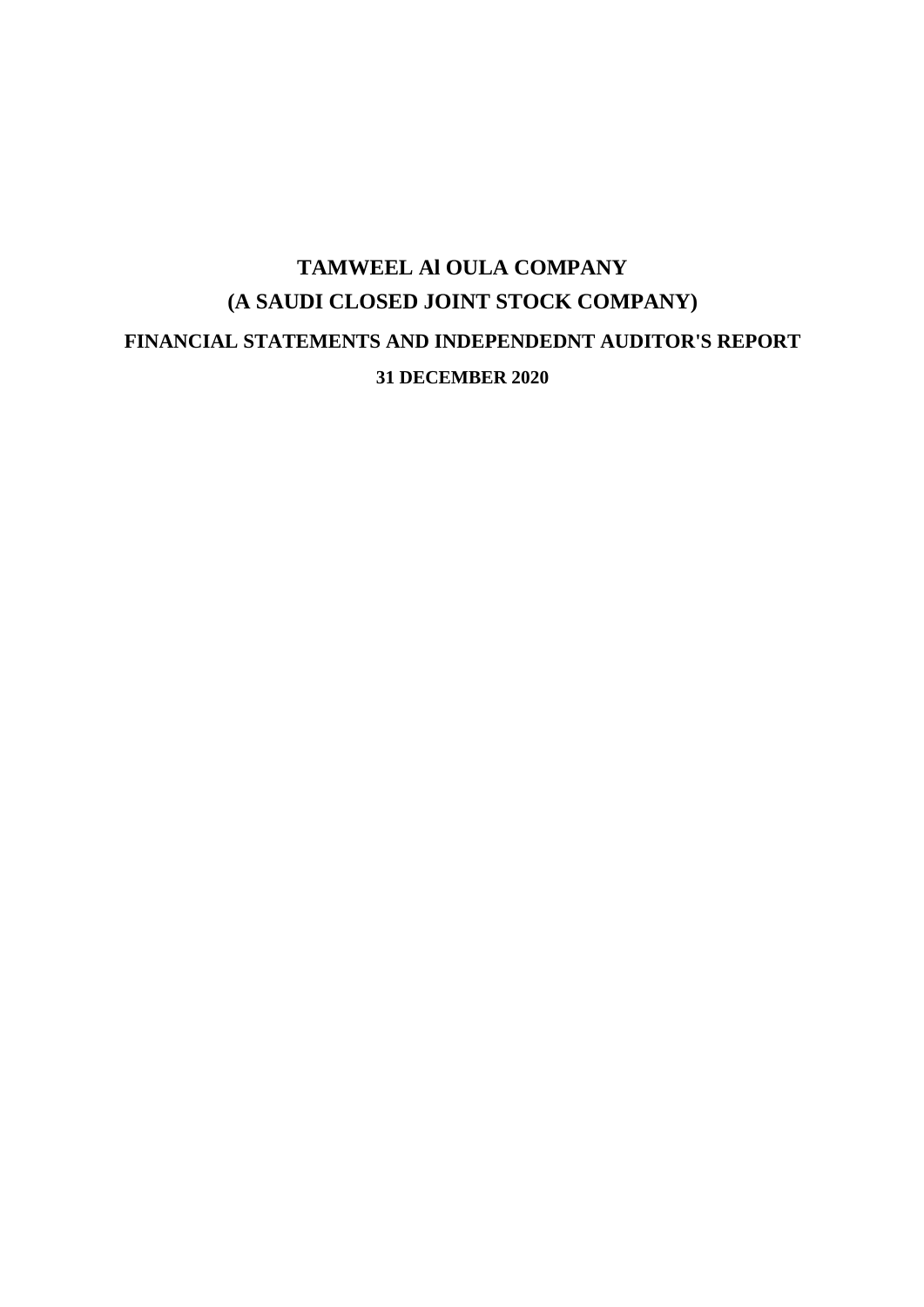### TAMWEEL Al OULA COMPANY (A SAUDI CLOSED JOINT STOCK COMPANY)

### FINANCIAL STATEMENTS AND INDEPENDEDNT AUDITOR'S REPORT 31 DECEMBER 2020

| <b>Table Of Contents</b> | Page |
|--------------------------|------|
|                          |      |

| Independent auditor's report                               | $1 - 3$ |
|------------------------------------------------------------|---------|
| Statement of profit or loss and other comprehensive income | 4       |
| Statement of financial position                            |         |
| Statement of changes in shareholders' equity               | 6       |
| Statement of cash flows                                    |         |
| Notes to the financial statements                          | 8 - 40  |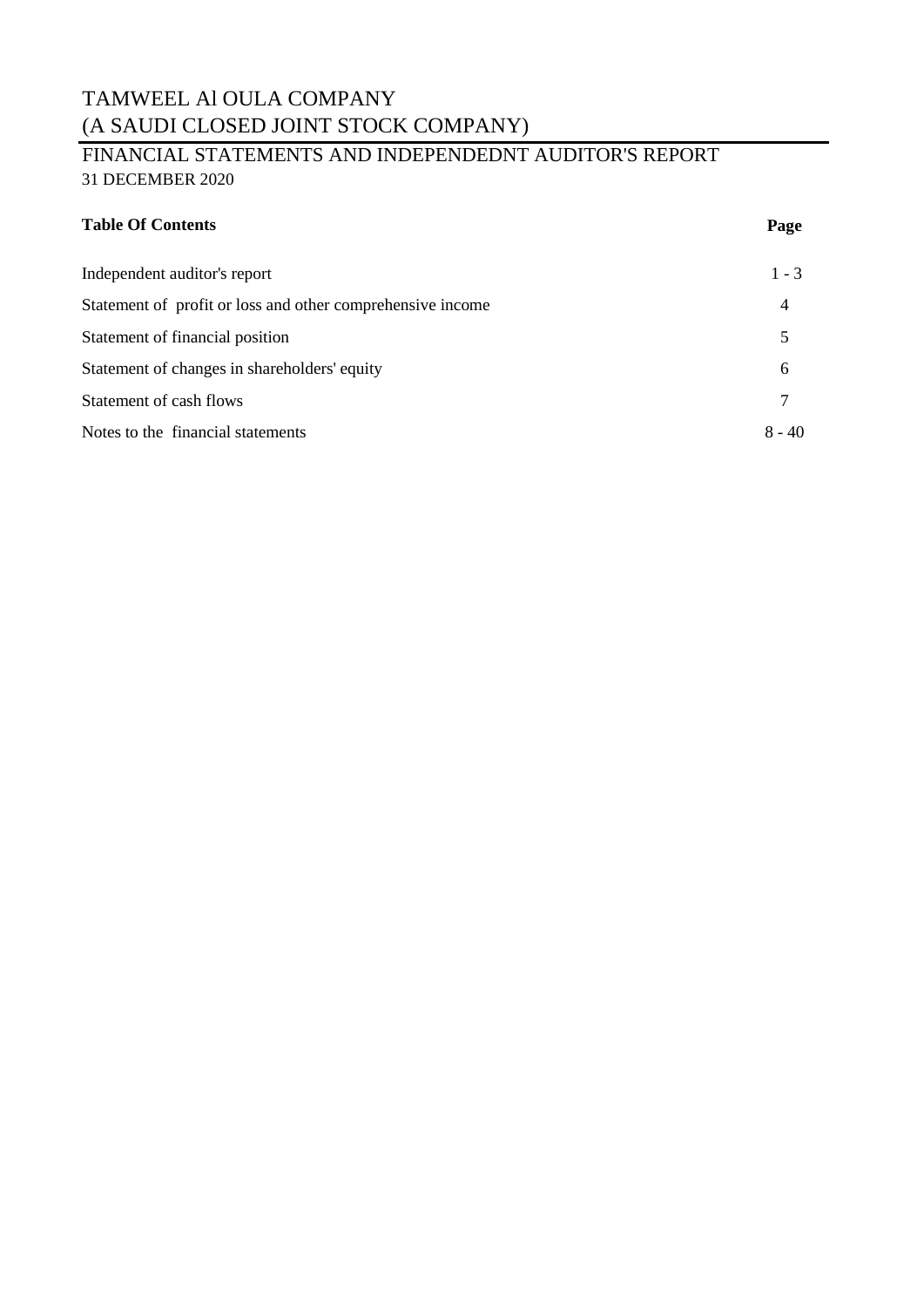

Ernst & Young & Co. (Certified Public Accountants) **General Partnership** Adeer Tower, 15th Floor Prince Turki Bin Abdulaziz Street, Al Khobar Corniche P.O. Box 3795 Al Khobar 31952 Kingdom of Saudi Arabia Head Office - Rivadh

Registration No. 45/11/323 C.R. No. 2051058792

Tel: +966 13 840 4600 Eav: +966 13 882 0087

ev.ksa@sa.ev.com ev.com/mena

 $1/3$ 

#### **INDEPENDENT AUDITOR'S REPORT** TO THE SHAREHOLDERS OF TAMWEEL AL OULA COMPANY (A SAUDI CLOSED JOINT STOCK COMPANY)

#### Opinion

We have audited the financial statements of Tamweel Al Oula Company (A Saudi Closed Joint Stock Company) (the "Company"), which comprise the statement of financial position as at 31 December 2020, and the statement of profit or loss and other comprehensive income, statement of changes in equity and statement of cash flows for the year then ended, and notes to the financial statements, including a summary of significant accounting policies.

In our opinion, the accompanying financial statements present fairly, in all material respects, the financial position of the Company as at 31 December 2020, and its financial performance and its cash flows for the year then ended in accordance with International Financial Reporting Standards that are endorsed in the Kingdom of Saudi Arabia and other standards and pronouncements that are endorsed by the Saudi Organization for Certified Public Accountants.

#### **Basis for Opinion**

We conducted our audit in accordance with International Standards on Auditing that are endorsed in the Kingdom of Saudi Arabia. Our responsibilities under those standards are further described in the Auditor's Responsibilities for the Audit of the Financial Statements section of our report. We are independent of the Company in accordance with professional code of conduct and ethics endorsed in the Kingdom of Saudi Arabia that are relevant to our audit of the financial statements, and we have fulfilled our other ethical responsibilities in accordance with these requirements. We believe that the audit evidence we have obtained is sufficient and appropriate to provide a basis for our opinion.

#### Responsibilities of Management and Those Charged with Governance for the Financial **Statements**

Management is responsible for the preparation and fair presentation of the financial statements in accordance with International Financial Reporting Standards that are endorsed in the Kingdom of Saudi Arabia and other standards and pronouncements that are endorsed by the Saudi Organization for Certified Public Accountants and the provisions of Companies' Law and Company's By-laws, and for such internal control as management determines is necessary to enable the preparation of financial statements that are free from material misstatement, whether due to fraud or error.

In preparing the financial statements, management is responsible for assessing the Company's ability to continue as a going concern, disclosing, as applicable, matters related to going concern and using the going concern basis of accounting unless management either intends to liquidate the Company or to cease operations, or has no realistic alternative but to do so.

Those Charged with Governance are responsible for overseeing the Company's financial reporting process.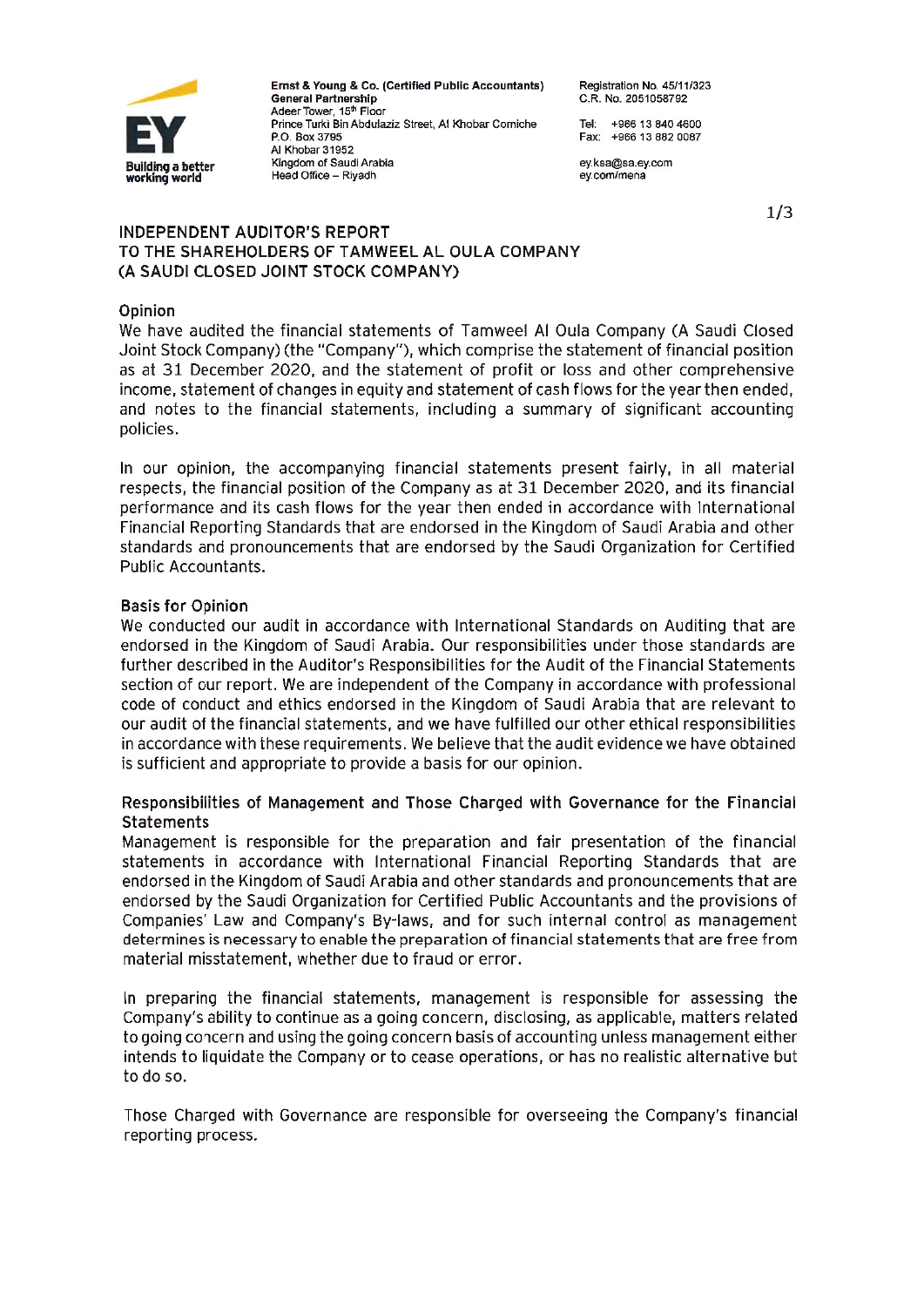

#### **INDEPENDENT AUDITOR'S REPORT** TO THE SHAREHOLDERS OF TAMWEEL AL OULA COMPANY (A SAUDI CLOSED JOINT STOCK COMPANY) - (continued)

#### Auditor's Responsibilities for the Audit of the Financial Statements

Our objectives are to obtain reasonable assurance about whether the financial statements as a whole are free from material misstatement, whether due to fraud or error, and to issue an auditor's report that includes our opinion. Reasonable assurance is a high level of assurance but is not a quarantee that an audit conducted in accordance with International Standards on Auditing that are endorsed in the Kingdom of Saudi Arabia will always detect a material misstatement when it exists. Misstatements can arise from fraud or error and are considered material if, individually or in the aggregate, they could reasonably be expected to influence the economic decisions of users taken on the basis of these financial statements.

As part of an audit in accordance with International Standards on Auditing that are endorsed in the Kingdom of Saudi Arabia, we exercise professional judgment and maintain professional skepticism throughout the audit. We also:

- Identify and assess the risks of material misstatement of the financial statements, whether due to fraud or error, design and perform audit procedures responsive to those risks, and obtain audit evidence that is sufficient and appropriate to provide a basis for our opinion. The risk of not detecting a material misstatement resulting from fraud is higher than for one resulting from error, as fraud may involve collusion, forgery, intentional omissions, misrepresentations, or the override of internal control.
- Obtain an understanding of internal control relevant to the audit in order to design  $\bullet$ audit procedures that are appropriate in the circumstances, but not for the purpose of expressing an opinion on the effectiveness of the Company's internal control.
- Evaluate the appropriateness of accounting policies used and the reasonableness of  $\bullet$ accounting estimates and related disclosures made by management.
- Conclude on the appropriateness of management's use of the going concern basis of  $\bullet$ accounting and, based on the audit evidence obtained, whether a material uncertainty exists related to events or conditions that may cast significant doubt on the Company's ability to continue as a going concern. If we conclude that a material uncertainty exists, we are required to draw attention in our auditor's report to the related disclosures in the financial statements or, if such disclosures are inadequate, to modify our opinion. Our conclusions are based on the audit evidence obtained up to the date of our auditor's report. However, future events or conditions may cause the Company to cease to continue as a going concern.
- Evaluate the overall presentation, structure and content of the financial statements, including the disclosures, and whether the financial statements represent the underlying transactions and events in a manner that achieves fair presentation.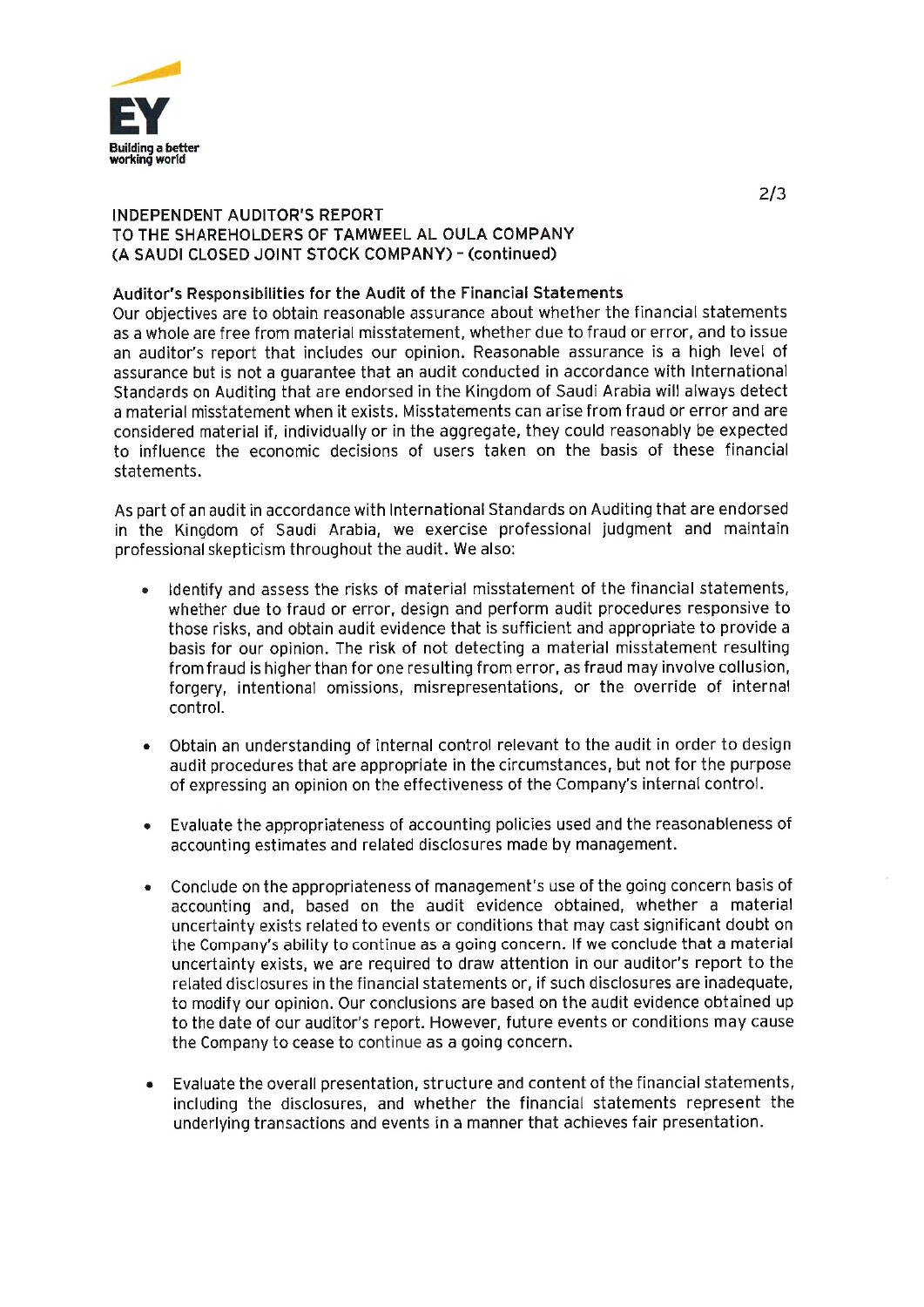

#### INDEPENDENT AUDITOR'S REPORT TO THE SHAREHOLDERS OF TAMWEEL AL OULA COMPANY (A SAUDI CLOSED JOINT STOCK COMPANY) - (continued)

#### Auditor's Responsibilities for the Audit of the Financial Statements (continued)

We communicate with Those Charged with Governance regarding, among other matters, the planned scope and timing of the audit and significant audit findings, including any significant deficiencies in internal control that we identify during our audit.

for Ernst & Young



Marwan Al-Afaliq **Certified Public Accountant** Registration No. 422

18 Rajab 1442H 2 March 2021 Al Khobar

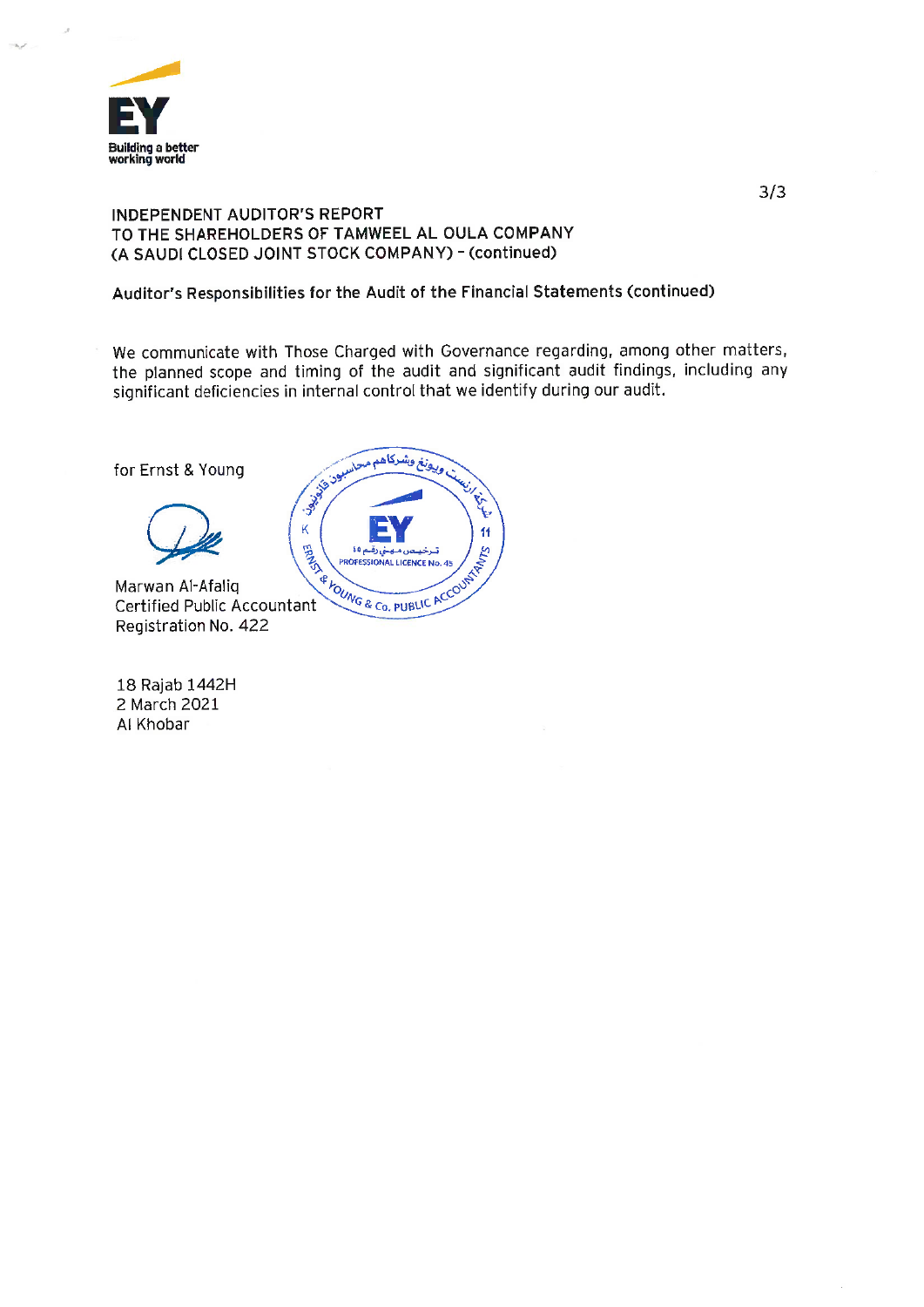### (A Saudi Closed Joint Stock Company)

# STATEMENT OF PROFIT OR LOSS AND OTHER COMPREHENSIVE INCOME

For the year ended 31 December 2020

|                                                                                                               |             | 2020           | 2019           |
|---------------------------------------------------------------------------------------------------------------|-------------|----------------|----------------|
|                                                                                                               | <b>Note</b> | <b>SR</b>      | <b>SR</b>      |
| <b>Revenue</b>                                                                                                |             |                |                |
| Revenue from operations                                                                                       | 7           | 49,588,382     | 41,683,528     |
| Revenue from other activities                                                                                 | 8           | 9,386,081      | 3,400,828      |
| <b>TOTAL INCOME</b>                                                                                           |             | 58,974,463     | 45,084,356     |
| <b>EXPENSES</b>                                                                                               |             |                |                |
| Finance costs and bank charges                                                                                | 9           | (9,751,486)    | (4,265,846)    |
| Insurance expenses for finance leasing activities                                                             |             | (4,578,074)    | (4,479,986)    |
| Salaries and employees' related expenses                                                                      | 10          | (20, 465, 928) | (15, 344, 757) |
| Depreciation and amortisation                                                                                 | 11          | (2,592,260)    | (2,343,302)    |
| Other general and administrative expenses                                                                     | 12          | (5,895,958)    | (6,452,825)    |
| Provision for expected credit losses on Islamic finance receivables                                           | 13          | (13, 452, 070) | (2,593,118)    |
| <b>TOTAL EXPENSES</b>                                                                                         |             | (56, 735, 776) | (35, 479, 834) |
| PROFIT BEFORE ZAKAT                                                                                           |             | 2,238,687      | 9,604,522      |
| Zakat                                                                                                         | 27          | (461, 586)     | (979, 354)     |
| PROFIT FOR THE YEAR                                                                                           |             | 1,777,101      | 8,625,168      |
| OTHER COMPREHENSIVE INCOME                                                                                    |             |                |                |
| Other comprehensive $(\text{loss})$ / gain not to be<br>reclassified to profit or loss in subsequent periods: |             |                |                |
| Re-measurement (loss) / gain on employees' defined benefits liabilities                                       | 23          | (301, 513)     | 7,321          |
| TOTAL COMPREHENSIVE INCOME FOR THE YEAR                                                                       |             | 1,475,588      | 8,632,489      |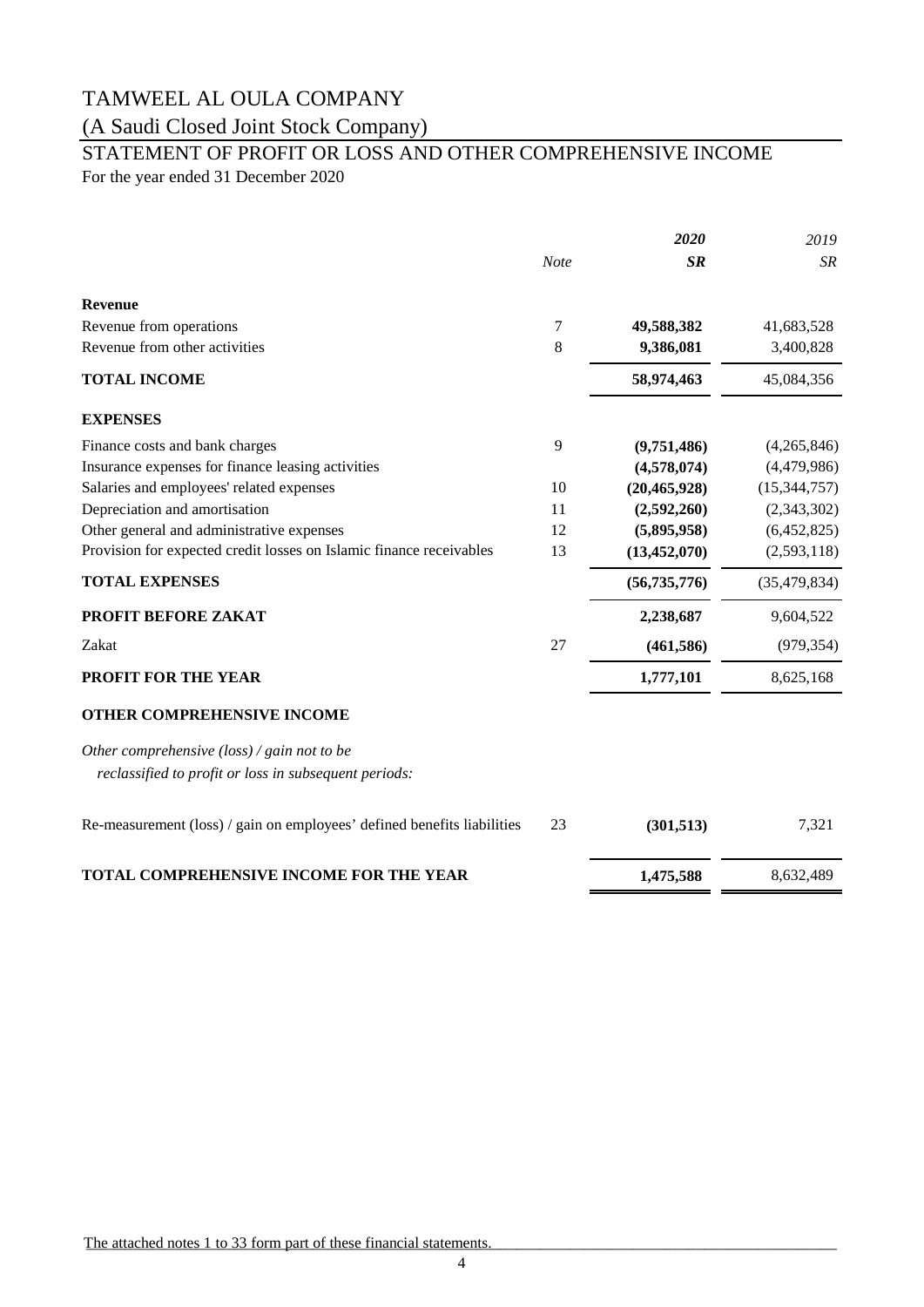(A Saudi Closed Joint Stock Company)

### STATEMENT OF FINANCIAL POSITION

As at 31 December 2020

|                                                         |      | 2020          | 2019          |
|---------------------------------------------------------|------|---------------|---------------|
|                                                         | Note | <b>SR</b>     | SR            |
| <b>ASSETS</b>                                           |      |               |               |
| <b>NON-CURRENT ASSETS</b>                               |      |               |               |
| Net investment in Islamic finance receivables           | 13   | 539,544,935   | 215,740,786   |
| Right-of-use assets                                     | 14   | 1,113,247     | 2,303,353     |
| Intangible assets                                       | 15   | 2,044,993     | 2,286,790     |
| Property and equipment                                  | 16   | 1,011,813     | 1,087,151     |
| Equity investment at fair value through other           |      |               |               |
| comprehensive income "OCI"                              | 17   | 892,850       | 892,850       |
| <b>TOTAL NON-CURRENT ASSETS</b>                         |      | 544,607,838   | 222,310,930   |
| <b>CURRENT ASSETS</b>                                   |      |               |               |
| Net investment in Islamic finance receivables - current | 13   | 392,180,423   | 176, 305, 779 |
| Prepayments and other receivables                       | 18   | 2,928,836     | 4,405,724     |
| Cash and cash equivalents                               | 19   | 105,446,985   | 13,715,010    |
| <b>TOTAL CURRENT ASSETS</b>                             |      | 500,556,244   | 194,426,513   |
| <b>TOTAL ASSETS</b>                                     |      | 1,045,164,082 | 416,737,443   |
| <b>SHAREHOLDERS' EQUITY AND LIABILITIES</b>             |      |               |               |
| <b>SHAREHOLDERS' EQUITY</b>                             |      |               |               |
| Share capital                                           | 20   | 250,000,000   | 250,000,000   |
| Statutory reserve                                       |      | 6,732,313     | 6,554,603     |
| Retained earnings                                       |      | 15,772,213    | 14,474,335    |
| <b>TOTAL SHAREHOLDERS' EQUITY</b>                       |      | 272,504,526   | 271,028,938   |
| <b>NON-CURRENT LIABILITIES</b>                          |      |               |               |
| Loans and borrowings                                    | 21   | 394,518,316   | 41,197,316    |
| Government grant                                        | 21   | 18,764,791    | 3,627,049     |
| Lease liabilities                                       | 22   |               | 445,160       |
| Employees' defined benefits liabilities                 | 23   | 4,506,717     | 3,767,769     |
| TOTAL NON-CURRENT LIABILITIES                           |      | 417,789,824   | 49,037,294    |
| <b>CURRENT LIABILITIES</b>                              |      |               |               |
| Loans and borrowings - current portion                  | 21   | 288,190,939   | 62,529,415    |
| Accounts payable                                        | 24   | 55,631,399    | 13,960,939    |
| Amounts due to related parties                          | 25   | 6,832,919     | 12,226,669    |
| Lease liabilities - current                             | 22   | 252,231       | 1,114,730     |
| Accrued expenses and other liabilities                  | 26   | 3,500,537     | 5,849,040     |
| Provision for zakat                                     | 27   | 461,707       | 990,418       |
| <b>TOTAL CURRENT LIABILITIES</b>                        |      | 354,869,732   | 96,671,211    |
| <b>TOTAL LIABILITIES</b>                                |      | 772,659,556   | 145,708,505   |
| TOTAL SHAREHOLDERS' EQUITY AND LIABILITIES              |      | 1,045,164,082 | 416,737,443   |
|                                                         |      |               |               |

The attached notes 1 to 33 form part of these financial statements.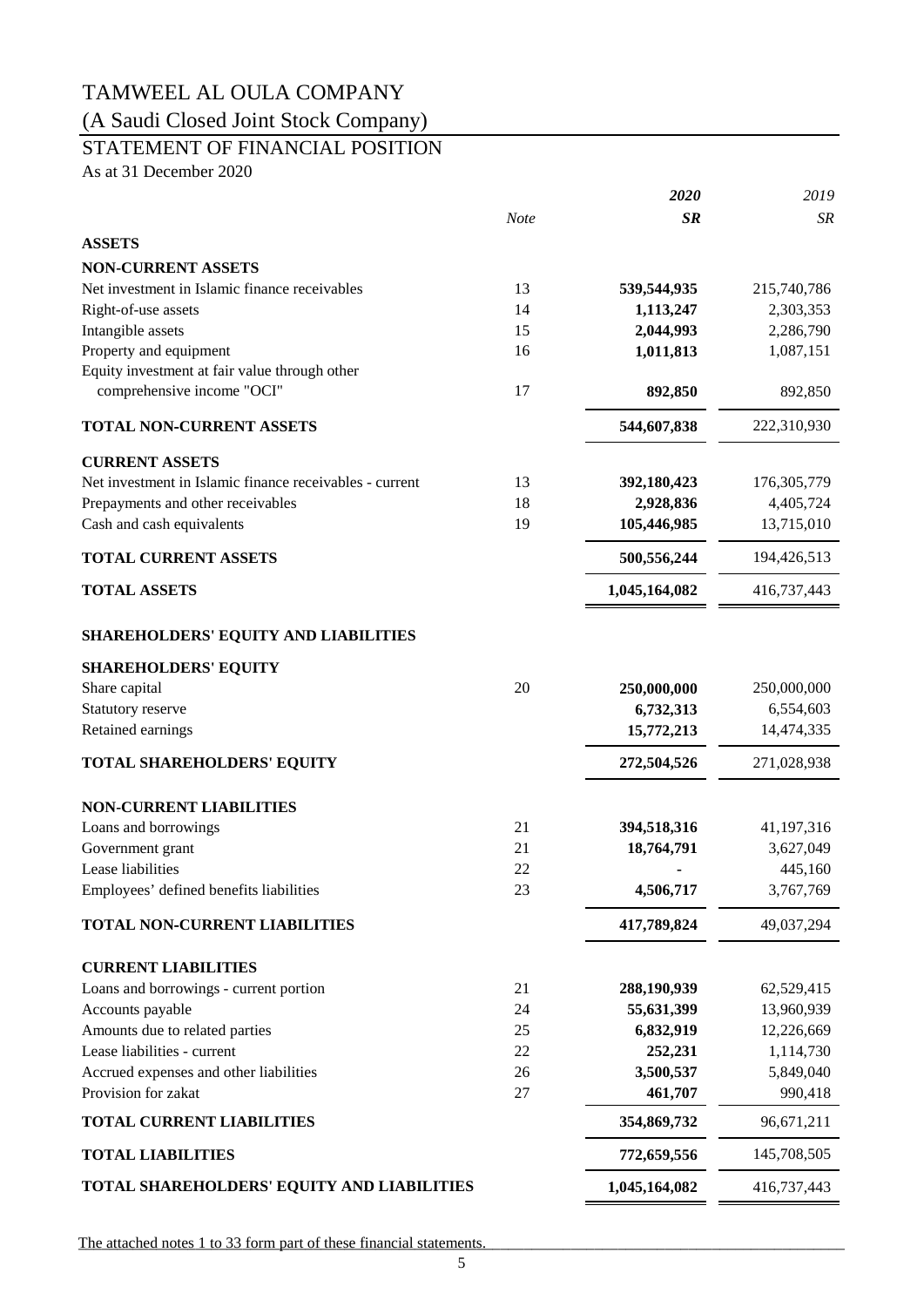## (A Saudi Closed Joint Stock Company)

## STATEMENT OF CHANGES IN SHAREHOLDERS' EQUITY

For the year ended 31 December 2020

|                                         |                     | <i>Statutory</i> | Retained       |              |
|-----------------------------------------|---------------------|------------------|----------------|--------------|
|                                         | Share capital<br>SR | reserve<br>SR    | earnings<br>SR | Total<br>SR  |
|                                         |                     |                  |                |              |
| As at 1 January 2019                    | 250,000,000         | 5,692,086        | 20,546,753     | 276,238,839  |
| Profit for the period                   |                     |                  | 8,625,168      | 8,625,168    |
| Other comprehensive loss for the year   |                     |                  | 7,321          | 7,321        |
| Total comprehensive income for the year |                     |                  | 8,632,489      | 8,632,489    |
| Dividends (note 28)                     |                     |                  | (13,842,390)   | (13,842,390) |
| Transfer to statutory reserve           |                     | 862,517          | (862, 517)     |              |
| As at 31 December 2019                  | 250,000,000         | 6,554,603        | 14,474,335     | 271,028,938  |
| Profit for the year                     |                     |                  | 1,777,101      | 1,777,101    |
| Other comprehensive income for the year |                     |                  | (301, 513)     | (301, 513)   |
| Total comprehensive income for the year |                     |                  | 1,475,588      | 1,475,588    |
| Transfer to statutory reserve           |                     | 177,710          | (177, 710)     |              |
| As at 31 December 2020                  | 250,000,000         | 6,732,313        | 15,772,213     | 272,504,526  |

The attached notes 1 to 33 form part of these financial statements.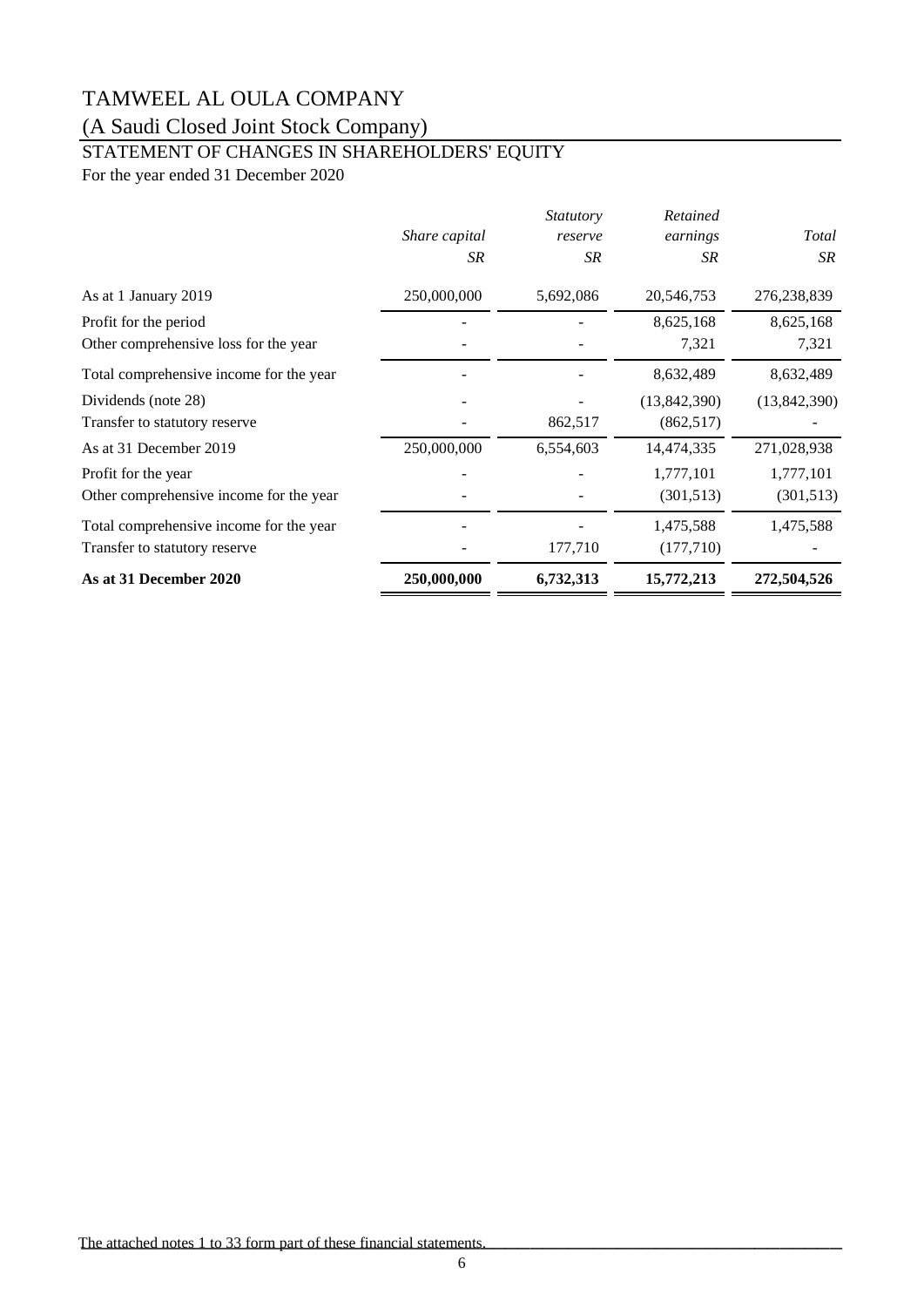### (A Saudi Closed Joint Stock Company)

### STATEMENT OF CASH FLOWS

For the year ended 31 December 2020

|                                                                                 |         | 2020            | 2019            |
|---------------------------------------------------------------------------------|---------|-----------------|-----------------|
|                                                                                 |         | <b>SR</b>       | SR              |
| <b>OPERATING ACTIVITIES</b>                                                     |         |                 |                 |
| Profit before zakat                                                             |         | 2,238,687       | 9,604,522       |
| Adjustments to reconcile income before zakat for the year to net<br>cash flows: |         |                 |                 |
| Depreciation and amortisation                                                   | 11      | 2,592,260       | 2,343,302       |
| Finance costs and bank charges                                                  |         | 9,751,486       | 4,265,846       |
| Employees' defined benefits liabilities, charged                                | 23      | 719,861         | 631,450         |
| Charge of expected credit loss on Islamic finance receivables                   | 13      | 13,452,070      | 2,593,118       |
| Loss on modification of net investment in Islamic finance lease                 |         | 4,768,767       |                 |
| Grant income realised                                                           | $\,8\,$ | (13,963,487)    | (2,214,854)     |
| Gain on sale of property and equipment                                          |         | (220)           |                 |
|                                                                                 |         | 19,559,424      | 17,223,384      |
| Changes in operating assets and liabilities:                                    |         |                 |                 |
| Net investment in Islamic finance receivables                                   |         | (553, 130, 863) | (108, 951, 919) |
| Prepayments and other receivables                                               |         | (3,291,879)     | 1,562,800       |
| Amounts due to related parties                                                  |         | (5,393,750)     | 10,434,387      |
| Accounts payable                                                                |         | 41,670,460      | 10,387,583      |
| Accrued expenses and other liabilities                                          |         | (2,348,503)     | 2,971,879       |
| Cash used in operations                                                         |         | (502, 935, 111) | (66, 371, 886)  |
| Employees' defined benefits liabilities, paid                                   |         | (396, 714)      | (465, 172)      |
| Zakat paid                                                                      |         | (990, 297)      | (458,071)       |
| Finance costs and bank charges paid                                             |         | (2,610,387)     | (1,922,400)     |
| Net cash used in operating activities                                           |         | (506, 932, 509) | (69, 217, 529)  |
| <b>INVESTING ACTIVITIES</b>                                                     |         |                 |                 |
| Purchase of property and equipment                                              | 16      | (527, 332)      | (497, 258)      |
| Additions of intangible assets                                                  | 15      | (573, 141)      | (839,996)       |
| Proceeds from disposal of property and equipment                                |         | 15,674          |                 |
| Net cash used in investing activities                                           |         | (1,084,799)     | (1,337,254)     |
| <b>FINANCING ACTIVITIES</b>                                                     |         |                 |                 |
| Dividends paid                                                                  |         |                 | (13, 842, 390)  |
| Payment of lease liabilities                                                    |         | (1,359,139)     | (1,888,607)     |
| Proceeds from loans and borrowings                                              |         | 661,534,882     | 105,000,000     |
| Repayment of loans and borrowings                                               |         | (60, 426, 460)  | (38, 354, 977)  |
| Net cash from financing activities                                              |         | 599,749,283     | 50,914,026      |
| INCREASE / (DECREASE) IN BANK BALANCES AND CASH                                 |         | 91,731,975      | (19,640,757)    |
| Bank balances and cash at the beginning of the year                             |         | 13,715,010      | 33, 355, 767    |
| BANK BALANCES AND CASH AT THE END OF THE YEAR                                   |         | 105,446,985     | 13,715,010      |
|                                                                                 |         |                 |                 |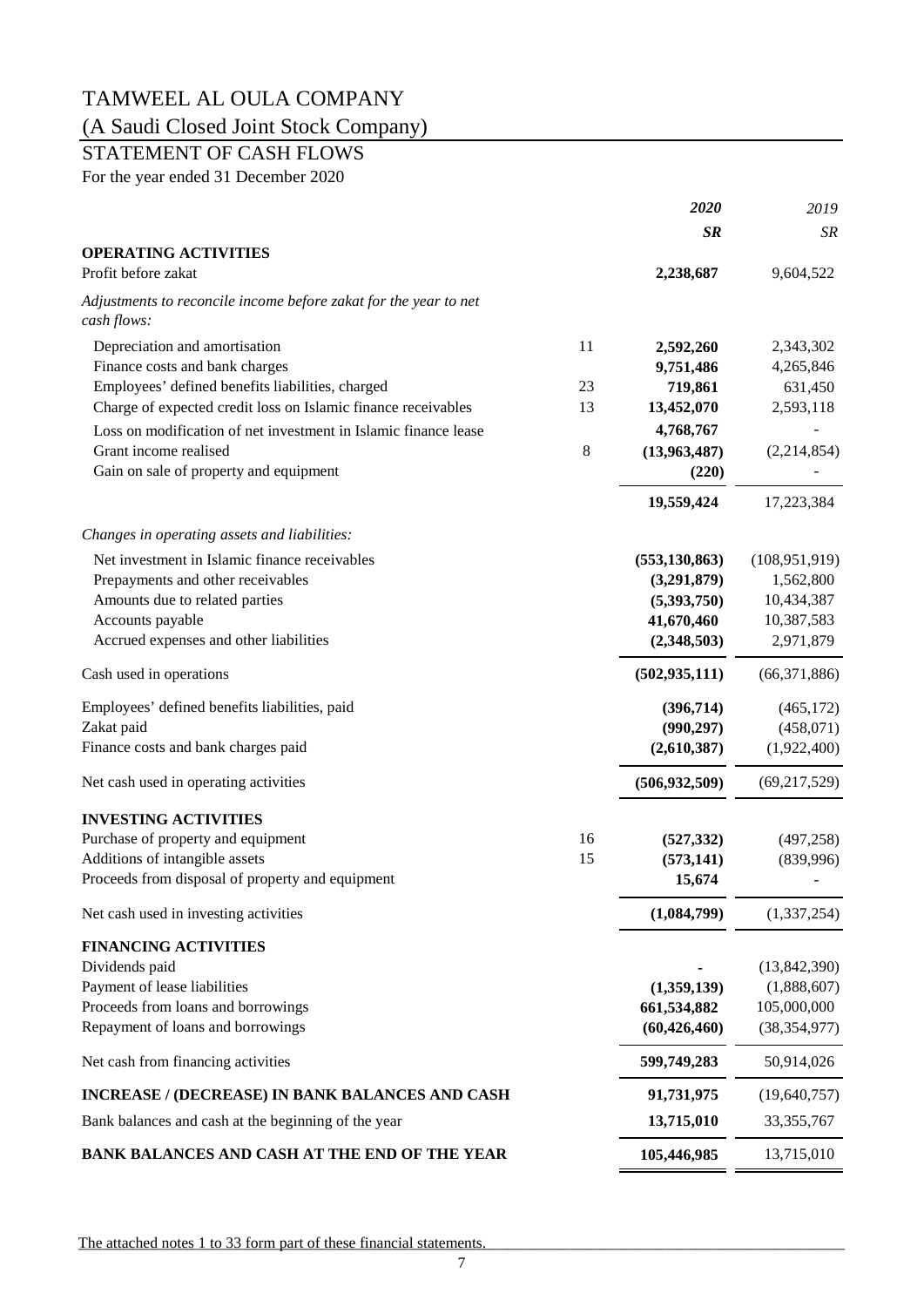#### (A Saudi Closed Joint Stock Company)

### NOTES TO FINANCIAL STATEMENTS

At 31 December 2020

#### **1 CORPORATE INFORMATION**

Tamweel Al Oula Company ("the Company"), is a Saudi Closed Joint Stock Company registered in the Kingdom of Saudi Arabia under Commercial Registration number 2050055043 dated 15 Ramadan 1436H (corresponding to 2 July 2015).

The Company is engaged in providing financial leasing in addition to financing production assets and offering consumer finance in accordance with the license number 39/ASH/201512 dated 21 Safar 1437H (corresponding to 3 December 2015) issued by Saudi Central Bank ("SCB" or "SAMA").

The Company's registered office is located at PO 34232, Dammam, Kingdom of Saudi Arabia. The Company operates through the following branches:

| <b>Commercial Registration Name</b> | <b>Number</b>                    | Location  | Date        |
|-------------------------------------|----------------------------------|-----------|-------------|
| Tamweel Al Oula - Branch            | 2051065442 Al Khobar 17/04/1493H |           |             |
| Tamweel Al Oula - Branch            | 2252101795                       | - Al Hasa | 02/06/1439H |

The financial statements of the Company as of 31 December 2020 were authorised for issuance on 2 March 2021 (corresponding to 18 Rajab 1442H).

#### **2 BASIS OF PREPARATION**

These financial statements of the Company have been prepared in accordance with International Financial Reporting Standards ("IFRS") as endorsed in the Kingdom of Saudi Arabia ("KSA") and other standards and pronouncements that are issued by the Saudi Organization for Certified Public Accountants ("SOCPA") (collectively referred to as "IFRS" as endorsed in KSA).

On 17 July 2019, SAMA instructed the Companies in the Kingdom of Saudi Arabia to account for the zakat and income taxes in the statement of profit or loss. This aligns with the IFRS and its interpretations as issued by the International Accounting Standards Board ("IASB") and as endorsed in the Kingdom of Saudi Arabia and with the other standards and pronouncements that are issued by the Saudi Organization for Certified Public Accountants ("SOCPA") (collectively referred to as "IFRS as endorsed in KSA").

Accordingly in prior year, the Company changed its accounting treatment for zakat and income tax by retrospectively adjusting the impact in line with International Accounting Standard 8 Accounting Policies, Changes in Accounting Estimates and Errors.

#### *2.1 Basis of measurement*

The financial statements have been prepared on a historical cost basis using the accrual basis of accounting, except otherwise as disclosed in note 5.

#### *2.2 Going concern*

The Company's management has made an assessment of the Company's ability to continue as a going concern and is satisfied that the Company has the resources to continue in business for the foreseeable future. Furthermore, the management is not aware of any material uncertainties that may cast significant doubt on the Company's ability to continue as a going concern. Therefore, the financial statements have been prepared on a going concern basis.

#### *2.3 Presentation and functional currency*

The presentation and functional currency of the Company is Saudi Riyal.

#### **3 SIGNIFICANT ACCOUNTING JUDGEMENTS, ESTIMATES AND ASSUMPTIONS**

The preparation of the financial statements in conformity with IFRS as endorsed in the KSA and other standards and pronouncements issued by SOCPA, requires the use of certain critical accounting judgements, estimates and assumptions that affect the reported amount of revenues, expenses, assets, liabilities and the accompanying disclosures, and the disclosure of contingent liabilities. It also requires management to exercise its judgement in the process of applying the Company's accounting policies. Such judgements, estimates, and assumptions are continually evaluated and are based on historical experience and other factors, including obtaining professional advices and expectations of future events that are believed to be reasonable under the circumstances.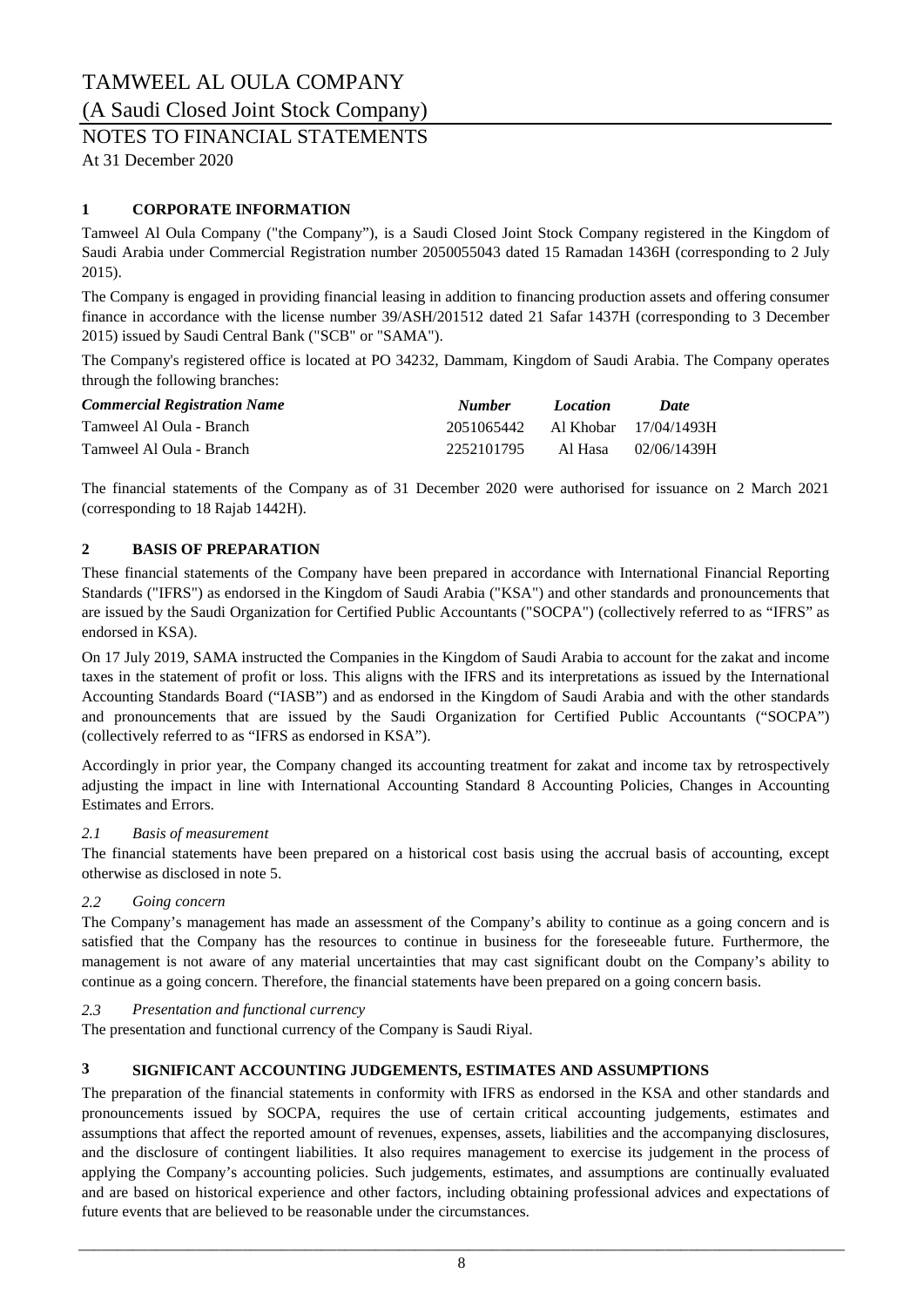## TAMWEEL AL OULA COMPANY (A Saudi Closed Joint Stock Company)

### NOTES TO FINANCIAL STATEMENTS (continued)

At 31 December 2020

#### **3 SIGNIFICANT ACCOUNTING JUDGEMENTS, ESTIMATES AND ASSUMPTIONS (continued)**

The COVID-19 pandemic continues to disrupt global markets as many geographies are experiencing a "second wave" of infections despite having previously controlled the outbreak through aggressive precautionary measures such as imposing restrictions on travel, lockdowns and strict social distancing rules. The Government of Kingdom of Saudi Arabia ("the Government") however has managed to successfully control the outbreak to date, owing primarily to the unprecedented yet effective measures taken by the Government, following which the Government has ended the lockdowns and has taken phased measures towards normalization.

Recently, number of COVID-19 vaccines have been developed and approved for mass distribution by various governments around the world. The Government has also approved a vaccine which is currently available for healthcare workers and certain other categories of people and it will be available to the masses in general during 2021. Despite the fact that there are some uncertainties around the COVID-19 vaccine such as how long the immunity last, whether vaccine will prevent transmission or not etc.; however, the testing results showed exceptionally high success rates. Hence, the Company continues to be cognisant of both the micro and macroeconomic challenges that COVID-19 has posed, the teething effects of which may be felt for some time, and is closely monitoring its exposures at a granular level.

The Company has made various accounting estimates in these financial statements based on forecasts of economic conditions which reflect expectations and assumptions as at 31 December 2020 about future events that the Company believe are reasonable in the circumstances. There is a considerable degree of judgement involved in preparing these estimates. The underlying assumptions are also subject to uncertainties which are often outside the control of the Company. Accordingly, actual economic conditions are likely to be different from those forecast since anticipated events frequently do not occur as expected, and the effect of those differences may significantly impact accounting estimates included in these financial statements.

The significant accounting estimates impacted by these forecasts and associated uncertainties are predominantly related to expected credit losses.

#### *Estimates and assumptions*

Estimates and underlying assumptions are reviewed on an ongoing basis. Revisions to accounting estimates are recognised in the period in which the estimate is revised and in any future periods affected.

In particular, information about significant areas of estimation, uncertainty, and critical judgments in applying accounting policies (that have the most significant effect on the amount recognised in the financial statements) include:

#### *Impairment of non-financial assets*

Impairment exists when the carrying value of an asset or cash generating unit exceeds its recoverable amount, which is the higher of its fair value less costs of disposal and its value in use. The fair value less costs of disposal calculation is based on available data from binding sales transactions, conducted at arm's length, for similar assets or observable market prices less incremental costs of disposing of the asset. The value in use calculation is based on a DCF model. The cash flows are derived from the budget for the next five years and do not include restructuring activities that the Company is not yet committed to or significant future investments that will enhance the performance of the assets of the CGU being tested. The recoverable amount is sensitive to the discount rate used for the DCF model as well as the expected future cash-inflows and the growth rate used for extrapolation purposes.

#### *Credit losses of finance lease and murabaha financing receivables*

Impairment of finance lease and murabaha financing receivable requires judgement, in particular, the estimation of the amount and timing of future cash flows and collateral values when determining impairment losses and the assessment of a significant increase in credit risk. These estimates are driven by a number of factors, changes in which can result in different levels of allowances.

The Company's Expected Credit Loss (ECL) calculations are outputs of complex models with a number of underlying assumptions regarding the choice of variable inputs and their interdependencies.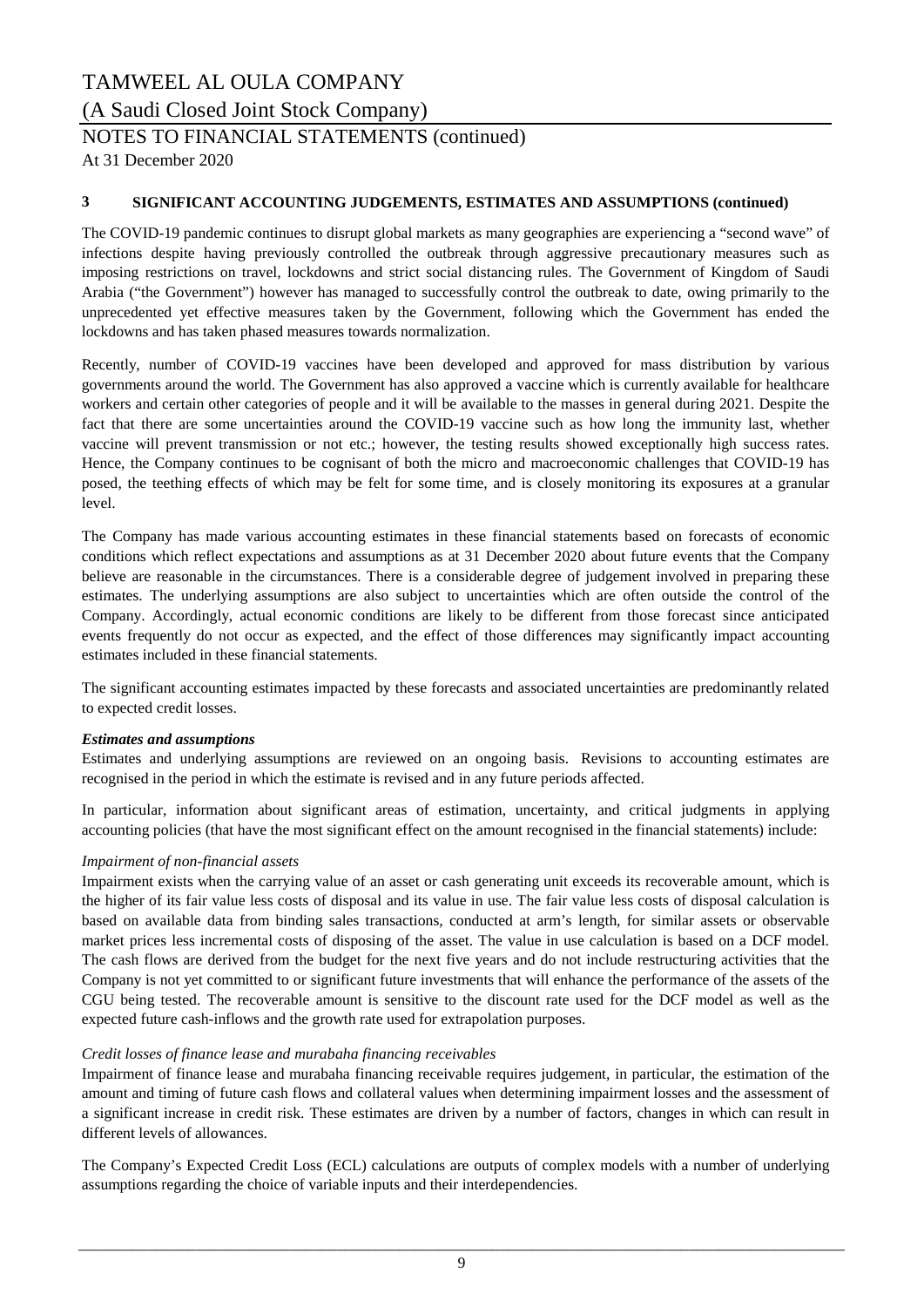### (A Saudi Closed Joint Stock Company)

### NOTES TO FINANCIAL STATEMENTS (continued)

At 31 December 2020

#### **3 SIGNIFICANT ACCOUNTING JUDGEMENTS, ESTIMATES AND ASSUMPTIONS (continued)**

#### *Estimates and assumptions (continued)*

#### *Credit losses of finance lease and murabaha financing receivables (continued)*

Elements of the ECL models that are considered accounting judgements and estimates include:

- **-** The Company's model for determination of defaults, which assigns loss rate (LR) to the individual pool of receivables and assessing the exposure at default (EAD).
- **-** The Company's criteria for assessing the credit losses for Islamic finance lease receivables and murabaha financing receivables to be measured on a Lifetime Expected Credit Loss (LTECL) basis and the qualitative assessment.
- **-** The segmentation of Islamic finance lease receivables and murabaha financing receivables when their ECL is assessed on a collective basis.
- **-** Development of ECL models, including the various formulas and the appropriate inputs.
- **-** Determination of associations between macroeconomic scenarios and, economic inputs, such as government spending, and the effect on LR.
- **-** Selection of forward-looking macroeconomic scenarios and their probability weightings, to derive the economic inputs into the ECL models.

The current events and the prevailing economic condition require the Company to revise certain inputs and assumptions used for the determination of expected credit losses ("ECL"). These would primarily revolve around either adjusting macroeconomic factors used by the Company in estimation of expected credit losses or revisions to the scenario probabilities currently being used by the Company in ECL estimation. The adjustments to macroeconomic factors and scenario weightings resulted in an additional ECL of SR 13.5 million for the Company.

As with any forecasts, the projections and likelihoods of occurrence are underpinned by significant judgement and uncertainty and therefore, the actual outcomes may be different to those projected. The impact of such uncertain economic environment is judgmental and the Company will continue to reassess its position and the related impact on a regular basis.

### *Useful lives of property and equipment and intangible assets*

The management determines the estimated useful lives of its property and equipment and intangible assets for calculating depreciation/amortisation. This estimate is determined after considering the expected usage of the asset or physical wear and tear. Management reviews the residual value and useful lives annually and future depreciation/amortisation charge would be adjusted where the management believes the useful lives differ from previous estimates.

### *Determination of discount rate for lease contracts*

The Company as a lessee, measures the lease liability at the present value of the unpaid lease payments at the commencement date. The lease payments are discounted using the interest rate implicit in the lease, if that rate can be readily determined. If that rate cannot be readily determined, the Company uses its incremental borrowing rate.

Incremental borrowing rate is the rate of interest that the Company would have to pay to borrow over a similar term, and with a similar security, the funds necessary to obtain an asset of a similar value to the right-of-use assets in similar economic environment.

The Company determines its incremental borrowing rate with reference to its existing and historical cost of borrowing adjusted for the term and security against such borrowing.

### *Determination of lease term of contracts with renewal and termination options - Company as a lessee*

The Company determines the lease term as the non-cancellable term of the lease, together with any periods covered by an option to extend the lease if it is reasonably certain to be exercised, or any periods covered by an option to terminate the lease, if it is reasonably certain not to be exercised.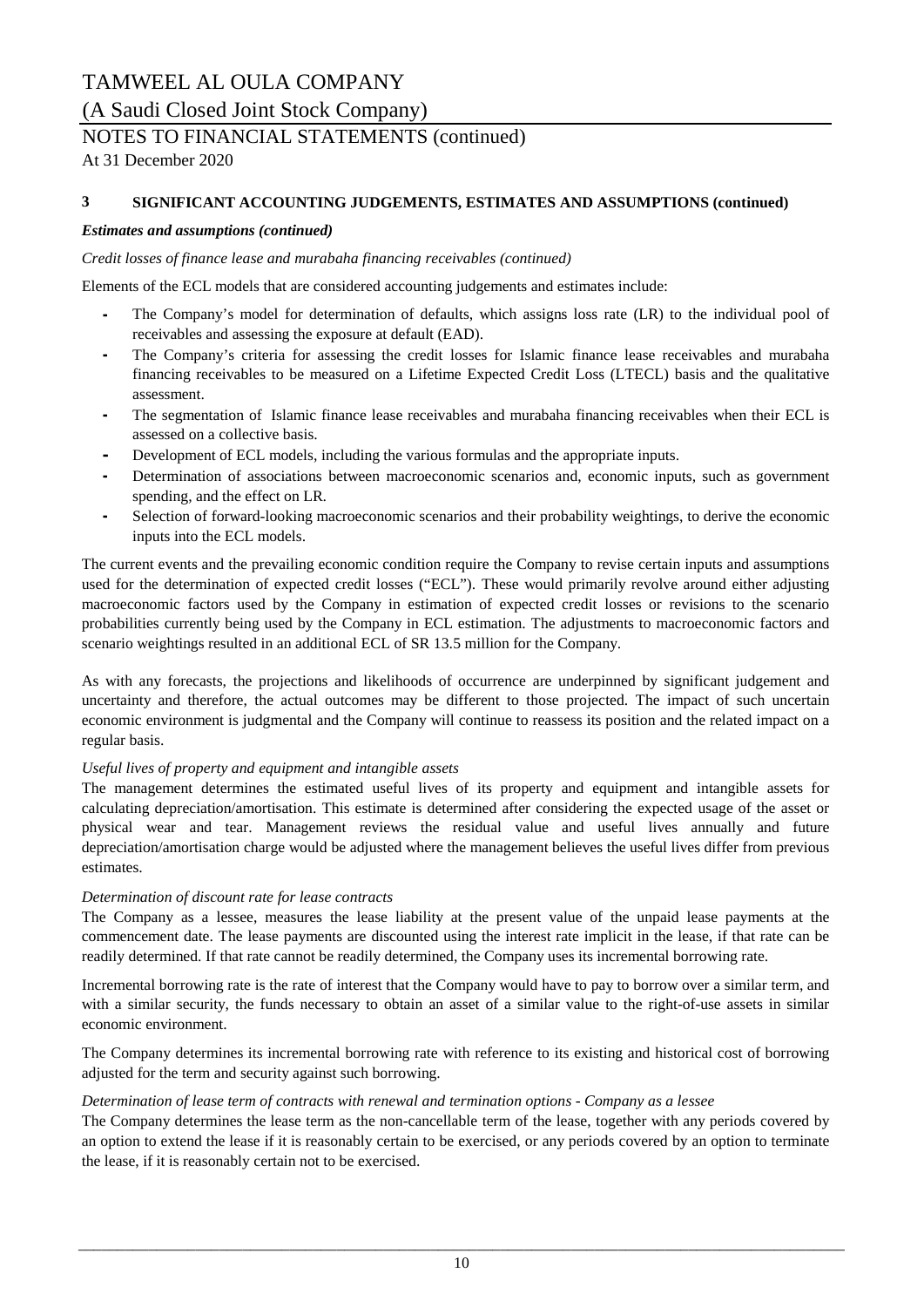### TAMWEEL AL OULA COMPANY (A Saudi Closed Joint Stock Company)

### NOTES TO FINANCIAL STATEMENTS (continued)

At 31 December 2020

#### **3 SIGNIFICANT ACCOUNTING JUDGEMENTS, ESTIMATES AND ASSUMPTIONS (continued)**

#### *Estimates and assumptions (continued)*

#### *Determination of lease term of contracts with renewal and termination options - Company as a lessee (continued)*

The Company has the option, under some of its leases to lease the assets for additional terms from a year to three years. The Company applies judgement in evaluating whether it is reasonably certain to exercise the option to renew. That is, it considers all relevant factors that create an economic incentive for it to exercise the renewal.

After the commencement date, the Company reassesses the lease term if there is a significant event or change in circumstances that is within its control and affects its ability to exercise (or not to exercise) the option to renew (e.g., a change in business strategy).

The Company included the renewal period as part of the lease term for leases of office and showrooms due to the significance of these assets to its operations. These leases have a short non-cancellable period (i.e., three to five years).

#### *Determination of discount rate for below-market loans:*

Discount rate represents the current market assessment of the risks specific to the Company, taking into consideration time value of money. The Company determines the discount rate for below-market loans with reference to similar loans obtained from non-government agencies.

#### *Valuation of employees' defined benefits liabilities*

Employees' defined benefits liabilities represent obligations that will be settled in the future and require assumptions to project obligations, if any. The accounting requires management to make further assumptions regarding variables such as discount rates, rate of compensation increases, mortality rates and employment turnover. Periodically, management of the Company consults with external actuaries regarding these assumptions. Changes in key assumptions can have a significant impact on the projected benefit obligations and/or periodic employee' defined benefit costs incurred.

#### *Provisions*

By their nature, provisions are dependent upon estimates and assessments whether the criteria for recognition have been met, including estimates of the probability of cash outflows. Provisions for uncertain liabilities involve management's best estimate of whether cash outflows are probable.

#### **4 NEW AND AMENDED STANDARDS AND INTERPRETATIONS**

The Company applied for the first-time certain standards and amendments, which are effective for annual periods beginning on or after 1 January 2020. The Company has not early adopted any other standard, interpretation or amendment that has been issued but is not yet effective.

#### *4.1 Amendments to IFRS 3: Definition of a Business*

The amendment to IFRS 3 Business Combinations clarifies that to be considered a business, an integrated set of activities and assets must include, at a minimum, an input and a substantive process that, together, significantly contribute to the ability to create output. Furthermore, it clarifies that a business can exist without including all of the inputs and processes needed to create outputs. These amendments had no impact on the financial statements of the Company but may impact future periods should the Company enter into any business combinations.

#### *4.2 Amendments to IFRS 7, IFRS 9 and IAS 39 Interest Rate Benchmark Reform*

The amendments to IFRS 9 and IAS 39 Financial Instruments: Recognition and Measurement provide a number of reliefs, which apply to all hedging relationships that are directly affected by interest rate benchmark reform. A hedging relationship is affected if the reform gives rise to uncertainty about the timing and/or amount of benchmark-based cash flows of the hedged item or the hedging instrument. These amendments have no impact on the financial statements of the Company as it does not have any interest rate hedge relationships.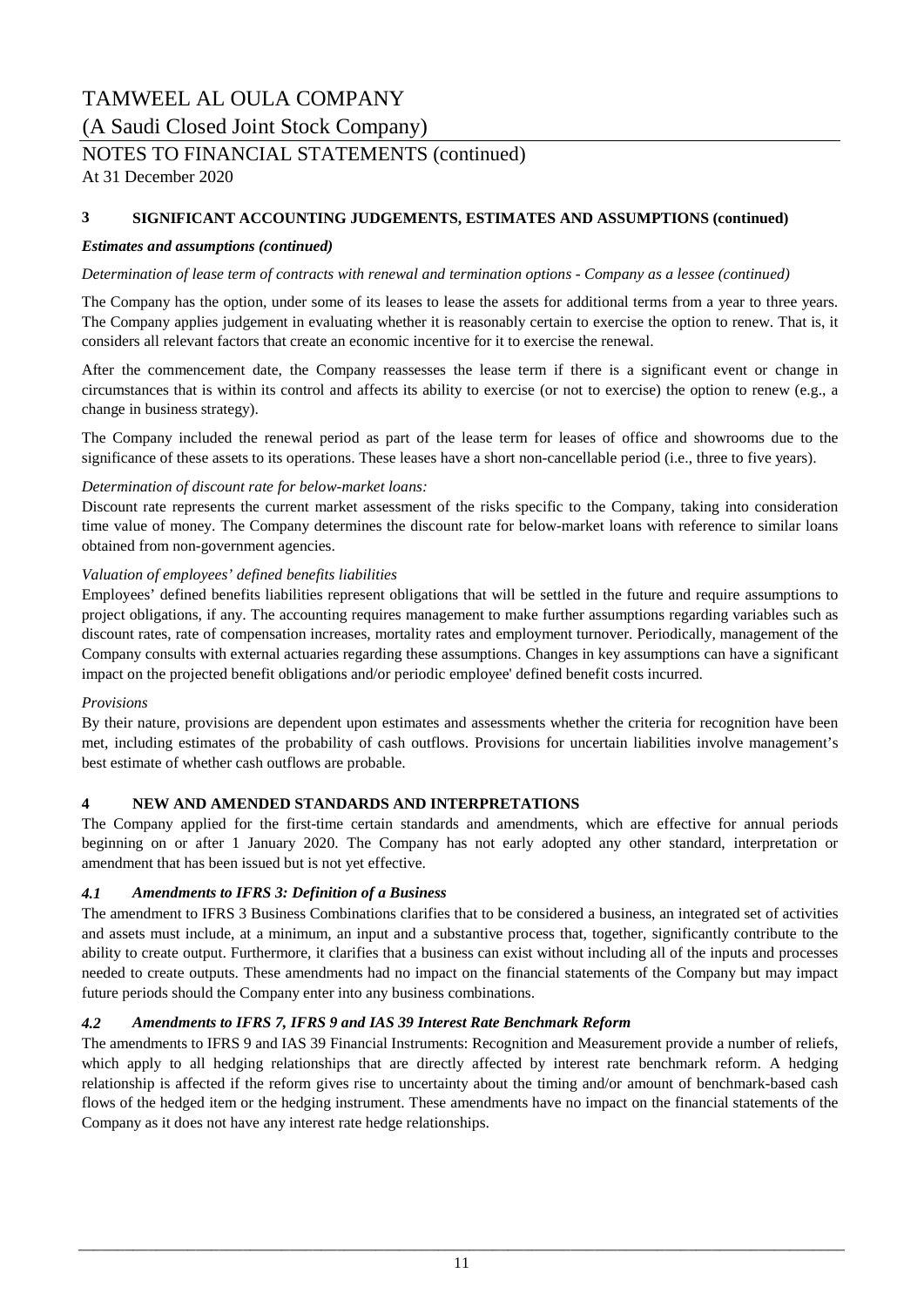(A Saudi Closed Joint Stock Company)

### NOTES TO FINANCIAL STATEMENTS (continued)

At 31 December 2020

#### **4 NEW AND AMENDED STANDARDS AND INTERPRETATIONS (continued)**

#### *4.3 Amendments to IAS 1 and IAS 8 Definition of Material*

The amendments provide a new definition of material that states, "information is material if omitting, misstating or obscuring it could reasonably be expected to influence decisions that the primary users of general purpose financial statements make on the basis of those financial statements, which provide financial information about a specific reporting entity." The amendments clarify that materiality will depend on the nature or magnitude of information, either individually or in combination with other information, in the context of the financial statements. A misstatement of information is material if it could reasonably be expected to influence decisions made by the primary users. These amendments had no impact on the consolidated financial statements of, nor is there expected to be any future impact to the Company.

#### *4.4 Conceptual Framework for Financial Reporting issued on 29 March 2018*

The Conceptual Framework is not a standard, and none of the concepts contained therein override the concepts or requirements in any standard. The purpose of the Conceptual Framework is to assist the IASB in developing standards, to help preparers develop consistent accounting policies where there is no applicable standard in place and to assist all parties to understand and interpret the standards. This will affect those entities which developed their accounting policies based on the Conceptual Framework. The revised Conceptual Framework includes some new concepts, updated definitions and recognition criteria for assets and liabilities and clarifies some important concepts. These amendments had no impact on the consolidated financial statements of the Company.

#### *4.5 Amendments to IFRS 16 COVID-19 Related Rent Concessions*

On 28 May 2020, the IASB issued COVID-19-Related Rent Concessions - amendment to IFRS 16 Leases The amendments provide relief to lessees from applying IFRS 16 guidance on lease modification accounting for rent concessions arising as a direct consequence of the COVID-19 pandemic. As a practical expedient, a lessee may elect not to assess whether a COVID-19 related rent concession from a lessor is a lease modification. A lessee that makes this election accounts for any change in lease payments resulting from the COVID-19 related rent concession the same way it would account for the change under IFRS 16, if the change were not a lease modification.

The amendment applies to annual reporting periods beginning on or after 1 June 2020. Earlier application is permitted. This amendment had no impact on the consolidated financial statements of the Company.

The new and amended standards and interpretations that are issued, but not yet effective, up to the date of issuance of the Company's financial statements are disclosed below. The Company intends to adopt these new and amended standards and interpretations, if applicable, when they become effective.

#### **5 SUMMARY OF SIGNIFICANT ACCOUNTING POLICIES**

The significant accounting policies adopted by the Company in preparing these financial statements are applied consistently, which are as follows:

#### *Current versus non-current classification*

The Company presents assets and liabilities in the statement of financial position based on current/non-current classification. An asset is current when:

- It is expected to be realised or intended to sold or consumed in normal operating cycle;
- It is expected to be realised within twelve months after the reporting period; or
- It is cash or a cash equivalent unless restricted from being exchanged or used to settle a liability for at least twelve months after the reporting period.

All other assets are classified as non-current. A liability is current when:

- It is expected to be settled in normal operating cycle;
- It is held primarily for the purpose of trading;
- It is due to be settled within twelve months after the reporting period; or
- There is no unconditional right to defer settlement of liability for at least twelve months after the reporting period.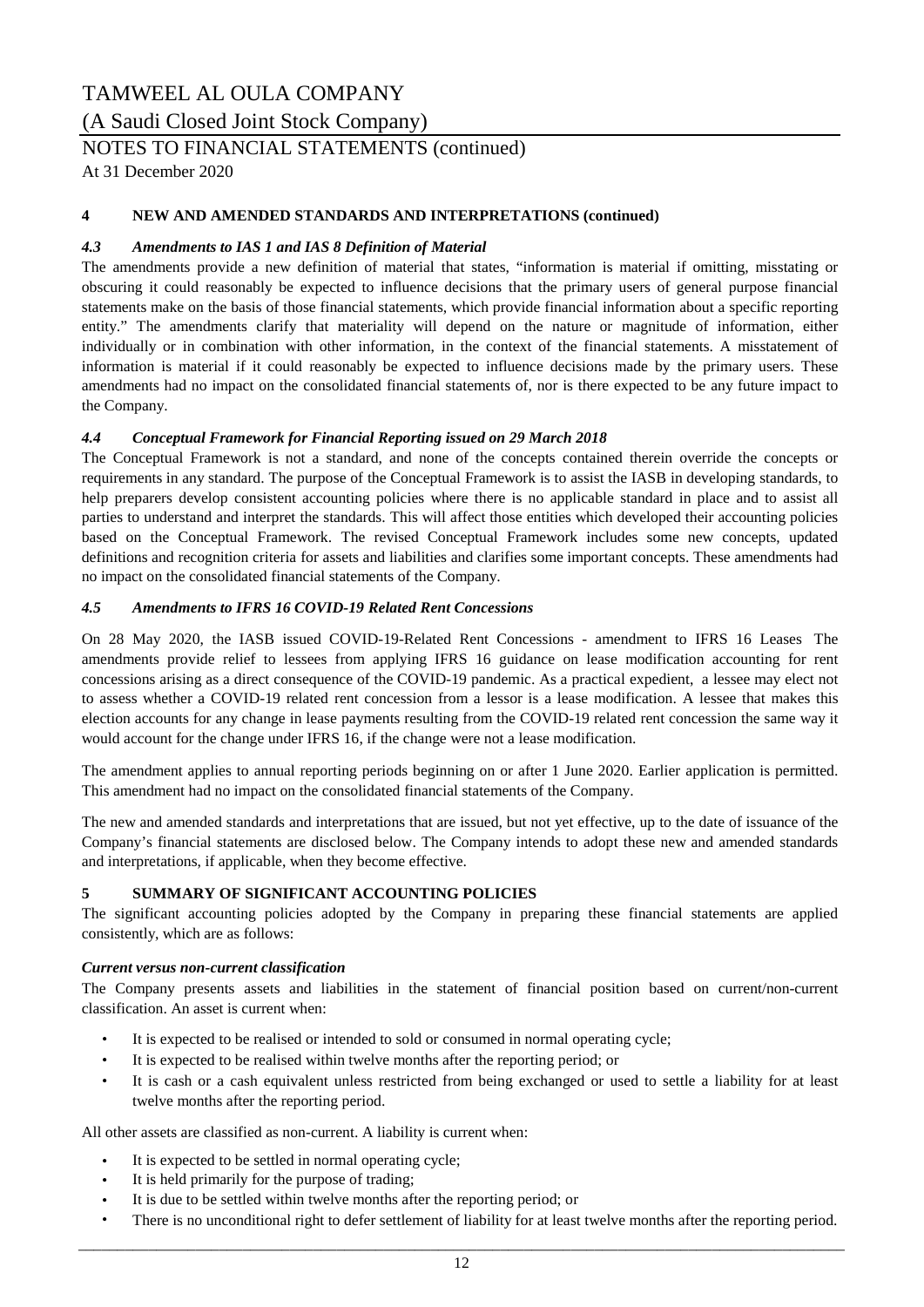(A Saudi Closed Joint Stock Company)

# NOTES TO FINANCIAL STATEMENTS (continued)

At 31 December 2020

#### **5 SUMMARY OF SIGNIFICANT ACCOUNTING POLICIES (continued)**

#### **Fair value measurement**

Fair value is the price that would be received to sell an asset or paid to transfer a liability in an orderly transaction between market participants at the measurement date. The fair value measurement is based on the presumption that the transaction to sell the asset or transfer the liability takes place either:

- In the principal market for the asset or liability; or
- In the absence of a principal market, in the most advantageous market for the asset or liability.

The fair value of an asset or a liability is measured using the assumptions that market participants would use when pricing the asset or liability, assuming that market participants act in their best economic interest.

A fair value measurement of a non-financial asset takes into account a market participant's ability to generate economic benefits by using the asset in its highest and best use or by selling it to another market participant that would use the asset in its highest and best use. The Company uses valuation techniques that are appropriate in the circumstances and for which sufficient data are available to measure fair value, maximizing the use of relevant observable inputs and minimizing the use of unobservable inputs.

All assets and liabilities for which fair value is measured or disclosed in the financial statements are categorized within the fair value hierarchy, described as follows, based on the lowest level input that is significant to the fair value measurement as a whole:

- Level 1: Quoted (unadjusted) market prices in active markets for identical assets or liabilities
- Level 2: Valuation techniques for which the lowest level input that is significant to the fair value measurement is directly or indirectly observable
- Level 3: Valuation techniques for which the lowest level input that is significant to the fair value measurement is unobservable

For assets and liabilities that are recognised in the financial statements on a recurring basis, the Company determines whether transfers have occurred between Levels in the hierarchy by re-assessing categorization (based on the lowest level input that is significant to the fair value measurement as a whole) at the end of each reporting period.

For the purpose of fair value disclosures, the Company determines classes of assets and liabilities on the basis of the nature, characteristics and risks of the asset or liability and the level of the fair value hierarchy as explained above.

#### *Revenue*

#### *Leasing revenue*

The Company is genearting leasing revenue from Ijarah contracts. Gross investment in Islamic finance lease represents the gross lease payments receivable by the Company, and the net investment represents the present value of these lease payments discounted at profit rate implicit in the lease. The difference between the gross investment and the net investment is recognised as unearned finance income. Finance lease income is recognised over the period of the lease on a systematic basis, which results in a constant periodic rate of return on the net investment outstanding. As part of the periodic installments due from customers, the Company charges customers for insurance cover on the vehicles under lease contracts. Insurance charges represent cost of insurance (premium). Consequently, premiums are paid to the Insurers for the insurance cover for the vehicles under lease, pursuant to the agreement.

#### *Tawaroq Revenue*

The amortized cost of a financial asset is the amount at which the financial asset is measured on initial recognition minus the principal repayments, plus or minus the cumulative amortization using the effective interest rate method of any difference between that initial amount and the maturity amount and, for financial assets, adjusted for any expected credit loss allowance.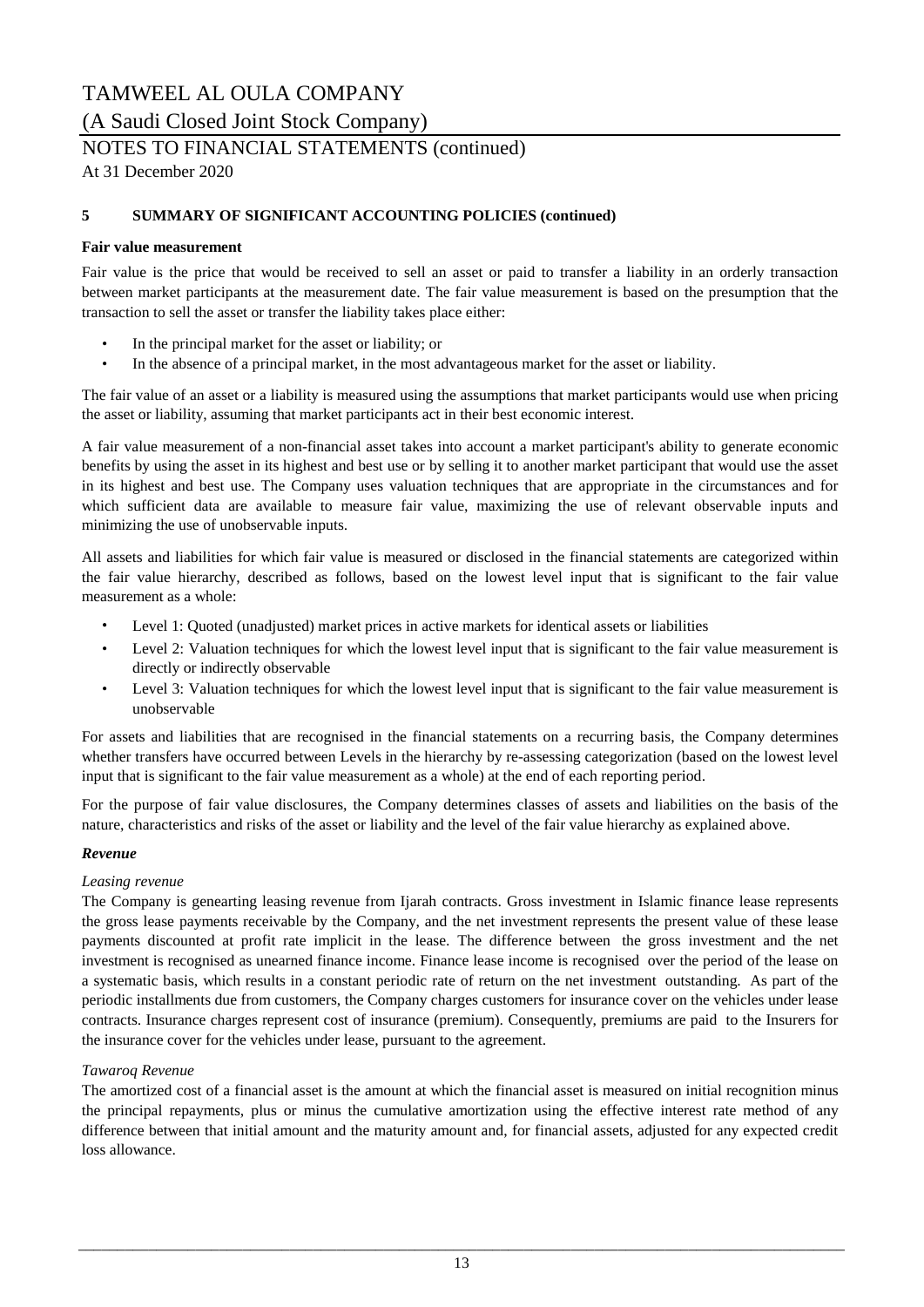(A Saudi Closed Joint Stock Company)

### NOTES TO FINANCIAL STATEMENTS (continued)

At 31 December 2020

#### **5 SUMMARY OF SIGNIFICANT ACCOUNTING POLICIES (continued)**

#### *Revenue (continued)*

#### *Tawaroq Revenue (continued)*

However, for financial assets that have become credit-impaired subsequent to initial recognition, interest income is calculated by applying the effective interest rate to the amortized cost of the financial asset. If the asset is no longer credit-

#### *Service fees*

Service fees charged in respect of processing and other services are recognized as income over the period of financing agreements.

#### *Other income*

Other income is recognized when earned.

#### *General and administrative expenses*

General and administrative expenses include direct and indirect costs not specifically part of the operating activities of the Company.

#### *Borrowing costs*

Borrowing costs directly attributable to the acquisition, construction or production of an asset that necessarily takes a substantial period of time to get ready for its intended use or sale are capitalised as part of the cost of the asset. All other borrowing costs are expensed in the period in which they occur. Borrowing costs consist of interest and other costs that an entity incurs in connection with the borrowing of funds.

#### *Zakat*

The Company is subject to Zakat in accordance with the regulations of the General Authority of Zakat and Income Tax ("GAZT") applicable on financing companies. Zakat expense is charged to the profit or loss. The charge for the period is calculated based on estimated zakat charge for the whole year.

The Zakat base computed in accordance with the formula specified in the Zakat Regulations is also subject to thresholds for minimum and maximum liability.

Zakat is provided in accordance with the Regulations of the General Authority of Zakat and Tax ("GAZT") in the Kingdom of Saudi Arabia and on accruals basis. The provision is charged to profit or loss.

#### *Value added tax (VAT)*

Assets and expenses are recognised net of amount of VAT, except when VAT incurred on a purchase of assets or services is not recoverable from the General Authority of Zakat and Tax (GAZT), in which case, VAT is recognised as part of the cost of acquisition of the asset or as part of the expense item, as applicable.

The net amount of VAT recoverable from, or payable to, the taxation authority is included as part of receivables or payables in the statement of financial position.

#### *Foreign currencies*

Transactions in foreign currencies are initially recorded by the Company at their respective functional currency spot rates at the date the transaction first qualifies for recognition.

Monetary assets and liabilities denominated in foreign currencies are translated at the functional currency spot rates of exchange at the reporting date.

Differences arising on settlement or translation of monetary items are recognised in the statement of profit or loss and other comprehensive income.

#### *Islamic finance receivables*

Company transfers substantially all the risks and rewards incidental to the ownership of an asset to the lessees such transfers are classified as Islamic financing receivables. Islamic financing receivables are recorded at the lower of the fair value of the financing asset and the present value of the minimum payments.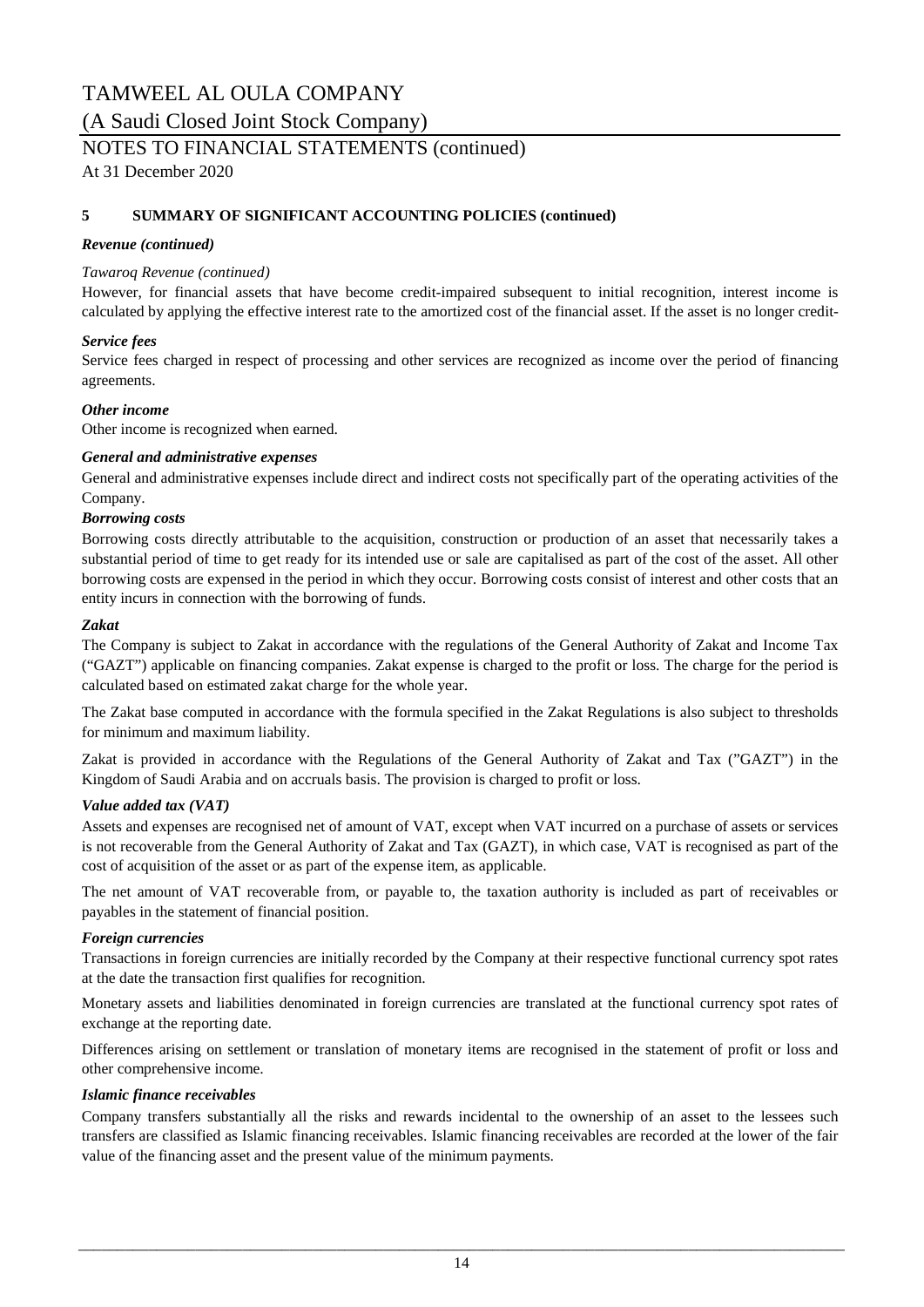(A Saudi Closed Joint Stock Company)

### NOTES TO FINANCIAL STATEMENTS (continued)

At 31 December 2020

#### **5 SUMMARY OF SIGNIFICANT ACCOUNTING POLICIES (continued)**

#### *Islamic finance receivables (continued)*

The Company offers its customers certain non-commission based products, which are approved by its Shariah Board, as follows:

#### *Ijara*

Ijara is a an agreement whereby the Company, acting as a lessor, purchases or constructs an asset for lease according to the customer request (lessee), based on his promise to lease the asset for an agreed rent and specific period that could end by transferring the ownership of the leased asset to the lessee. The difference between the gross receivables and the present value of the receivables is recognised as unearned finance income. Finance income from Ijara contract is recognised over the term of the Ijara using the net investment method, which reflects a constant periodic rate of return.

#### *Murabaha*

Murabaha is an agreement whereby the Company sells to a customer an asset which the Company has purchased and acquired based on a promise received from the customer to buy. The selling price comprises the cost plus an agreed profit margin.

Gross amounts due under the Murabaha sale contracts include the total of future sale payments on the Murabaha agreement (Murabaha sale contract receivable). The difference between the Murabaha sale contracts receivable and the cost of the sold asset, is recorded as unearned Murabaha profit and for presentation purposes, is deducted from the gross amounts due under the Murabaha sale contracts receivable.

#### *Tawaroq*

Tawarruq is a sharia compliant finance method, with which you can raise loan finance through buying installments in a commodity, owned by the company. The applicant then authorizes whom he see's to sell his shares in the commodity according to the form approved from the sharia'a committee. Then the agent deposits the proceeds into his account.

#### *Cash and cash equivalents*

For the purpose of the statement of cash flows, cash and cash equivalents consist of cash on hand, cash in bank and shortterm murabaha deposits with original maturity of three months or less.

#### *Lease*

The Company assesses at contract inception whether a contract is, or contains, a lease. That is, if the contract conveys the right to control the use of an identified asset for a period of time in exchange for consideration.

#### *Company as a lessee*

The Company applies a single recognition and measurement approach for all leases, except for short-term leases and leases of low-value assets. The Company recognises lease liabilities to make lease payments and right-of-use assets representing the right to use the underlying assets.

#### *Right-of-use assets*

The Company recognises right-of-use assets at the commencement date of the lease (i.e., the date the underlying asset is available for use).

Right-of-use assets are measured at cost, less any accumulated depreciation and impairment losses, and adjusted for any remeasurement of lease liabilities. The cost of right-of-use assets includes the amount of lease liabilities recognised, initial direct costs incurred, and lease payments made at or before the commencement date less any lease incentives received.

#### *Lease liability*

At the commencement date of the lease, the Company recognises lease liabilities measured at the present value of lease payments to be made over the lease term. The lease payments include fixed payments (including in-substance fixed payments) less any lease incentives receivable, variable lease payments that depend on an index or a rate, and amounts expected to be paid under residual value guarantees. The lease payments also include the exercise price of a purchase option reasonably certain to be exercised by the Company and payments of penalties for terminating a lease, if the lease term reflects the Company exercising the option to terminate.

The variable lease payments that do not depend on an index or a rate are recognised as expense in the period on which the event or condition that triggers the payment occurs. \_\_\_\_\_\_\_\_\_\_\_\_\_\_\_\_\_\_\_\_\_\_\_\_\_\_\_\_\_\_\_\_\_\_\_\_\_\_\_\_\_\_\_\_\_\_\_\_\_\_\_\_\_\_\_\_\_\_\_\_\_\_\_\_\_\_\_\_\_\_\_\_\_\_\_\_\_\_\_\_\_\_\_\_\_\_\_\_\_\_\_\_\_\_\_\_\_\_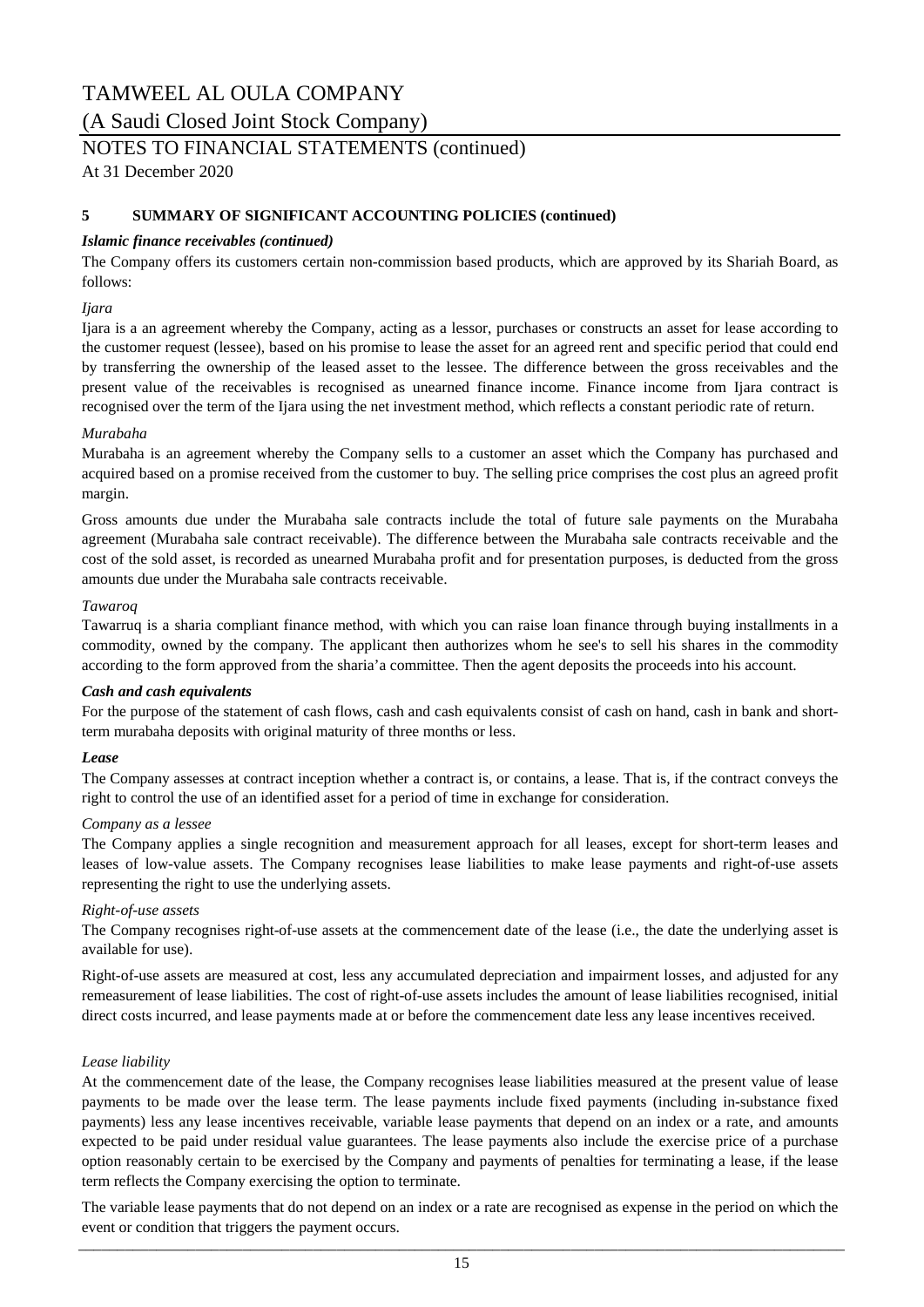(A Saudi Closed Joint Stock Company)

### NOTES TO FINANCIAL STATEMENTS (continued)

At 31 December 2020

### **5 SUMMARY OF SIGNIFICANT ACCOUNTING POLICIES (continued)**

#### *Lease (continued)*

#### *Lease liability (continued)*

In calculating the present value of lease payments, the Company uses the average borrowing rate at the lease commencement date if the interest rate implicit in the lease is not readily determinable. After the commencement date, the amount of lease liabilities is increased to reflect the accretion of interest and reduced for the lease payments made. In addition, the carrying amount of lease liabilities is remeasured if there is a modification, a change in the lease term, a change in the in-substance fixed lease payments or a change in the assessment to purchase the underlying asset.

#### *Short-term and low value assets' leases*

Short-term leases are leases with a lease term of 12 months or less. Low-value assets are items that do not meet the Company's capitalization threshold and are considered to be insignificant for the statement of financial position for the Company as a whole. Payments for short-term leases and leases of low-value assets are recognised on a straight-line basis in the statement of profit or loss.

Leases in which substantially all the risks and benefits of ownership of the asset are not transferred to the Company are classified as operating leases. Operating lease payments are recognised as an operating expense in the statement of profit or loss on a straight-line basis over the lease term.

#### *Intangible assets*

Intangible assets includes software; Intangible assets acquired separately are measured on initial recognition at cost. Following initial recognition, intangible assets are carried at cost less any accumulated amortisation and accumulated impairment losses, if any.

Intangible assets with finite lives are amortised over the useful economic life and assessed for impairment whenever there is an indication that the intangible asset may be impaired. The amortisation period and the amortisation method for an intangible asset with a finite useful life are reviewed at least at the end of each reporting period. Changes in the expected useful life or the expected pattern of consumption of future economic benefits embodied in the asset are considered to modify the amortisation period or method, as appropriate, and are treated as changes in accounting estimates. The amortisation expense on intangible assets with finite lives is recognised in the statement of profit or loss in the expense category that is consistent with the function of the intangible assets.

Intangible assets are amortised over a period of 1 - 5 years.

Gains or losses arising from derecognition of an intangible asset are measured as the difference between the net disposal proceeds and the carrying amount of the asset and are recognised in the statement of profit or loss when the asset is derecognised.

#### *Property and equipment*

Property and equipment are stated at cost, net of accumulated depreciation and accumulated impairment losses, if any.

Such cost includes the cost of replacing part of the property, plant and equipment and borrowing costs for long-term construction projects if the recognition criteria are met. When significant parts of property and equipment are required to be replaced at intervals, the Company depreciates them separately based on their specific useful lives. Likewise, when a major inspection is performed, its cost is recognised in the carrying amount of the property, equipment as a replacement if the recognition criteria are satisfied. All other repair and maintenance costs are recognised in statement of profit or loss as incurred. The present value of the expected cost for the decommissioning of an asset after its use is included in the cost of the respective asset if the recognition criteria for a provision are met.

Depreciation is calculated on a straight-line basis over the estimated useful lives of the assets, as follows:

|                               | Years |
|-------------------------------|-------|
| Leasehold improvements        |       |
| Office furniture and fixtures |       |
| Computers                     | 4-5   |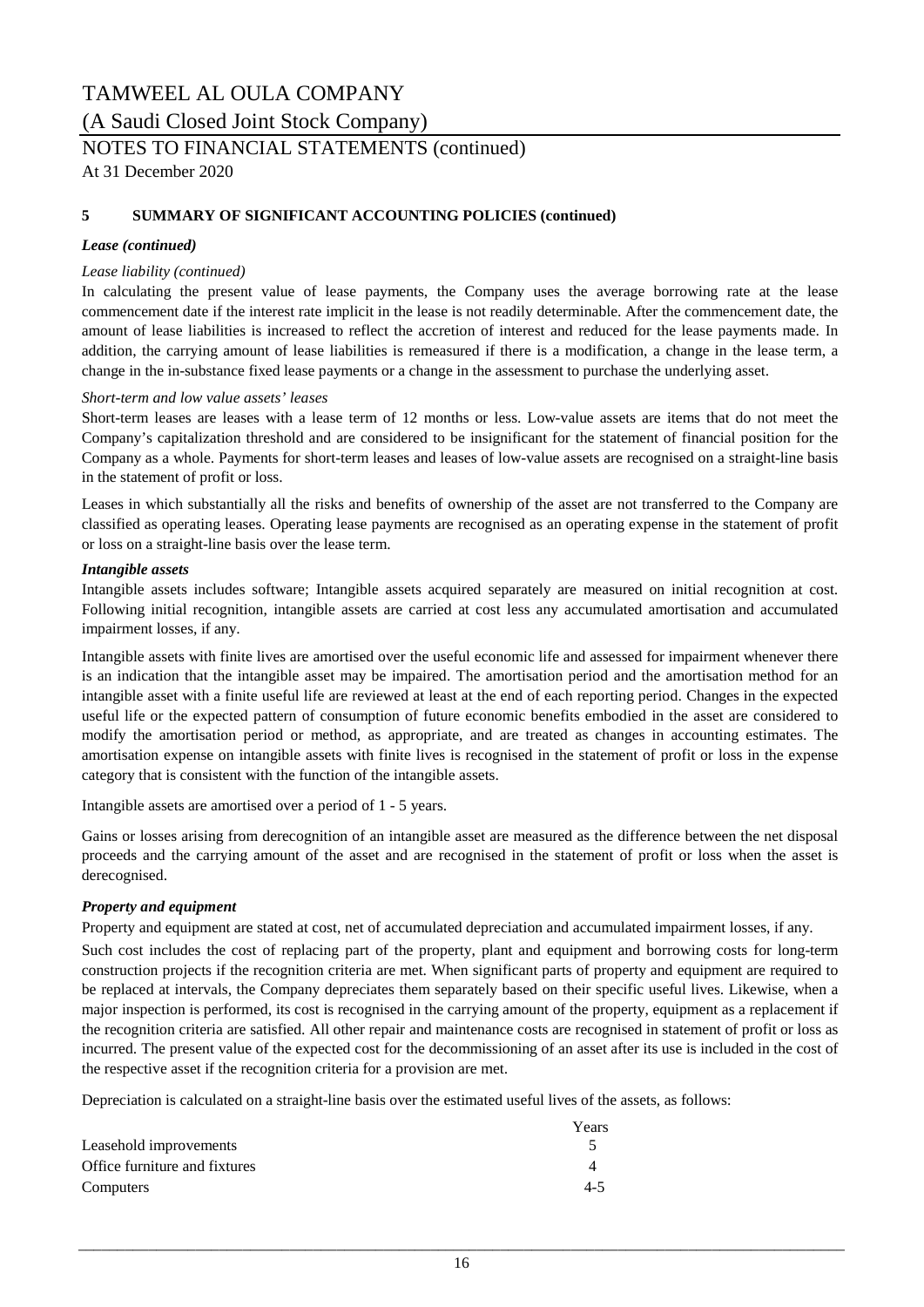(A Saudi Closed Joint Stock Company)

### NOTES TO FINANCIAL STATEMENTS (continued)

At 31 December 2020

#### **5 SUMMARY OF SIGNIFICANT ACCOUNTING POLICIES (continued)**

#### *Property and equipment (continued)*

An item of property and equipment and any significant part initially recognised is derecognised upon disposal or when no future economic benefits are expected from its use or disposal. Any gain or loss arising on derecognition of the asset (calculated as the difference between the net disposal proceeds and the carrying amount of the asset) is included in the statement of profit or loss when the asset is derecognised. The residual values, useful lives and methods of depreciation of property and equipment are reviewed at each financial year end and adjusted prospectively, if appropriate.

#### *Financial instruments – initial recognition and subsequent measurement*

A financial instrument is any contract that gives rise to a financial asset of one entity and a financial liability or equity instrument of another entity.

#### **Financial assets**

#### *Initial recognition and measurement*

Financial assets are classified, at initial recognition, at amortised cost, fair value through other comprehensive income (FVOCI), and fair value through profit or loss (FVIS).

The classification of financial assets at initial recognition depends on the financial asset's contractual cash flow characteristics and the Company's business model for managing them. With the exception of trade receivables that do not contain a significant financing component or for which the Company has applied the practical expedient, the Company initially measures a financial asset at its fair value plus, in the case of a financial asset not at fair value through profit or loss, transaction costs. Trade receivables that do not contain a significant financing component or for which the Company has applied the practical expedient are measured at the transaction price determined under IFRS 15.

In order for a financial asset to be classified and measured at amortised cost or fair value through OCI, it needs to give rise to cash flows that are 'solely payments of principal and interest (SPPI)' on the principal amount outstanding. This assessment is referred to as the SPPI test and is performed at an instrument level.

The Company's business model for managing financial assets refers to how it manages its financial assets in order to generate cash flows. The business model determines whether cash flows will result from collecting contractual cash flows, selling the financial assets, or both.

Purchases or sales of financial assets that require delivery of assets within a time frame established by regulation or convention in the market place (regular way trades) are recognised on the trade date, i.e., the date that the Company commits to purchase or sell the asset.

#### *Subsequent measurement*

For purposes of subsequent measurement, financial assets are classified in four categories:

- *(i)* Financial assets at amortised cost (debt instruments)
- *(ii)* Financial assets at fair value through OCI with recycling of cumulative gains and losses (debt instruments)
- *(iii)* Financial assets designated at fair value through OCI with no recycling of cumulative gains and losses upon derecognition (equity instruments)
- *(iv)* Financial assets at fair value through profit or loss

#### *Financial assets at amortised cost (debt instruments)*

Financial assets at amortised cost are subsequently measured using the effective interest (EIR) method and are subject to impairment. Gains and losses are recognised in profit or loss when the asset is derecognised, modified or impaired.

The Company's financial assets at amortised cost includes net investment in Islamic finance receivables.

#### *Financial assets at fair value through OCI (debt instruments)*

For debt instruments at fair value through OCI, interest income, foreign exchange revaluation and impairment losses or reversals are recognised in the statement of profit or loss and computed in the same manner as for financial assets measured at amortised cost. The remaining fair value changes are recognised in OCI. Upon derecognition, the cumulative fair value change recognised in OCI is recycled to profit or loss.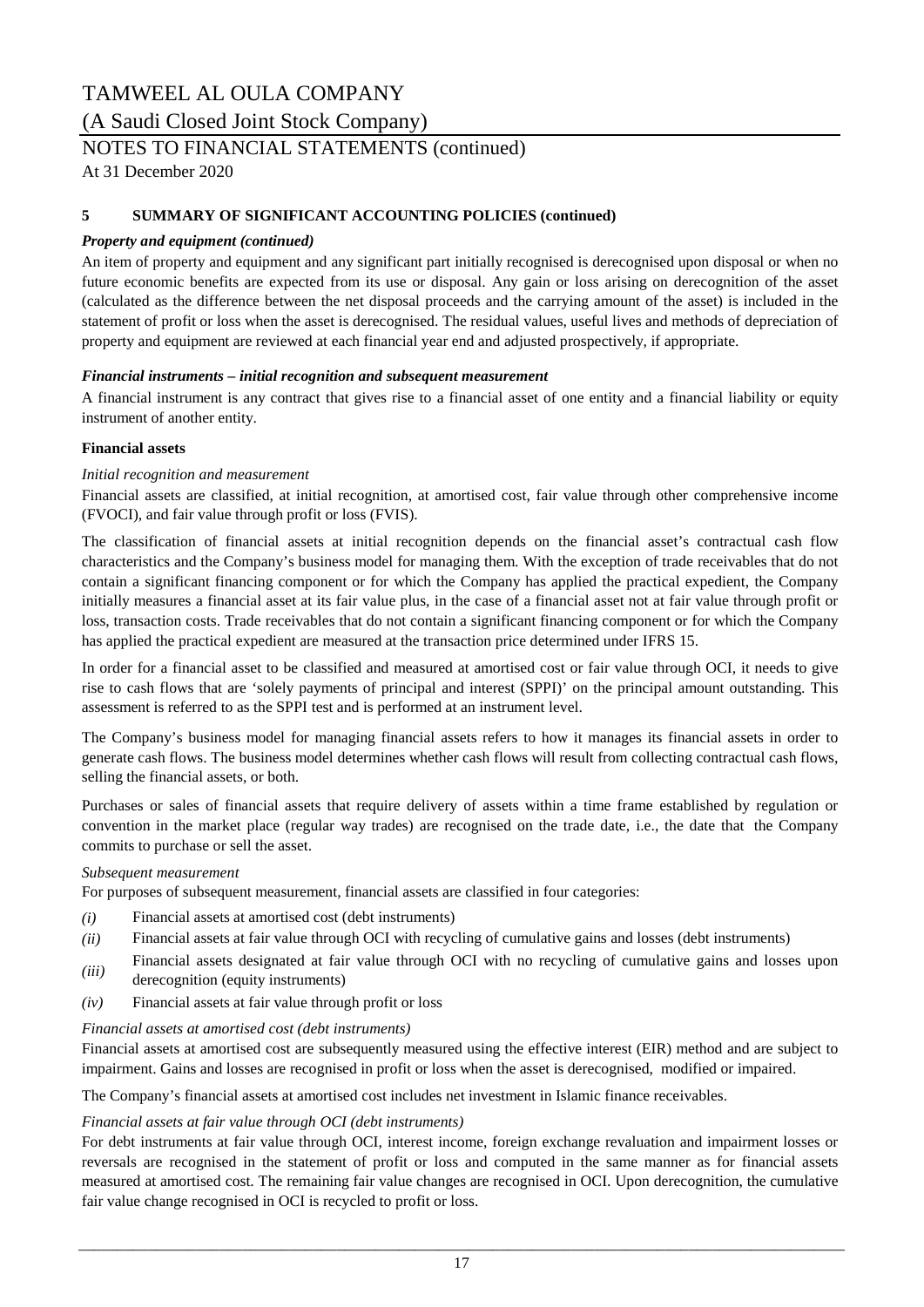### (A Saudi Closed Joint Stock Company)

## NOTES TO FINANCIAL STATEMENTS (continued)

At 31 December 2020

#### **5 SUMMARY OF SIGNIFICANT ACCOUNTING POLICIES (continued)**

#### *Financial instruments – initial recognition and subsequent measurement (continued)*

*Financial assets at amortised cost (debt instruments) (continued)*

The Company's does not have debt instruments at fair value through OCI.

*Financial assets designated at fair value through OCI (equity instruments)*

Upon initial recognition, the Company can elect to classify irrevocably its equity investments as equity instruments designated at fair value through OCI when they meet the definition of equity under IAS 32 Financial Instruments: Presentation and are not held for trading. The classification is determined on an instrument-by-instrument basis.

Gains and losses on these financial assets are never recycled to profit or loss. Dividends are recognised as other income in the statement of profit or loss when the right of payment has been established, except when the Company benefits from such proceeds as a recovery of part of the cost of the financial asset, in which case, such gains are recorded in OCI. Equity instruments designated at fair value through OCI are not subject to impairment assessment.

The Company elected to classify irrevocably its non-listed equity investments under this category.

#### *Financial assets at fair value through profit or loss*

Financial assets at fair value through profit or loss are carried in the statement of financial position at fair value with net changes in fair value recognised in the statement of profit or loss.

#### *Derecognition*

A financial asset (or, where applicable, a part of a financial asset or part of a group of similar financial assets) is primarily derecognised (i.e., removed from the Company's statement of financial position) when:

- The rights to receive cash flows from the asset have expired; or
- The Company has transferred its rights to receive cash flows from the asset or has assumed an obligation to pay the received cash flows in full without material delay to a third party under a 'pass-through' arrangement; and either:

(a) the Company has transferred substantially all the risks and rewards of the asset, or

(b) the Company has neither transferred nor retained substantially all the risks and rewards of the asset, but has transferred control of the asset.

When the Company has transferred its rights to receive cash flows from an asset or has entered into a pass-through arrangement, it evaluates if, and to what extent, it has retained the risks and rewards of ownership. When it has neither transferred nor retained substantially all of the risks and rewards of the asset, nor transferred control of the asset, the Company continues to recognise the transferred asset to the extent of its continuing involvement. In that case, the Company also recognises an associated liability. The transferred asset and the associated liability are measured on a basis that reflects the rights and obligations that the Company has retained.

Continuing involvement that takes the form of a guarantee over the transferred asset is measured at the lower of the original carrying amount of the asset and the maximum amount of consideration that the Company could be required to repay.

#### *Impairment of financial instruments*

The Company recognizes loss allowances for ECL on the following financial instruments that are not measured at FVIS:

- Financial assets that are debt instruments; and
- Loan commitments issued, if any.

No impairment loss is recognised on equity investments.

The Company measures loss allowances at an amount equal to lifetime ECL.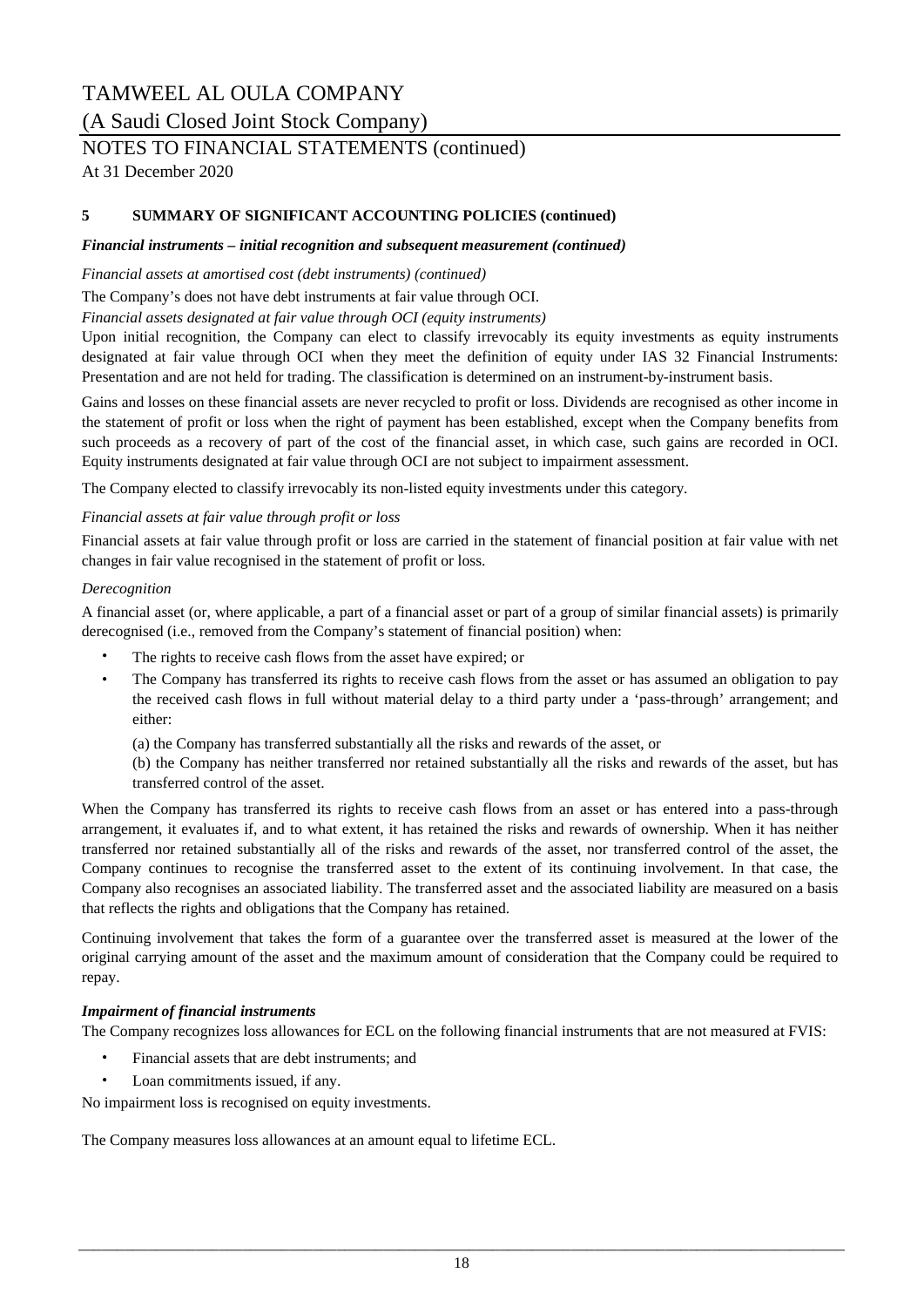(A Saudi Closed Joint Stock Company)

### NOTES TO FINANCIAL STATEMENTS (continued)

At 31 December 2020

#### **5 SUMMARY OF SIGNIFICANT ACCOUNTING POLICIES (continued)**

#### *Impairment of financial instruments (continued)*

The key inputs into the measurement of ECL are based on the following variables:

- Loss rate · Exposure at default (EAD) The Company categorizes its leasing and murabaha portfolio into four groups depending on the size of financing and associated risks:
	- Large exposure of large customers;
	- Collective SME's customers, and
	- Collective retail customers.

The Company also considers the forward-looking information in its assessment of significant deterioration in credit risk since origination as well as the measurement of ECLs. The forward-looking information will include the elements such as expert judgement, macroeconomic factors (e.g., government expenditure and money supply) and economic forecasts obtained through internal and external sources.

#### *Measurement of ECL*

ECL are a probability-weighted estimate of credit losses. They are measured as follows:

- Financial assets that are not credit-impaired at the reporting date; an estimate of lifetime loss is made, considering the loss rate, exposure at defaults, taking into account the forward looking information i.e. the macro-economic factor;
- Financial assets that are credit-impaired at the reporting date: as the difference between the gross carrying amount and the present value of estimated future cash inflows.

#### *Restructured financial assets*

If the terms of a financial asset are renegotiated or modified or an existing financial asset is replaced with a new one due to financial difficulties of the borrower, then an assessment is made of whether the financial asset should be derecognised and ECL are measured as follows:

- If the expected restructuring will not result in derecognition of the existing asset, then the expected cash flows arising from the modified financial asset are included in calculating the cash shortfalls from the existing asset.
- If the expected restructuring will result in derecognition of the existing asset, then the expected fair value of the new asset is treated as the final cash flow from the existing financial asset at the time of its derecognition. This amount is included in calculating the cash shortfalls from the existing financial asset that are discounted from the expected date of derecognition to the reporting date using the original special commission rate of the existing financial asset.

#### *Credit-impaired financial assets*

At each reporting date, the Company assesses whether financial assets carried at amortised cost are credit-impaired. A financial asset is 'credit-impaired' when one or more events that have detrimental impact on the estimated future cash flows of the financial asset have occurred.

A financial asset that has been renegotiated due to deterioration in the borrower's condition is usually considered to be credit-impaired unless there is evidence that the risk of not receiving contractual cash flows has reduced significantly and there are no other indicators of impairment.

#### *Collateral valuation*

To mitigate its credit risks on financial assets, the Company seeks to use collateral, where possible. The collateral comes in forms, of non-financial assets. Collateral is not recorded on the Company's statement of financial position. The fair value of collateral is considered for the calculation of ECLs. The value of the collateral is determined at inception and subsequently as and when considered necessary.

#### *Collateral repossessed*

The Company determine whether a repossessed asset can be sold. Assets are sold in line with the Company's policy and any difference in the amount lent and assets sold is claimed from customers.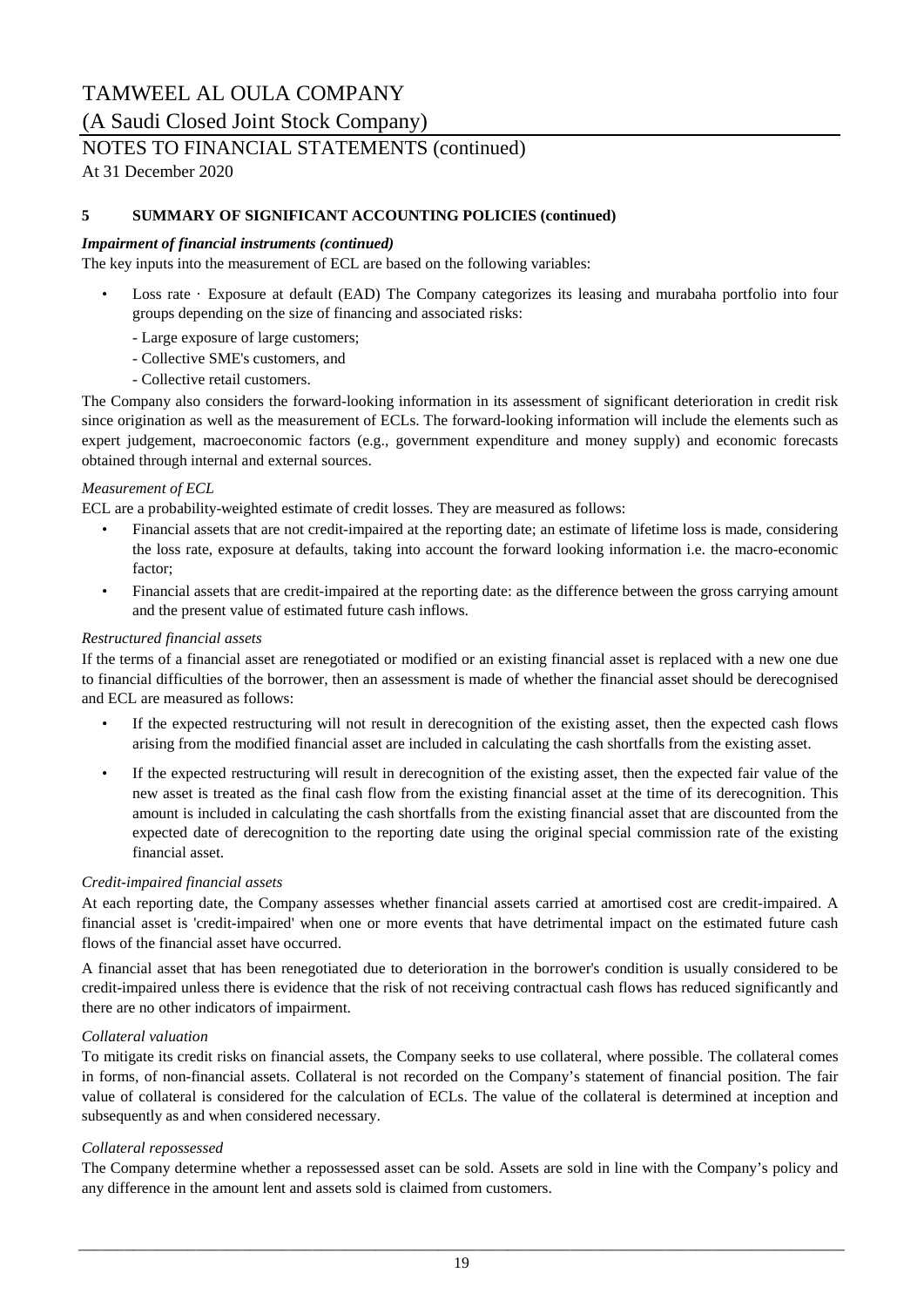(A Saudi Closed Joint Stock Company)

### NOTES TO FINANCIAL STATEMENTS (continued)

At 31 December 2020

#### **5 SUMMARY OF SIGNIFICANT ACCOUNTING POLICIES (continued)**

#### *Impairment of financial instruments (continued)*

#### *Write-off*

Loans and debt securities are written off (either partially or in full) when there is no realistic prospect of recovery. However, financial assets that are written off could still be subject to enforcement activities in order to comply with the Company's procedures for recovery of amounts due.

#### **Financial liabilities**

#### *Initial recognition and measurement*

Financial liabilities are classified, at initial recognition, as financial liabilities at fair value through profit or loss, loans and borrowings, payables, or as derivatives designated as hedging instruments in an effective hedge, as appropriate.

All financial liabilities are recognised initially at fair value and, in the case of loans and borrowings and payables, net of directly attributable transaction costs.

The Company's financial liabilities include trade payables, amounts due to related parties, lease liabilities and loans and borrowings.

#### *Subsequent measurement*

The measurement of financial liabilities depends on their classification, as described below:

- *(i)* Financial liabilities at fair value through profit or loss
- *(ii)* Loans and borrowings

Out of above, only the category (ii) is applicable for the Company, which is described hereunder:

#### *Loans and borrowings*

This is the category most relevant to the Company. After initial recognition, interest-bearing loans and borrowings are subsequently measured at amortised cost using the EIR method. Gains and losses are recognised in profit or loss when the liabilities are derecognised as well as through the EIR amortisation process.

Amortised cost is calculated by taking into account any discount or premium on acquisition and fees or costs that are an integral part of the EIR. The EIR amortisation is included as finance costs in the statement of profit or loss.

This category generally applies to interest-bearing loans and borrowings.

When the Company obtains government loan at below market interest rate, the loan's amortised cost is calculated using an effective interest rate based on market rates. The subsidy is recognised as government grant.

#### *Derecognition*

A financial liability is derecognised when the obligation under the liability is discharged or cancelled or expires. When an existing financial liability is replaced by another from the same lender on substantially different terms, or the terms of an existing liability are substantially modified, such an exchange or modification is treated as the derecognition of the original liability and the recognition of a new liability. The difference in the respective carrying amounts is recognised in the statement of profit or loss.

#### *Offsetting of financial instruments*

Financial assets and financial liabilities are offset and the net amount is reported in the statement of financial position if there is a currently enforceable legal right to offset the recognised amounts and there is an intention to settle on a net basis, to realise the assets and settle the liabilities simultaneously.

#### *Impairment of non-financial assets*

The Company assesses, at each reporting date, whether there is an indication that an asset may be impaired. If any indication exists, or when annual impairment testing for an asset is required, the Company estimates the asset's recoverable amount. An asset's recoverable amount is the higher of an asset's or CGU's fair value less costs of disposal and its value in use. The recoverable amount is determined for an individual asset, unless the asset does not generate cash inflows that are largely independent of those from other assets or groups of assets. When the carrying amount of an asset or CGU exceeds its recoverable amount, the asset is considered impaired and is written down to its recoverable amount.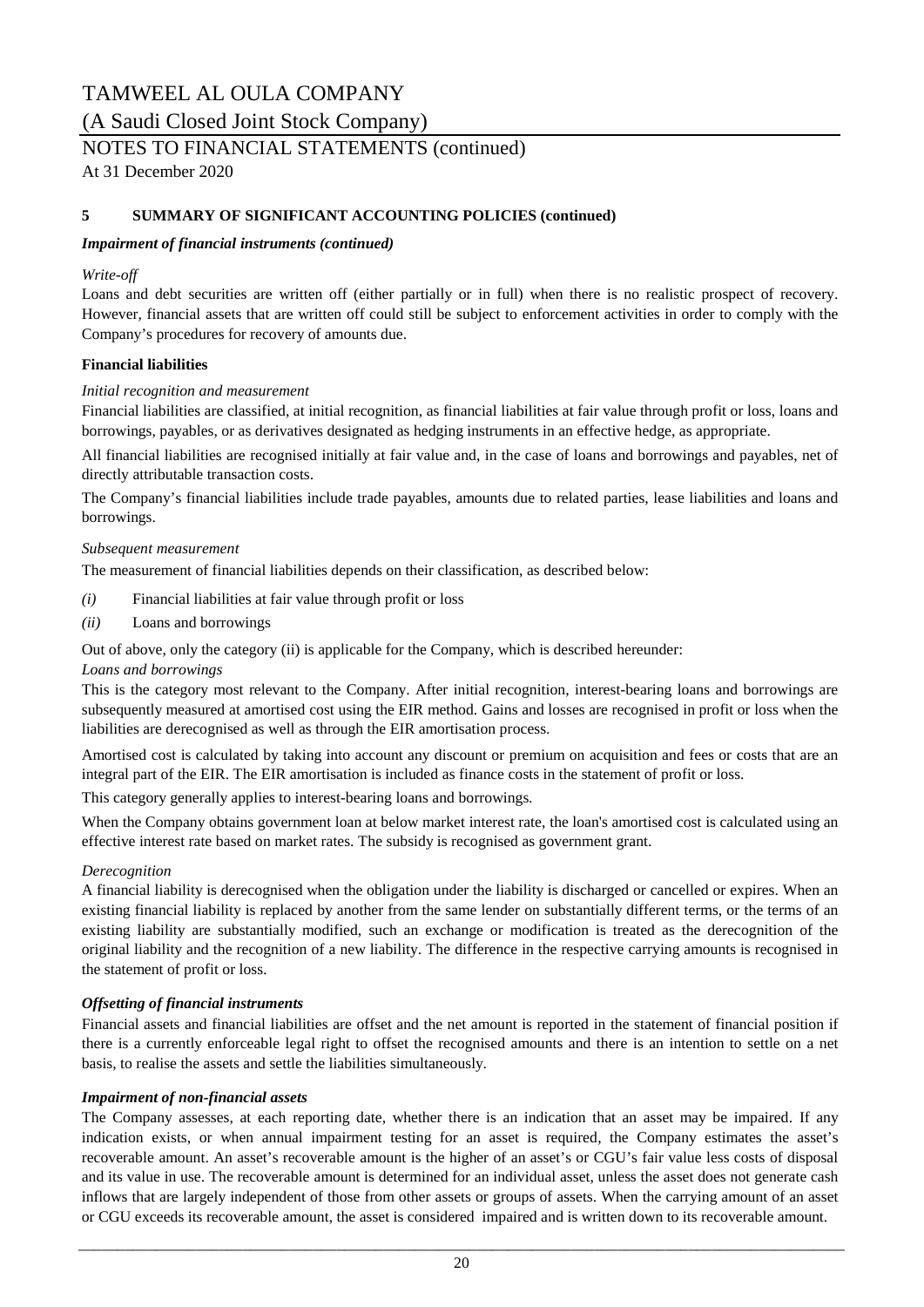(A Saudi Closed Joint Stock Company)

### NOTES TO FINANCIAL STATEMENTS (continued)

At 31 December 2020

#### **5 SUMMARY OF SIGNIFICANT ACCOUNTING POLICIES (continued)**

#### *Impairment of non-financial assets (continued)*

In assessing value in use, the estimated future cash flows are discounted to their present value using a pre-zakat discount rate that reflects current market assessments of the time value of money and the risks specific to the asset. In determining fair value less costs of disposal, recent market transactions are taken into account. If no such transactions can be identified, an appropriate valuation model is used. These calculations are corroborated by valuation multiples, quoted share prices for publicly traded companies or other available fair value indicators.

The Company bases its impairment calculation on detailed budgets and forecast calculations, which are prepared separately for each of the Company's CGUs to which the individual assets are allocated. These budgets and forecast calculations generally cover a period of five years. A long-term growth rate is calculated and applied to project future cash flows after the fifth year.

Impairment losses of continuing operations are recognised in the statement of profit or loss in expense categories consistent with the function of the impaired asset.

#### *Statutory reserve*

In accordance with the Saudi Arabian Regulations for Companies, 10% of the profit for the year is required to be transferred to the statutory reserve each year. The shareholders' may resolve to discontinue such transfer when the reserve equals 30% of the capital. This reserve is not normally available for distribution except in circumstances specified in the Saudi Arabian Regulations for Companies.

#### *Employees' benefits*

#### *(i) Short term obligations*

Liabilities for wages and salaries, including non-monetary benefits and accumulating leaves and air fare that are expected to be settled wholly within twelve months after the end of the year in which the employees render the related service are recognised in respect of employees' services up to the end of the reporting year and are measured at amounts expected to be paid when the liabilities are settled. The liabilities are presented as current employee benefit obligations in statement of financial position.

#### *(ii) Employees' terminal benefits*

The Company has end of service benefits which is qualifies as defined benefits plan. The net pension liability or liability recognised in the statement of financial position in respect of defined benefit post-employment plans is the present value of the projected defined benefits obligation (DBO) less fair value of plan assets, if any.

DBO is re-measured on a periodic basis by independent actuaries using the projected unit credit method. The present value of the DBO is determined by discounting the estimated future cash outflows using interest rates of high-quality corporate bonds that are denominated in the currency in which the benefits will be paid, and that have terms approximating to the terms of the related obligation. In countries where there is no deep market in such bonds, the market rates on government bonds are used. The net interest cost is calculated by applying the discount rate to the net balance of the DBO and the fair value of plan assets. This cost is included in employee benefit expense in the statement of income.

Re-measurement gains and losses arising from changes in actuarial assumptions are recognised in the period in which they occur in OCI. Changes in the present value of the DBO resulting from plan amendments or curtailments are recognised immediately in the statement of income as past service costs.

In KSA, for the liability for employees' end of service benefits, the actuarial valuation process takes into consideration the provisions of the Saudi Arabian Labor and Workmen Law as well as the Company policy.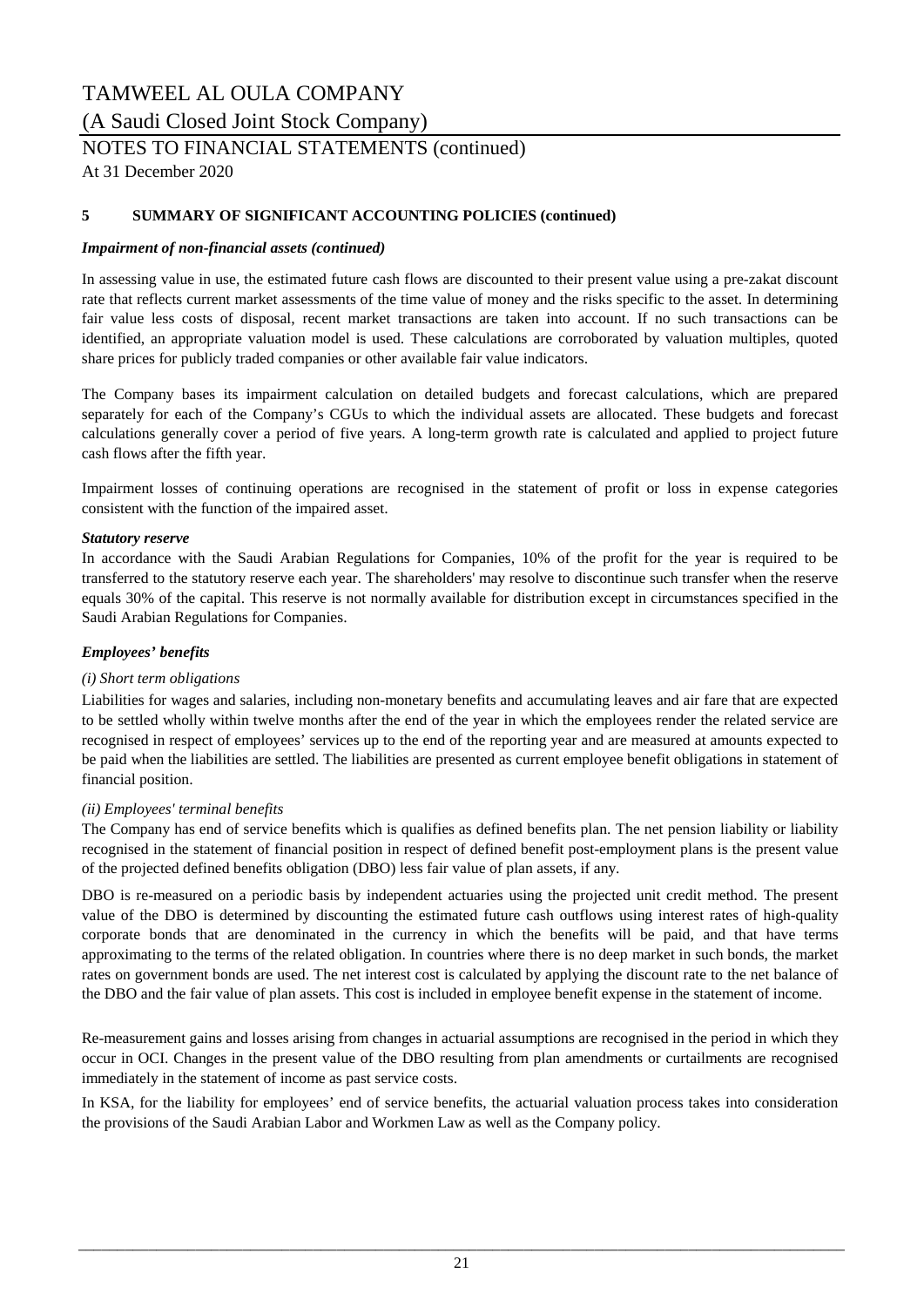(A Saudi Closed Joint Stock Company)

### NOTES TO FINANCIAL STATEMENTS (continued)

At 31 December 2020

#### **5 SUMMARY OF SIGNIFICANT ACCOUNTING POLICIES (continued)**

#### *Provisions*

Provisions are recognised when the Company has a present obligation (legal or constructive) as a result of a past event, it is probable that an outflow of resources embodying economic benefits will be required to settle the obligation and a reliable estimate can be made of the amount of the obligation. Where management of the Company expects some or all of a provision to be reimbursed, for example under an insurance contract, the reimbursement is recognised as a separate asset but only when the reimbursement is virtually certain. The expense relating to any provision is presented in statement of profit or loss net of any reimbursement. If the effect of the time value of money is material, provisions are discounted using a current Pre-tax (Zakat) rate that reflects, where appropriate, the risks specific to the liability. Where discounting is used, the increase in the provision due to the passage of time is recognised as a finance cost.

#### *Accounting for government grants and disclosure of government assistance*

Government grants are recognised where there is reasonable assurance that the grant will be received and all attached conditions will be complied with. When loans or similar assistance are provided by governments or related institutions with an interest rate below the current applicable market rate, the effect of this favourable interest is regarded as a government grant and is recognised in the statement of profit or loss on a systematic basis over the period in which the entity recognises as expense the related costs which the grants is intended to compensate.

#### *Cash dividends*

The Company's recognises a liability to pay dividend when the distribution is authorised and the distribution is no longer at the discretion of the Company. As per the corporate laws of Saudi Arabia, a distribution is authorised when it is approved by the shareholders. a corresponding amount is recognised directly in equity.

#### **6 STANDARDS ISSUED BUT NOT YET EFFECTIVE**

#### *6.1* **IFRS 17 Insurance Contracts**

In May 2017, the IASB issued IFRS 17 Insurance Contracts (IFRS 17), a comprehensive new accounting standard for insurance contracts covering recognition and measurement, presentation and disclosure. Once effective, IFRS 17 will replace IFRS 4 Insurance Contracts (IFRS 4) that was issued in 2005. IFRS 17 applies to all types of insurance contracts (i.e., life, non-life, direct insurance and re-insurance), regardless of the type of entities that issue them, as well as to certain guarantees and financial instruments with discretionary participation features. A few scope exceptions will apply.

The overall objective of IFRS 17 is to provide an accounting model for insurance contracts that is more useful and consistent for insurers. In contrast to the requirements in IFRS 4, which are largely based on grandfathering previous local accounting policies, IFRS 17 provides a comprehensive model for insurance contracts, covering all relevant accounting aspects. The core of IFRS 17 is the general model, supplemented by:

- *-* A specific adaptation for contracts with direct participation features (the variable fee approach)
- *-* A simplified approach (the premium allocation approach) mainly for short-duration contracts

IFRS 17 is effective for reporting periods beginning on or after 1 January 2021, with comparative figures required. Early application is permitted, provided the entity also applies IFRS 9 and IFRS 15 on or before the date it first applies IFRS 17. This standard is not applicable to the Company.

#### *6.2* **Amendments to IFRS 3: Definition of a Business**

In October 2018, the IASB issued amendments to the definition of a business in IFRS 3 Business Combinations to help entities determine whether an acquired set of activities and assets is a business or not. They clarify the minimum requirements for a business, remove the assessment of whether market participants are capable of replacing any missing elements, add guidance to help entities assess whether an acquired process is substantive, narrow the definitions of a business and of outputs, and introduce an optional fair value concentration test. New illustrative examples were provided along with the amendments.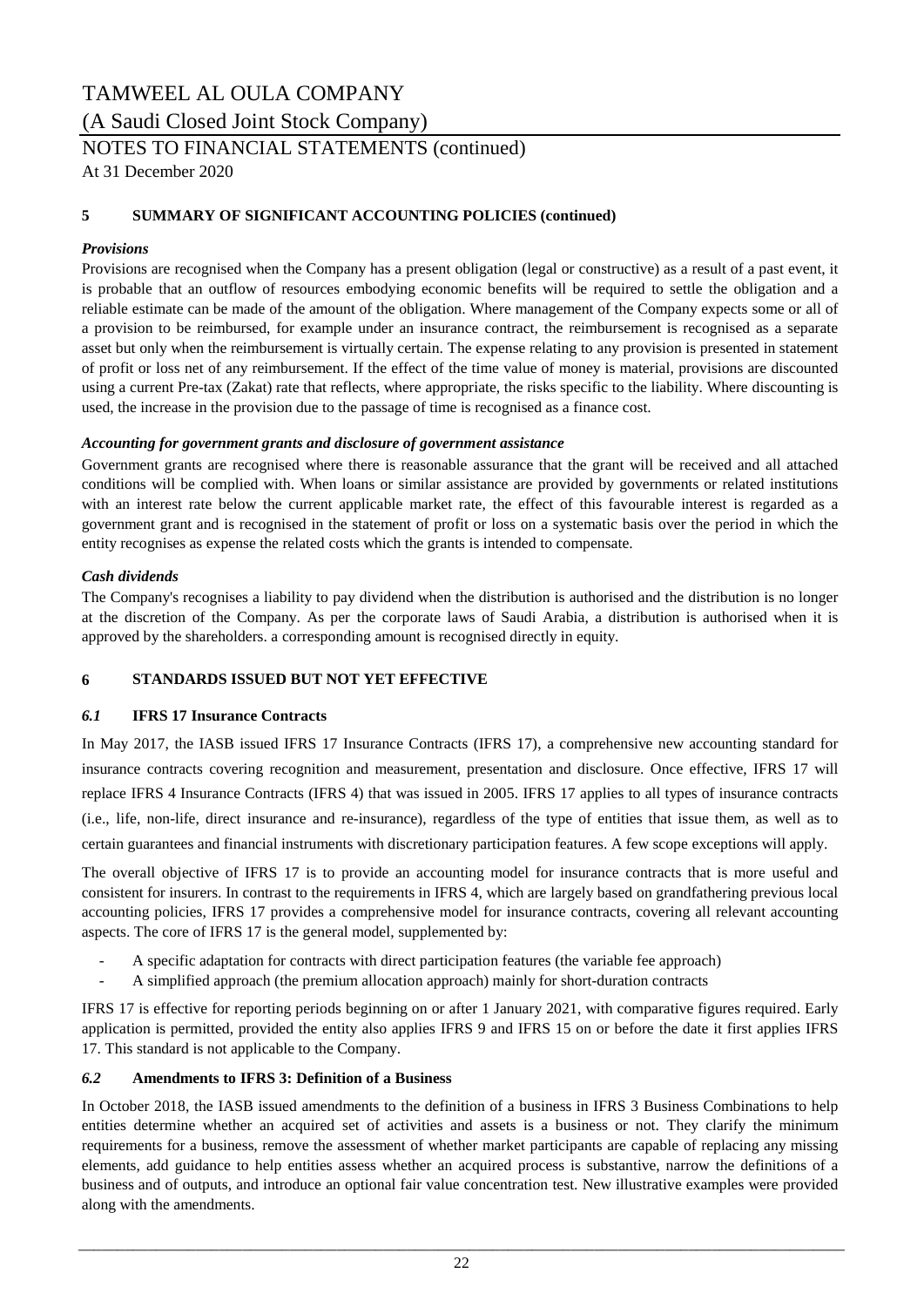### (A Saudi Closed Joint Stock Company)

### NOTES TO FINANCIAL STATEMENTS

At 31 December 2020

#### **6 STANDARDS ISSUED BUT NOT YET EFFECTIVE (continued)**

#### *6.2* **Amendments to IFRS 3: Definition of a Business (continued)**

Since the amendments apply prospectively to transactions or other events that occur on or after the date of first application, the Company will not be affected by these amendments on the date of transition.

#### *6.3* **Amendments to IAS 1 and IAS 8: Definition of Material**

The new definition states that, 'Information is material if omitting, misstating or obscuring it could reasonably be expected to influence decisions that the primary users of general purpose financial statements make on the basis of those financial statements, which provide financial information about a specific reporting entity.

#### **7 REVENUE FROM OPERATIONS**

|                                      | 2020       | 2019       |
|--------------------------------------|------------|------------|
|                                      | <b>SR</b>  | SR         |
| Finance income and insurance revenue | 40,220,319 | 39,581,245 |
| Tawaroq revenue                      | 9,368,063  | 2,102,283  |
|                                      | 49,588,382 | 41,683,528 |
| Customer wise revenue recognition    |            |            |
|                                      | 2020       | 2019       |
|                                      | <b>SR</b>  | SR         |
| <b>External customers</b>            | 43,285,895 | 34,523,707 |
| Related parties                      | 6,302,487  | 7,159,821  |
|                                      | 49,588,382 | 41,683,528 |

All of the Company's revenue is generated in the Kingdom of Saudi Arabia.

#### **8 REVENUE FROM OTHER ACTIVITIES**

|                                                                    | 2020      | 2019      |
|--------------------------------------------------------------------|-----------|-----------|
|                                                                    | <b>SR</b> | SR        |
| Finance income, government grant                                   | 6,312,571 | 2,214,854 |
| Reversal of provisions no longer required                          | 779,773   |           |
| Income from human resource development fund                        | 587,951   | 31,000    |
| Management fee                                                     | 120,000   | 120,000   |
| Income from term deposit                                           | 115,930   | 331,841   |
| Others                                                             | 1,469,856 | 703,133   |
|                                                                    | 9,386,081 | 3,400,828 |
| <b>FINANCE COSTS AND BANK CHARGES</b><br>9                         |           |           |
|                                                                    | 2020      | 2019      |
|                                                                    | <b>SR</b> | SR        |
| Finance cost on loans and borrowings                               | 9,437,873 | 3,914,932 |
| Finance costs on employees' defined benefits liabilities (note 23) | 114,288   | 132,886   |
| Finance cost on lease liabilities (note 22)                        | 51,480    | 77,791    |
| Bank charges                                                       | 147,845   | 140,237   |
|                                                                    | 9,751,486 | 4,265,846 |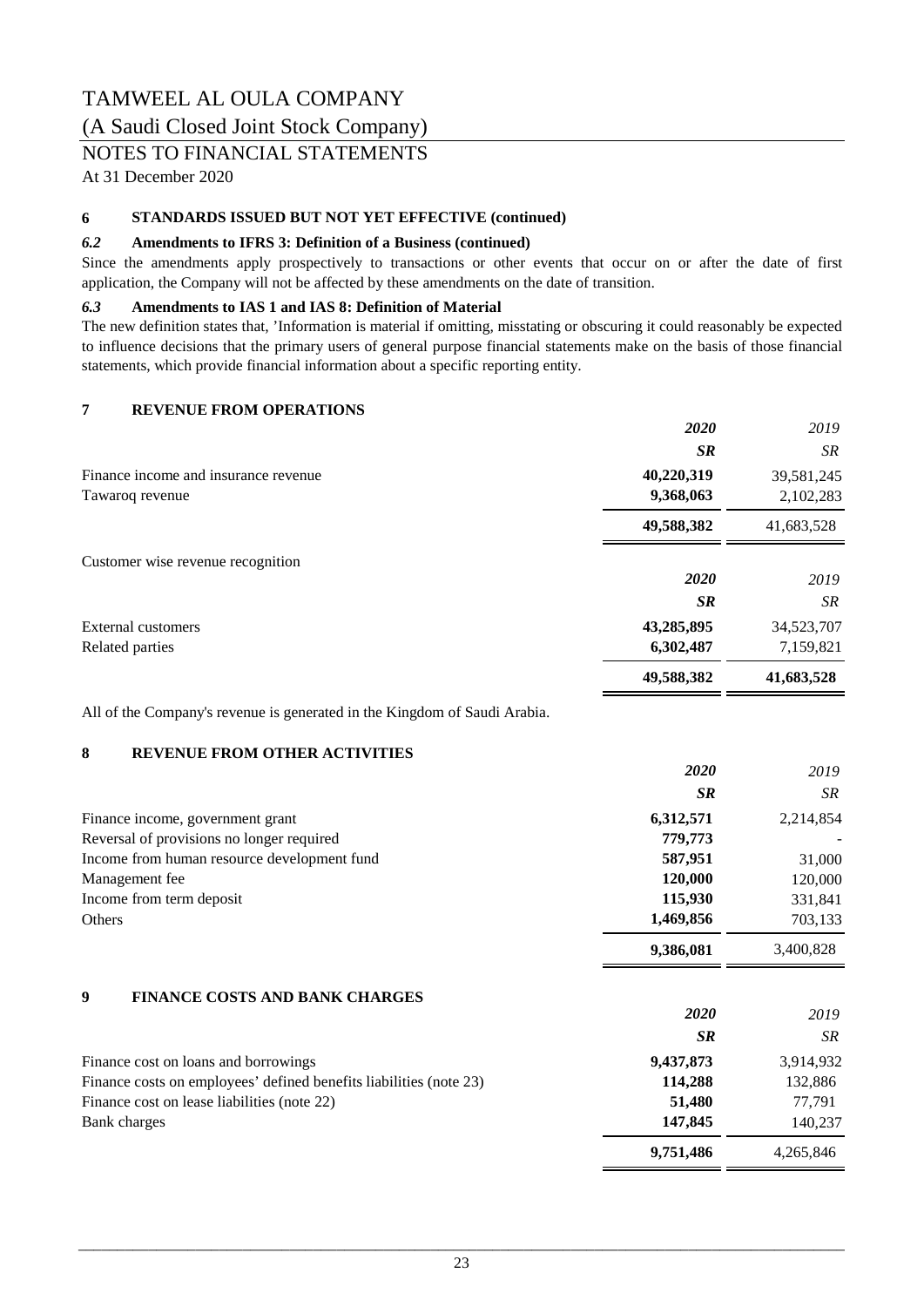### (A Saudi Closed Joint Stock Company)

# NOTES TO FINANCIAL STATEMENTS

At 31 December 2020

#### **10 SALARIES AND EMPLOYEES' RELATED EXPENSES**

|           |                                                                                                                           | 2020            | 2019           |
|-----------|---------------------------------------------------------------------------------------------------------------------------|-----------------|----------------|
|           |                                                                                                                           | <b>SR</b>       | SR             |
|           | Payroll cost                                                                                                              | 14,681,678      | 12,019,061     |
|           | Bonuses and commissions                                                                                                   | 3,624,838       | 1,435,716      |
|           | Other employees' costs                                                                                                    | 2,159,412       | 1,889,980      |
|           |                                                                                                                           | 20,465,928      | 15,344,757     |
| 11        | DEPRECIATION AND AMORTISATION                                                                                             |                 |                |
|           |                                                                                                                           | 2020            | 2019           |
|           |                                                                                                                           | <b>SR</b>       | SR             |
|           | Depreciation of right-of-use assets (note 14)                                                                             | 1,177,236       | 1,067,350      |
|           | Amortization of intangible assets (note 15)                                                                               | 814,938         | 535,809        |
|           | Depreciation of property and equipment (note 16)                                                                          | 600,086         | 740,143        |
|           |                                                                                                                           | 2,592,260       | 2,343,302      |
| 12        | OTHER GENERAL AND ADMINISTRATIVE EXPENSES                                                                                 |                 |                |
|           |                                                                                                                           | 2020            | 2019           |
|           |                                                                                                                           | <b>SR</b>       | SR             |
|           | Governmental licenses and fees                                                                                            | 1,403,472       | 1,033,959      |
|           | Advertising expenses                                                                                                      | 982,114         | 1,243,996      |
|           | Value added expenses                                                                                                      | 730,437         | 101,961        |
|           | Professional and consulting fees                                                                                          | 514,463         | 612,020        |
|           | Services charges                                                                                                          | 336,726         | 1,924,071      |
|           | Office supplies                                                                                                           | 229,827         | 257,332        |
|           | Travel and transportation expenses                                                                                        | 221,246         | 165,363        |
| Donations |                                                                                                                           | 210,000         |                |
|           | Utilities expenses                                                                                                        | 164,914         | 155,777        |
|           | Repair and maintenance                                                                                                    | 132,655         | 62,526         |
| Rent      |                                                                                                                           | 61,707          | 33,000         |
|           | Other expenses                                                                                                            | 908,397         | 862,820        |
|           |                                                                                                                           | 5,895,958       | 6,452,825      |
| 13        | NET INVESTMENT IN ISLAMIC FINANCE RECEIVABLES                                                                             |                 |                |
|           |                                                                                                                           | 2020            | 2019           |
|           |                                                                                                                           | SR              | SR             |
|           | Gross investment in Islamic finance receivables                                                                           | 1,168,016,782   | 493,748,184    |
|           | Less: unearned finance income                                                                                             | (207, 377, 512) | (86, 239, 777) |
|           | Investment in Islamic finance receivables (before allowance for expected<br>credit losses on Islamic finance receivables) | 960,639,270     | 407,508,407    |
|           | Less: allowance for expected credit losses on Islamic finance receivables                                                 | (28,913,912)    | (15, 461, 842) |
|           | Net investment in Islamic finance receivables                                                                             | 931,725,358     | 392,046,565    |
|           |                                                                                                                           |                 |                |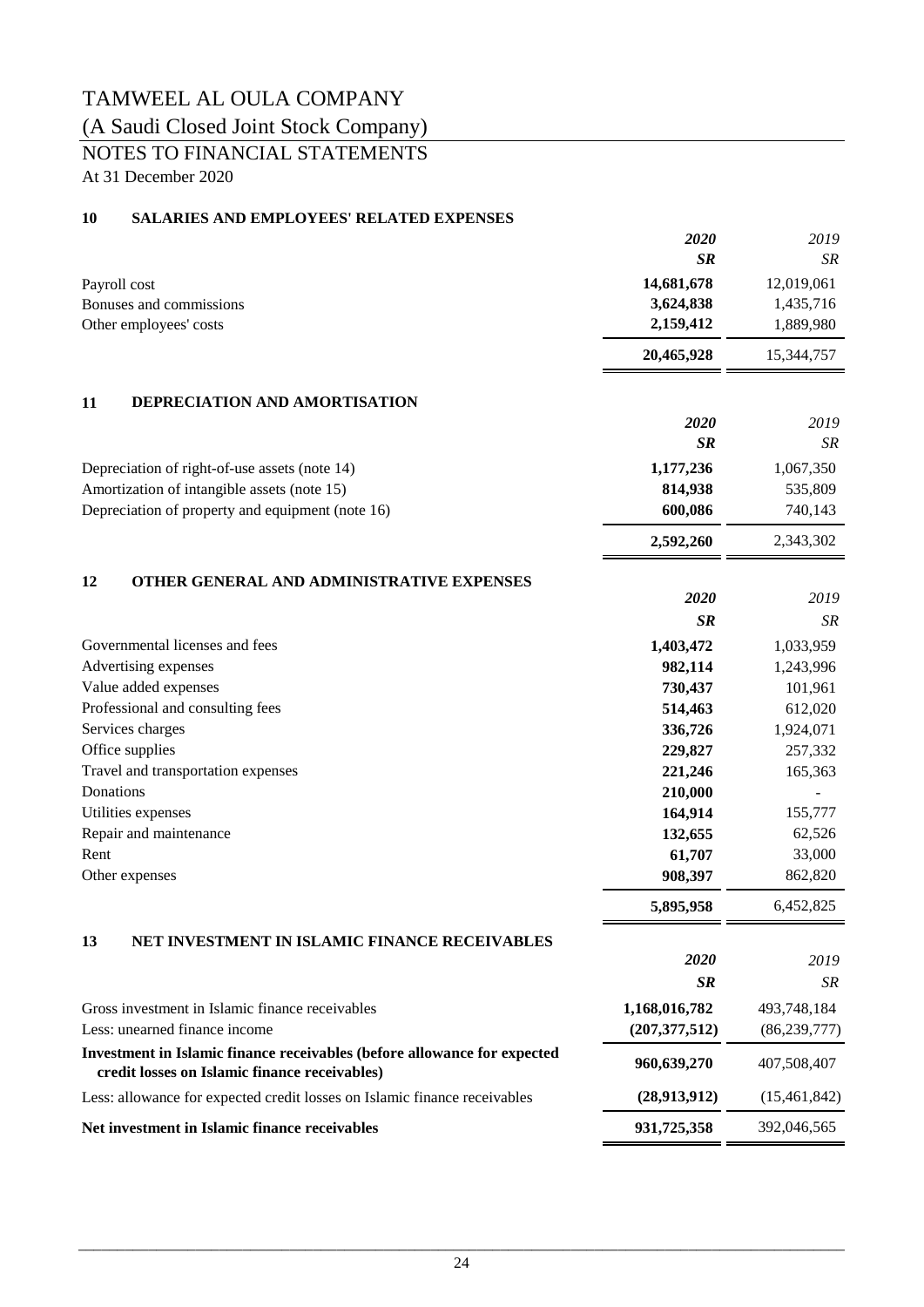### (A Saudi Closed Joint Stock Company)

### NOTES TO FINANCIAL STATEMENTS

At 31 December 2020

#### **13 NET INVESTMENT IN ISLAMIC FINANCE RECEIVABLES (continued)**

#### *Analysed as follows:*

| Net investment in Islamic finance receivables, non-current<br>Net investment in Islamic finance receivables, current | 539,544,935<br>392,180,423 | 215,740,786<br>176, 305, 779 |
|----------------------------------------------------------------------------------------------------------------------|----------------------------|------------------------------|
|                                                                                                                      | 931,725,358                | 392,046,565                  |
| 13.1<br>Movement in the allowance for expected credit losses on finance receivables is as follows:                   |                            |                              |
|                                                                                                                      | <b>2020</b>                | 2019                         |
|                                                                                                                      | <b>SR</b>                  | <b>SR</b>                    |
| At the beginning of the year                                                                                         | 15,461,842                 | 12,868,724                   |
| Provided during the year                                                                                             | 13,452,070                 | 2,593,118                    |
| At the end of the year                                                                                               | 28,913,912                 | 15,461,842                   |
|                                                                                                                      |                            |                              |

*13.2* The Company's implicit rate of return on investment in Islamic finance receivables is in market rate range. These receivables are majorly secured against assets, personal guarantees, Kafala program and down payments. The Company's major activities for investment in finance receivables are in tawarroq and ijarah.

*13.3* Investment in Islamic finance receivables mainly include Ijara and Tawaruq contracts amounting to SR 589.09 million and SR 578.93 million respectively (2019: SR 395.34 million and SR 98.40 million respectively).

- *13.4* The contractual rights and the titles of certain assets subject to the financing arrangements of Islamic financing receivables are under the name of Al Kifah Trading Company (a shareholder) amounting to SR 8.7 million (2019: SR 17 million). The shareholder waived rights over the assets and confirmed that the risks and rewards pertaining to the assets have been transferred to the Company.
- *13.5* At 31 December 2020, ijarah receivables include the Company's repossessed assets inventory for contracts having outstanding receivables amounting to SR 772 thousands (2019: nil).
- *13.6* Investment in Islamic finance leases includes the following balances due from related parties:

| <b>Related party</b>                   | Relationship      | <b>2020</b> | 2019                     |
|----------------------------------------|-------------------|-------------|--------------------------|
|                                        |                   | <b>SR</b>   | SR                       |
| Al Kifah Contracting Company           | Shareholder       | 4,722,391   | $\overline{\phantom{0}}$ |
| Al Kifah for Building Material Company | Shareholder       | 19,503,817  | 17,295,167               |
| Al Kifah Real Estate Company           | Fellow subsidiary | 26,890,881  | 23,240,398               |
| Al Kifah Paper Products Company        | Fellow subsidiary | 26,889,448  | 23, 217, 963             |
| Al Kifah Precast Company               | Fellow subsidiary | 26,889,448  | 23, 217, 963             |
| Al-Kifah Holding Company Branch        | Fellow subsidiary | 16,547,206  | 18,003,601               |

Related parties' transactions are disclosed under note 25.

The Maturity of the gross investment in Islamic finance receivables as at 31 December 2020 is as follows:

|                        |                         |                       | Net investment    |
|------------------------|-------------------------|-----------------------|-------------------|
|                        | <b>Gross investment</b> |                       | <i>in Islamic</i> |
|                        | in Islamic finance      | <b>Unearned lease</b> | finance           |
|                        | receivables             | finance income        | receivables       |
|                        | <b>SR</b>               | <b>SR</b>             | <b>SR</b>         |
| No later than one year | 517,700,133             | (96,605,798)          | 421,094,335       |
| One to two years       | 259,326,065             | (59, 735, 883)        | 199,590,183       |
| More than two years    | 390,990,583             | (51, 035, 831)        | 339,954,752       |
|                        | 1,168,016,781           | (207, 377, 512)       | 960,639,270       |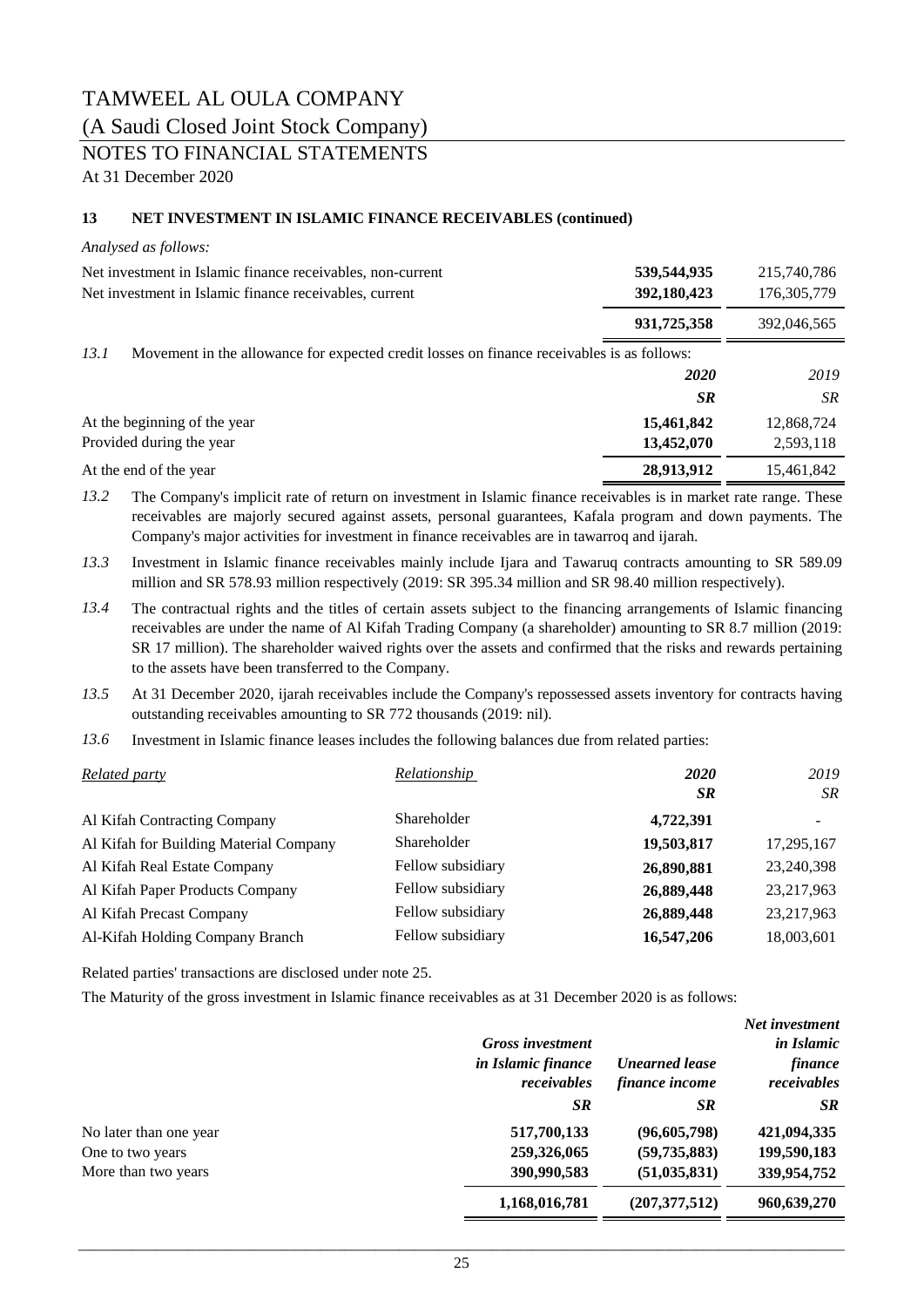### (A Saudi Closed Joint Stock Company)

### NOTES TO FINANCIAL STATEMENTS

At 31 December 2020

#### **13 NET INVESTMENT IN ISLAMIC FINANCE RECEIVABLES (continued)**

The Maturity of the gross investment in Islamic finance receivables as at 31 December 2019 is as follows:

|                                            | Gross investment in<br>Islamic finance<br>receivables | <b>Unearned</b> lease<br>finance income | Net investment in<br>Islamic finance<br>receivables |
|--------------------------------------------|-------------------------------------------------------|-----------------------------------------|-----------------------------------------------------|
|                                            | SR                                                    | <b>SR</b>                               | <b>SR</b>                                           |
| No later than one year<br>One to two years | 237,500,324<br>174,753,146                            | (45, 732, 703)<br>(22, 422, 983)        | 191,767,621<br>152,330,163                          |
| More than two years                        | 81,494,714                                            | (18,084,091)                            | 63,410,623                                          |
|                                            | 493,748,184                                           | (86, 239, 777)                          | 407,508,407                                         |
| 14<br><b>RIGHT-OF-USE ASSETS</b>           |                                                       |                                         |                                                     |
|                                            |                                                       | 2020                                    | 2019                                                |
|                                            |                                                       | <b>SR</b>                               | <b>SR</b>                                           |
| Cost:                                      |                                                       |                                         |                                                     |
| At the beginning of the year               |                                                       | 3,370,703                               | 2,591,844                                           |
| <b>Additions</b><br>Disposals              |                                                       | (12, 870)                               | 778,859                                             |
| At the end of the year                     |                                                       | 3,357,833                               | 3,370,703                                           |
| Accumulated depreciation:                  |                                                       |                                         |                                                     |
| At the beginning of the year               |                                                       | 1,067,350                               |                                                     |
| Charge for the year (note 11)              |                                                       | 1,177,236                               | 1,067,350                                           |
| At the end of the year                     |                                                       | 2,244,586                               | 1,067,350                                           |
| Net carrying amounts:                      |                                                       |                                         |                                                     |
| At 31 December 2020                        |                                                       | 1,113,247                               |                                                     |
| At 31 December 2019                        |                                                       |                                         | 2,303,353                                           |

The following had been recognised in the statement of profit or loss and other comprehensive income:

|                                                 | <b>2020</b> | 2019      |
|-------------------------------------------------|-------------|-----------|
|                                                 | <b>SR</b>   | SR.       |
| Depreciation expenses for right-of-use assets   | 1,177,236   | 1,067,350 |
| Expenses related to short-term/low-value leases | 61,707      | 33,000    |
| Finance cost on lease liabilities               | 51,480      | 77.791    |
|                                                 | 1,290,423   | 1,178,141 |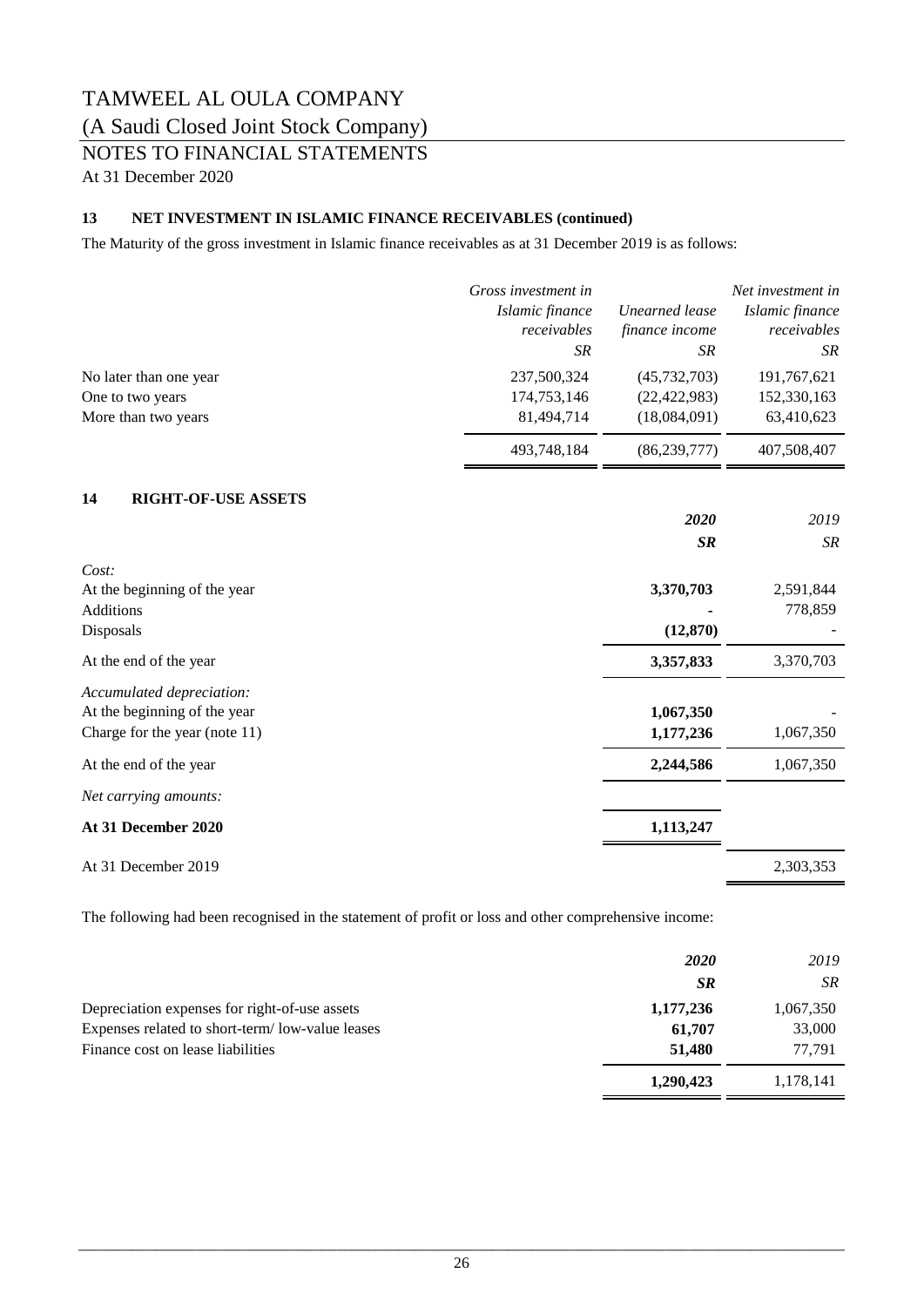# (A Saudi Closed Joint Stock Company)

NOTES TO FINANCIAL STATEMENTS

At 31 December 2020

### **15 INTANGIBLE ASSETS**

Intangible balance represents software and licenses.

|                               | 2020      | 2019      |
|-------------------------------|-----------|-----------|
|                               | <b>SR</b> | SR.       |
| Cost:                         |           |           |
| At the beginning of the year  | 4,000,063 | 3,160,067 |
| Additions                     | 573,141   | 839,996   |
| At the end of the year        | 4,573,204 | 4,000,063 |
| Accumulated amortisation:     |           |           |
| At the beginning of the year  | 1,713,273 | 1,177,464 |
| Charge for the year (note 11) | 814,938   | 535,809   |
| At the end of the year        | 2,528,211 | 1,713,273 |
| <i>Net book value :</i>       |           |           |
| At 31 December 2020           | 2,044,993 |           |
| At 31 December 2019           |           | 2,286,790 |

#### **16 PROPERTY AND EQUIPMENT**

|                                                                                 | Leasehold<br>Improvements<br><b>SR</b> | Office<br>furniture and<br>fixtures<br><b>SR</b> | Computers<br><b>SR</b> | Total<br><b>SR</b>    |
|---------------------------------------------------------------------------------|----------------------------------------|--------------------------------------------------|------------------------|-----------------------|
| Cost:                                                                           |                                        |                                                  |                        |                       |
| At 1 January 2019                                                               | 1,781,524                              | 695,176                                          | 945,796                | 3,422,496             |
| Additions                                                                       | 300,000                                | 68,963                                           | 128,295                | 497,258               |
| At 31 December 2019                                                             | 2,081,524                              | 764,139                                          | 1,074,091              | 3,919,754             |
| Additions                                                                       | 8,604                                  | 142,027                                          | 376,701                | 527,332               |
| Disposals                                                                       |                                        |                                                  | (727, 304)             | (727, 304)            |
| At 31 December 2020                                                             | 2,090,128                              | 906,166                                          | 723,488                | 3,719,782             |
| Accumulated depreciation:<br>At 1 January 2019<br>Charge for the year (note 11) | 1,013,114<br>410,270                   | 462,498<br>117,876                               | 616,848<br>211,997     | 2,092,460<br>740,143  |
| At 31 December 2019                                                             | 1,423,384                              | 580,374                                          | 828,845                | 2,832,603             |
| Charge for the year (note 11)<br>Disposals                                      | 337,142                                | 86,405                                           | 176,539<br>(724, 720)  | 600,086<br>(724, 720) |
| At 31 December 2020                                                             | 1,760,526                              | 666,779                                          | 280,664                | 2,707,969             |
| Net book value:                                                                 |                                        |                                                  |                        |                       |
| At 31 December 2020                                                             | 329,602                                | 239,387                                          | 442,824                | 1,011,813             |
| At 31 December 2019                                                             | 658,140                                | 183,765                                          | 245,246                | 1,087,151             |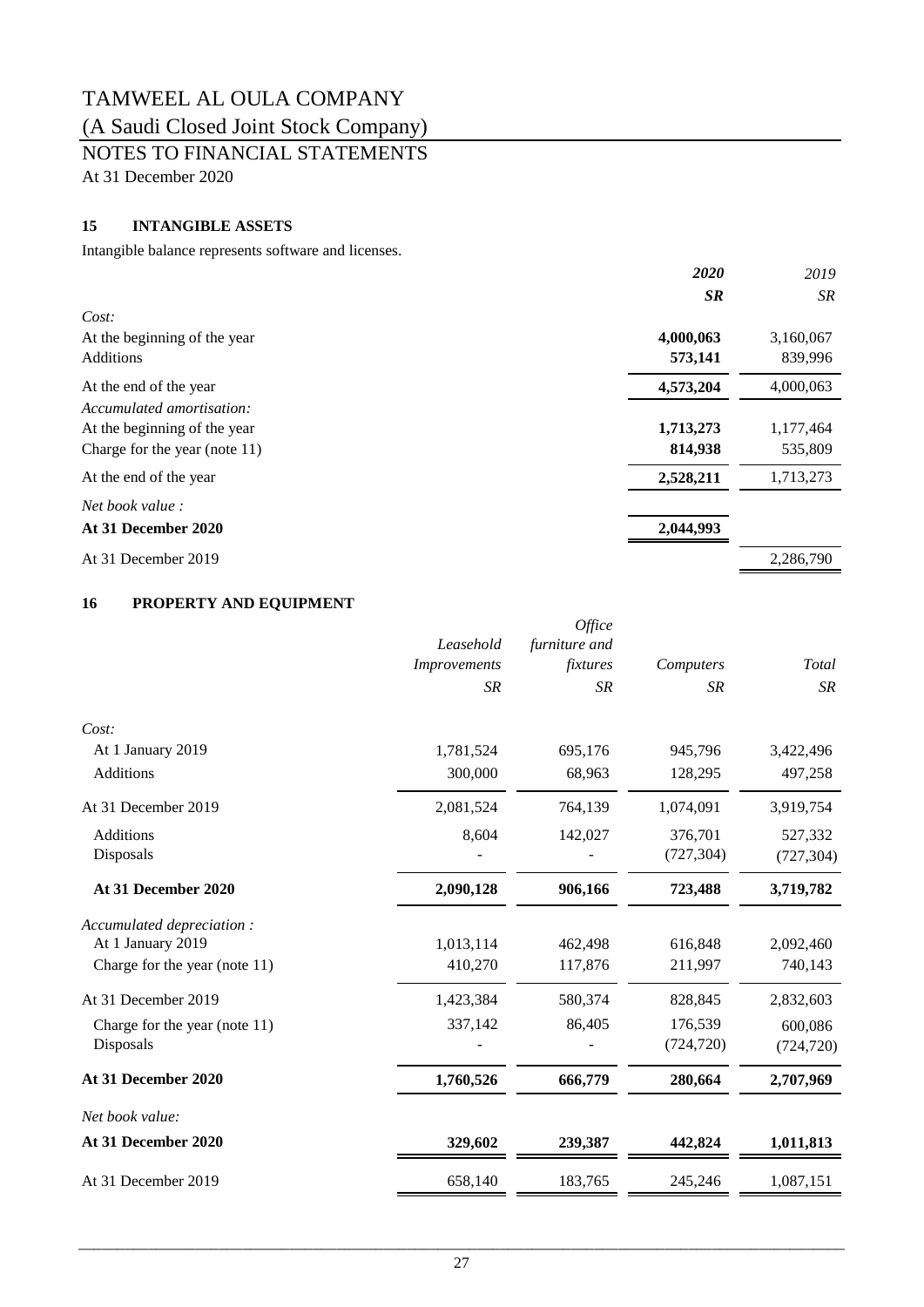### TAMWEEL AL OULA COMPANY (A Saudi Closed Joint Stock Company)

NOTES TO FINANCIAL STATEMENTS

At 31 December 2020

#### **17 EQUITY INVESTMENTS**

Based on the instructions of SAMA in the month of December 2017 a new entity was incorporated to register the leasing contracts in the Kingdom of Saudi Arabia called "Saudi for leasing registration" ("the Investee"). SAMA instructed all leasing companies and banks to contribute to the capital of the new investee. The Company contributed SR 892,850, towards 89,285 shares (2% of total shares) and paid the amount in December 2017. Investment has been classified as fair value through other comprehensive income (FVTOCI). Fair value pertains to level 3.

#### **18 PREPAYMENTS AND OTHER RECEIVABLES**

|                                        | 2020        | 2019       |
|----------------------------------------|-------------|------------|
|                                        | <b>SR</b>   | SR         |
| Prepayments                            | 1,014,027   | 837,280    |
| Insurance claims                       | 486,838     | 2,169,719  |
| Claims receivables from customers      | 460,834     | 1,097,096  |
| Advance to suppliers                   | 455,708     | 293,644    |
| Others                                 | 511,429     | 7,985      |
|                                        | 2,928,836   | 4,405,724  |
| <b>CASH AND CASH EQUIVALENTS</b><br>19 |             |            |
|                                        | 2020        | 2019       |
|                                        | <b>SR</b>   | SR.        |
| <b>Bank balances</b>                   | 105,446,985 | 13,715,010 |

#### **20 SHARE CAPITAL**

The authorised, issued and paid up capital is SR 250 million as at 31 December 2020 consisting of 25 million shares (2019: SR 250 million consisting of 25 million shares) of SR 10 share. At 31 December 2020, corresponding to 16 Jumada Al-Ula 1442H, shareholders of the Company resolved to transfer their shares to Al Kifah Holding Company, the ultimate parent company. At 2 March 2021, corresponding to 18 Rajab 1442H, the company received no objection certificate from SAMA for the change in shareholding structure. Other legal formalities in this respect were in process at the issuance of these financial statements. Ownership percentage and amount of share capital are as follows:

|                                                  | Ownership % |      | <b>Amount SR</b> |             |
|--------------------------------------------------|-------------|------|------------------|-------------|
| Name of shareholders                             | 2020        | 2019 | 2020             | 2019        |
| Al Kifah Holding Company                         | 100%        | 80%  | 250,000,000      | 200,000,000 |
| <b>International Developers Company</b>          | $0\%$       | 5%   |                  | 12,500,000  |
| Al Kifah for Building<br><b>Material Company</b> | $0\%$       | 5%   |                  | 12,500,000  |
| Al Kifah Trading Company                         | $0\%$       | 5%   |                  | 12,500,000  |
| Al Kifah Contracting<br>Company                  | $0\%$       | 5%   |                  | 12,500,000  |
|                                                  | 100%        | 100% | 250,000,000      | 250,000,000 |
| <b>LOANS AND BORROWINGS</b><br>21                |             |      |                  |             |
|                                                  |             |      | 2020             | 2019        |
|                                                  |             |      | <b>SR</b>        | <b>SR</b>   |
| <b>Loans and borrowings</b>                      |             |      |                  |             |
| SAMA support program (note 21.1)                 |             |      | 458,843,525      |             |
| Tawaruq financing (note 21.2)                    |             |      | 155,984,016      | 45,825,997  |
| Social development bank financing (note 21.3)    |             |      | 74,346,936       | 57,900,734  |
| Less: Modification gain on deferment (note 21.1) |             |      | (6,465,222)      |             |
| Net loans and borrowings                         |             |      | 682,709,255      | 103,726,731 |
|                                                  |             |      |                  |             |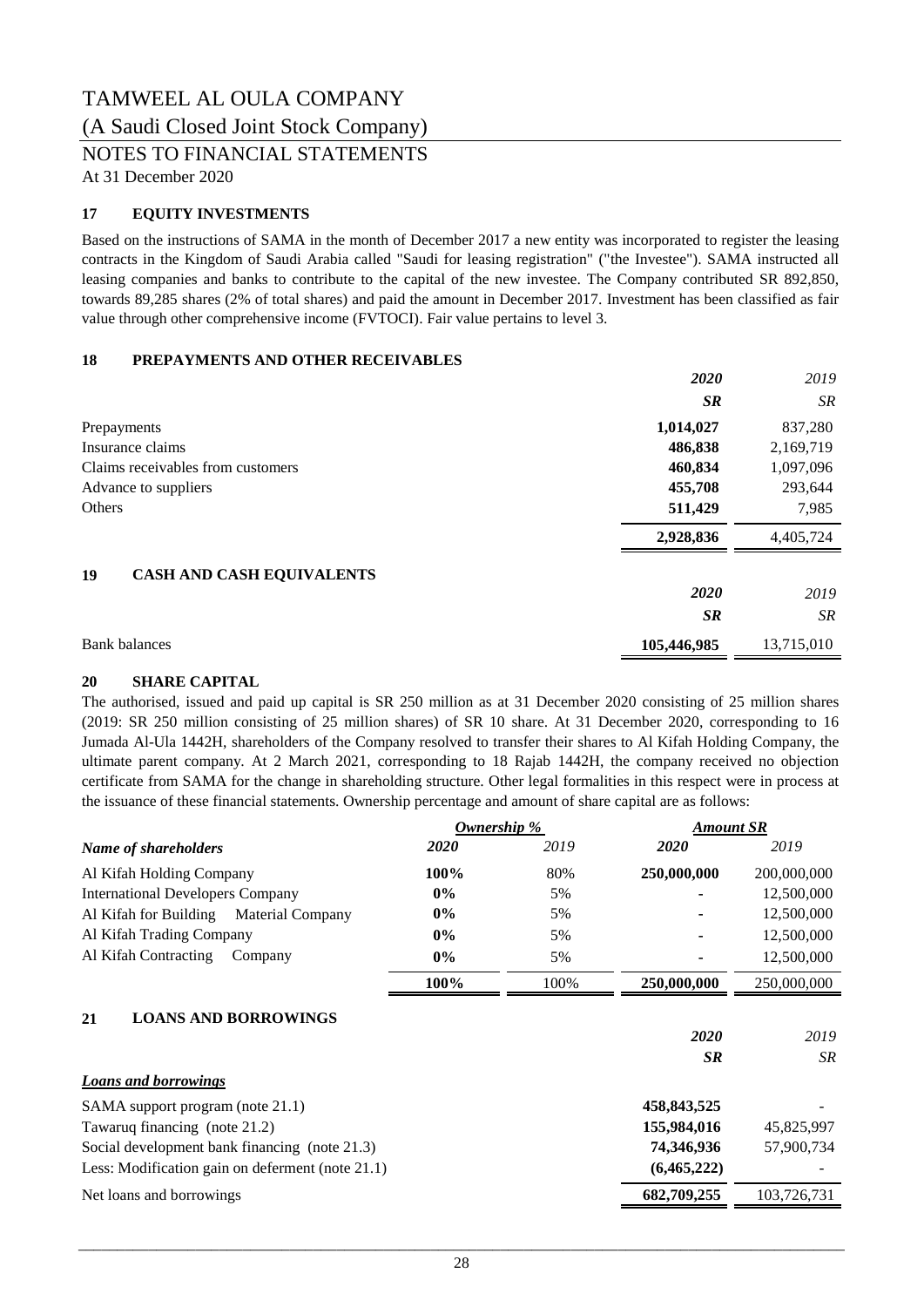### TAMWEEL AL OULA COMPANY (A Saudi Closed Joint Stock Company) NOTES TO FINANCIAL STATEMENTS

At 31 December 2020

#### **21 LOANS AND BORROWINGS (continued)**

| <b>Analyzed as follows:</b>            | <i>2020</i><br><b>SR</b>   | 2019<br>SR                 |
|----------------------------------------|----------------------------|----------------------------|
| Non-current portion<br>Current portion | 394,518,316<br>288,190,939 | 41, 197, 316<br>62,529,415 |
|                                        | 682,709,255                | 103,726,731                |

- *21.1* During the year, the Company has signed an agreement with SAMA for deferred payments program amounting to SR 175.68 million, which is an interest free loan. The Modification gain on deferment includes an amount of SR 6.47 million, which is recorded under revenue from operations in the statement of profit or loss and other comprehensive income. Further, the Company has obtained additional funds from SAMA under loan guarantee program amounting SR 308.18 million to finance its activities. The loans are repayable in equal monthly instalments commencing from May 2020 with the final instalment due in November 2023. SAMA deferred payments program and loan guarantee program are carried at fair value using internal rate of return equivalent to the prevailing market rate.
- *21.2* The Company obtained Tawaruq financing facility form a local commercial bank to finance the purchase of assets for leasing services, Tawaruq loans are short-term and repayable within a year, however, management intends, and has the discretion to rollover the obligation amount for twelve months after the reporting period under the existing loan facility accordingly, management presented the extendable loan amount under non-current portion of loans and borrowings. The loan payable withing next 12 months is presented as current liability. Tawaruq loans carry financial charges at prevailing market borrowing costs plus SIBOR. These Tawaruq loans are secured by promissory notes issued by the shareholders. The Company is required to comply with certain covenants under the facility agreements which includes maintenance of certain leverage ratios. The Company had no breach of covenants during the period.
- *21.3* The Company obtained long-term loans from a governmental agent to finance the purchase of assets for leasing services for small and medium sized entities ("SMEs"). During the year, the Company signed agreements with Social Development Bank to defer all due instalments from March 2020 to March 2021 and a grace period for 6 months for a new loan obtained during the period. The loans are repayable in equal monthly instalments commencing from January 2019 with the final instalment due in March 2023. Accordingly, the portion of the loan payable before 1 January 2022 has been classified under current liabilities.

The loans received by the Company SDB carry special commission at rates significantly lower than the currently prevailing market rates. These loans carry a number of conditions, one of which is that these loans are to be used for providing loans to specific types/sectors of customers at discounted rates. The benefit being the impact of the "lower than market value" loans obtained by the Company has been identified and accounted for as "government grant" and has initially been recorded as income and such benefit is being recognised in statement of comprehensive income of the Company.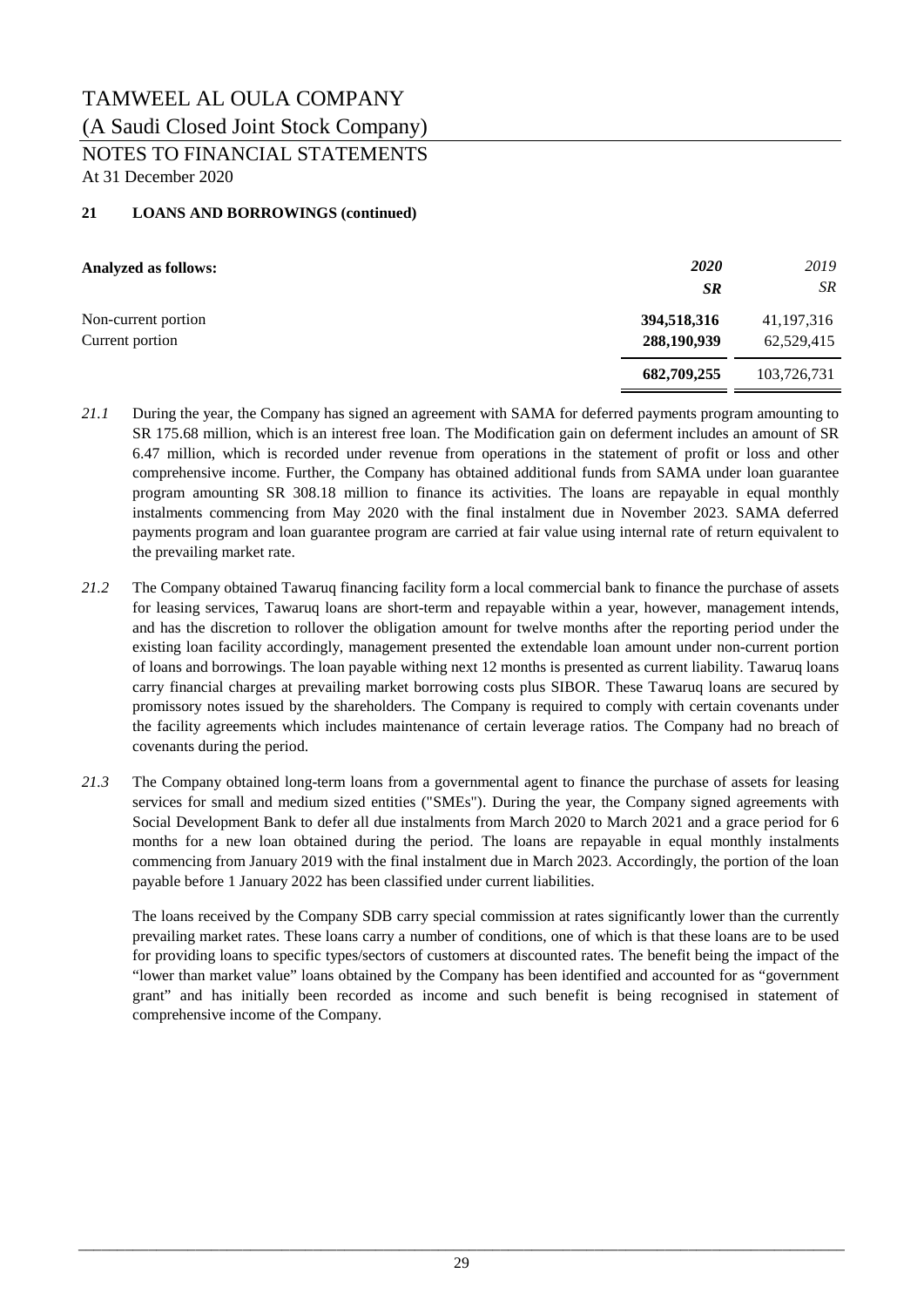## TAMWEEL AL OULA COMPANY (A Saudi Closed Joint Stock Company)

NOTES TO FINANCIAL STATEMENTS

At 31 December 2020

#### **22 LEASES**

Movement in lease liabilities is as follows:

|                                                         | 2020        | 2019        |
|---------------------------------------------------------|-------------|-------------|
|                                                         | <b>SR</b>   | SR          |
| At 1 January                                            | 1,559,890   | 2,591,844   |
| Additions during the year                               |             | 778,860     |
| Finance costs for the year (note 9)                     | 51,480      | 77,791      |
| Payments during the year                                | (1,359,139) | (1,888,605) |
| At 31 December                                          | 252,231     | 1,559,890   |
| Classified as:                                          |             |             |
| Current                                                 | 252,231     | 1,114,730   |
| Non-current                                             |             | 445,160     |
|                                                         | 252,231     | 1,559,890   |
| Maturity analysis - contractual undiscounted cash flows |             |             |
|                                                         | 2020        | 2019        |
|                                                         | <b>SR</b>   | SR          |
| Less than 1 year                                        | 259,000     | 1,121,639   |
| Later than one year to five years                       |             | 496,639     |
|                                                         | 259,000     | 1,618,278   |

#### **23 EMPLOYEES' DEFINED BENEFITS LIABILITIES**

#### **Post employments benefits**

The management has carried out an exercise to assess the present value of its employees' defined benefits liabilities at 31 December in respect of employees' defined benefits liabilities under relevant local regulations and contractual arrangements. The following tables summaries the components of net benefit expense recognised in the statement of comprehensive income and balances reported in the statement of financial position:

#### **Present value of end of service benefits (Statement of financial position)**

| Present value of employees' defined benefits liabilities | 4,506,717 | 3,767,769 |
|----------------------------------------------------------|-----------|-----------|
|                                                          |           |           |

The following table summarizes the components of the net benefit expense recognized in the income statement and statement of comprehensive income and amounts recognized in the statement of financial position.

| Net benefit expense recognised in income statement: | <i>2020</i> | 2019    |
|-----------------------------------------------------|-------------|---------|
|                                                     | <b>SR</b>   | SR      |
| Current service cost for the period                 | 719.861     | 631.450 |
| Interest cost on benefit obligation for the period  | 114.288     | 132,886 |
|                                                     | 834.149     | 764,336 |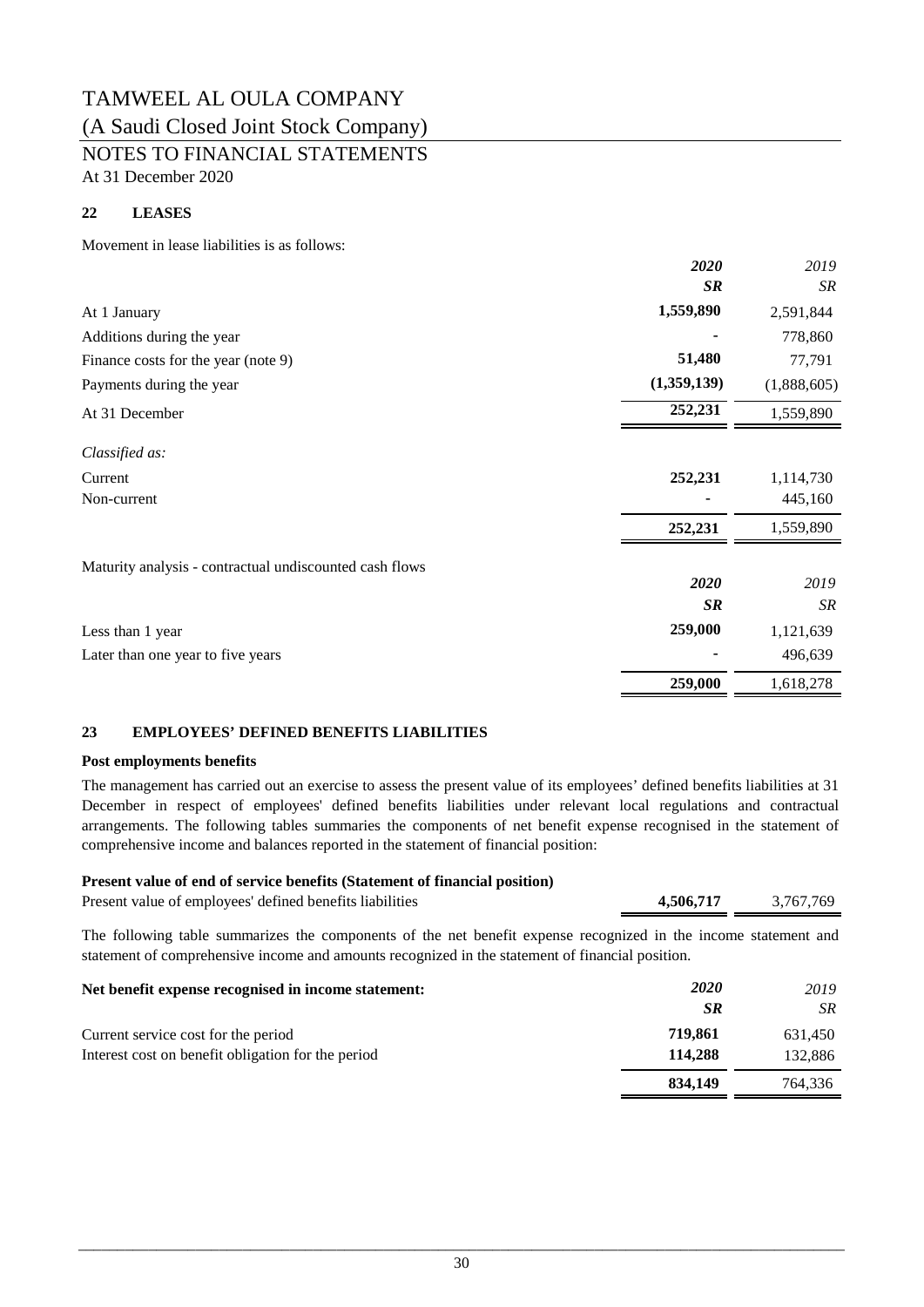### (A Saudi Closed Joint Stock Company)

NOTES TO FINANCIAL STATEMENTS

At 31 December 2020

#### **23 EMPLOYEES' DEFINED BENEFITS LIABILITIES (continued)**

The movement in employees' defined benefits liabilities is as follows:

|                                                               | 2020      | 2019       |
|---------------------------------------------------------------|-----------|------------|
|                                                               | <b>SR</b> | SR         |
| As at 1 January                                               | 3,767,769 | 3,475,926  |
| Current service cost                                          | 719,861   | 631,450    |
| Interest cost (note 9)                                        | 114,288   | 132,886    |
| Actuarial loss/(gain) (charged to other comprehensive income) | 301,513   | (7, 321)   |
| Payments during the year                                      | (396,714) | (465, 172) |
| As at 31 December                                             | 4,506,717 | 3,767,769  |
| Actuarial loss/(gain) are due to:                             |           |            |
| Change in financial assumptions                               | 235,915   | (4,028)    |
| Experience adjustments                                        | 65,598    | (3,293)    |
|                                                               | 301,513   | (7, 321)   |

The principal assumptions used in determining employee benefit obligations for the Company's plans are shown below:

|                           | <b>2020</b>     | 2019     |
|---------------------------|-----------------|----------|
| Discount rate:            | 2.5%            | 3.0%     |
| Future salary increase    | $3.0\%$         | 3.0%     |
| Rate of employee turnover | <b>Moderate</b> | Moderate |

A quantitative sensitivity analysis for significant assumption on the employees' terminal benefits as at reporting date is as shown below:

|                                | <b>2020</b> | 2019       |
|--------------------------------|-------------|------------|
|                                | <b>SR</b>   | SR.        |
| Increase in discount Rate 1%   | (309, 362)  | (299,068)  |
| Decrease in discount Rate - 1% | 355,669     | 213,325    |
| Increase in salary 1%          | 350,719     | 211,923    |
| Decrease in salary -1%         | (311,230)   | (302, 413) |

The weighted average duration of the defined benefit obligation is 7.8 years (2019: 7.4 years). The expected maturity analysis of undiscounted defined benefit obligation is as follows (time in years):

|                | <b>2020</b><br><b>SR</b> | 2019<br><b>SR</b> |
|----------------|--------------------------|-------------------|
| 1              | 535,000                  | 474,000           |
| 2              | 472,000                  | 416,000           |
| 3              | 435,000                  | 367,000           |
| $\overline{4}$ | 442,000                  | 339,000           |
| 5              | 392,000                  | 346,000           |
| $6-10$         | 1,228,000                | 1,198,000         |
| <b>Total</b>   | 3,504,000                | 3,140,000         |
|                |                          |                   |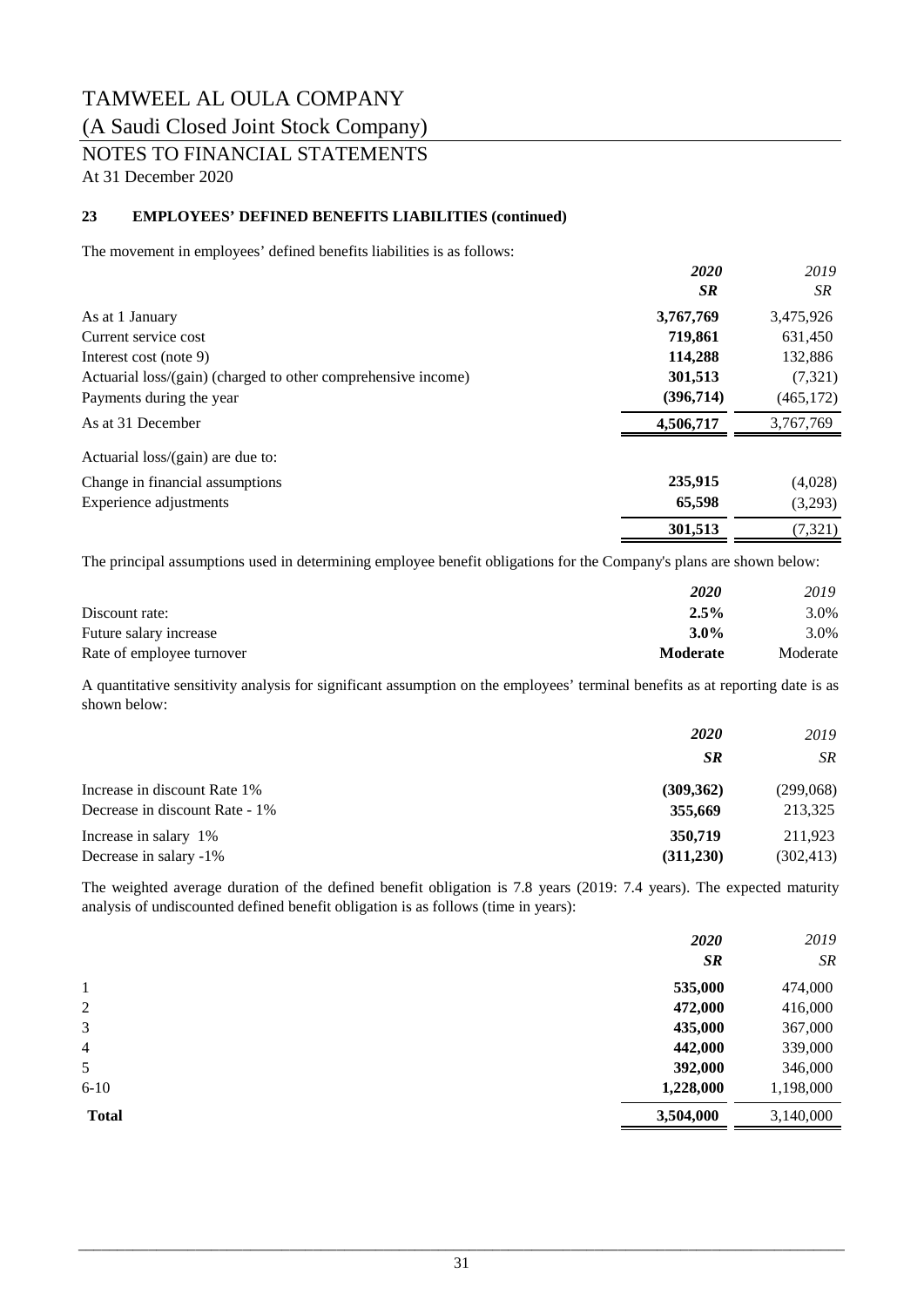(A Saudi Closed Joint Stock Company)

NOTES TO FINANCIAL STATEMENTS

At 31 December 2020

#### **24 ACCOUNTS PAYABLE**

Trade payables are non-interesting bearing and are normally settled on 30 to 120 days terms. For explanations on the Company's liquidity risk management processes, refer to note 30).

#### **25 RELATED PARTY TRANSACTIONS AND BALANCES**

Related parties include partners and entities controlled, jointly controlled or significantly influenced by such parties (affiliates). Pricing policies and terms of payments of transactions with related parties are approved by the Company's management. Following is the list of related parties of the Company:

| Names of related parties               | Nature of Relationship |
|----------------------------------------|------------------------|
| Al Kifah Holding Company               | Ultimate parent        |
| Al Kifah Trading Company               | Shareholder            |
| Al Kifah for Building Material Company | Shareholder            |
| Al Kifah Contracting Company           | Shareholder            |
| Almotaweroon company                   | Shareholder            |
| Al Kifah Real Estate Company           | Fellow subsidiary      |
| Al Kifah Paper Products Company        | Fellow subsidiary      |
| Al Kifah Precast Company               | Fellow subsidiary      |
| Alkifah holding company branch         | Fellow subsidiary      |
| Al Kifah Information Technology        | Fellow subsidiary      |

Following are the details of the major related party transactions occurred during the year:

| <b>Related party</b>                   | <b>Nature of transactions</b>                                                                       | <b>Amounts of transactions</b> |                |
|----------------------------------------|-----------------------------------------------------------------------------------------------------|--------------------------------|----------------|
|                                        |                                                                                                     | 2020                           | 2019           |
|                                        |                                                                                                     | SR                             | <b>SR</b>      |
| <b>Shareholders</b>                    |                                                                                                     |                                |                |
| Al Kifah Holding Company               | Value added tax paid on behalf of the<br>Company                                                    | 4,327,776                      | 2,319,322      |
|                                        | Value added tax paid                                                                                | (5,442,292)                    | (1,616,930)    |
|                                        | Advertising expenses                                                                                | 302,163                        | 528,552        |
|                                        | Amount paid against advertising                                                                     |                                |                |
|                                        | expenses                                                                                            | (378, 955)                     | (434,900)      |
|                                        | Services provided                                                                                   | 3,445,133                      | 1,645,488      |
|                                        | Amounts paid against services                                                                       | (3, 282, 421)                  | (1,761,777)    |
| Al Kifah Contracting Company           | Amount collected against Islamic<br>financing receivables                                           | (324,950)                      |                |
|                                        | Financing                                                                                           | 4,956,862                      |                |
| Al Kifah for Building Material Company | Amount collected against Islamic<br>financing receivables                                           | (15,323,998)                   | (11,586,903)   |
|                                        | Financing                                                                                           | 15,574,788                     | 2,680,000      |
|                                        | Heavy machinery and equipment<br>sales financed by the Company<br>Amount paid against machinery and | 104,826,755                    | 98,035,013     |
|                                        | equipment financed                                                                                  | (109, 590, 506)                | (89, 428, 126) |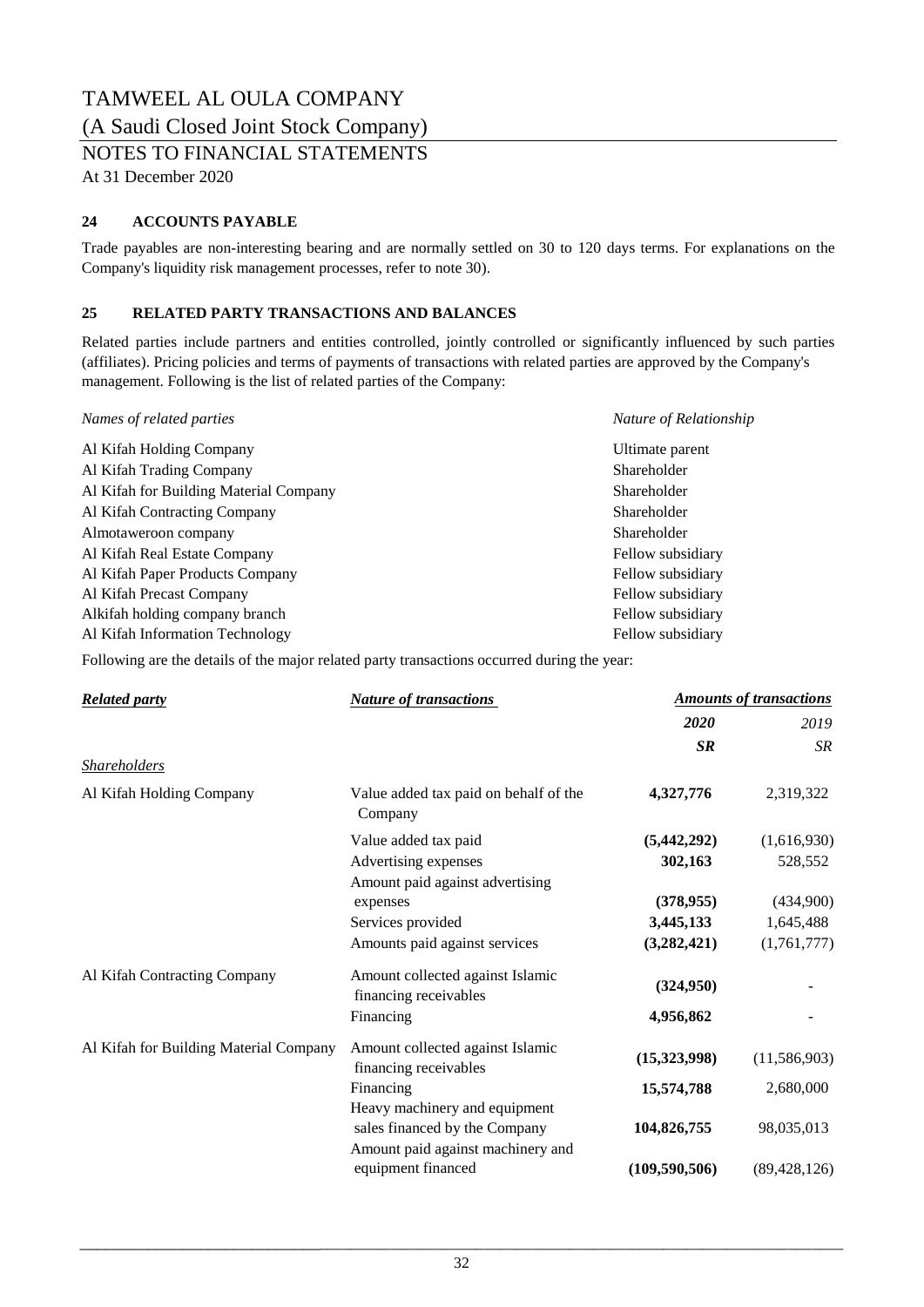### (A Saudi Closed Joint Stock Company)

NOTES TO FINANCIAL STATEMENTS

At 31 December 2020

#### **25 RELATED PARTY TRANSACTIONS AND BALANCES (continued)**

Following are the details of the major related party transactions occurred during the year (continued):

| <b>Related party</b>            | <b>Nature of transactions</b>                     | <b>Amounts of transactions</b> |             |
|---------------------------------|---------------------------------------------------|--------------------------------|-------------|
|                                 |                                                   | 2020                           | 2019        |
|                                 |                                                   | <b>SR</b>                      | <b>SR</b>   |
| Shareholders (continued)        |                                                   |                                |             |
| Al Kifah Trading Company        | Management fees received by the                   |                                |             |
|                                 | Company                                           | (120,000)                      | (120,000)   |
|                                 | Refund of excess balance ,net                     |                                | (18,000)    |
|                                 | Assets purchase for the purpose                   | 2,237,623                      |             |
|                                 | of leases                                         |                                |             |
|                                 | Amount paid against assets purchased              | (1,978,822)                    |             |
| <b>Fellow</b> subsidiaries      |                                                   |                                |             |
| Alkifah holding company branch  | Amount collected against Islamic                  |                                | (9,487,848) |
|                                 | financing receivables                             | (11,871,900)                   |             |
|                                 | Financing                                         | 8,340,000                      |             |
|                                 | Amount due against construction of                |                                |             |
|                                 | new office                                        | 109,700                        | 345,550     |
|                                 | Amount paid against construction of<br>new office |                                | (300,003)   |
|                                 |                                                   |                                |             |
| Al Kifah Real Estate Company    | Amount collected against Islamic                  | (2,784,178)                    | (2,659,722) |
|                                 | financing receivables                             |                                |             |
|                                 | Financing                                         | 5,675,229                      | 25,000,000  |
|                                 | Amounts paid against rent                         | (1,647,473)                    | 1,570,565   |
|                                 | Services provided                                 | 1,985,213                      | (384, 936)  |
| Al Kifah Paper Products Company | Amount collected against Islamic                  |                                |             |
|                                 | financing receivables                             | (2,754,921)                    | (2,458,333) |
|                                 | Financing                                         | 5,716,798                      | 25,000,000  |
|                                 | Services provided                                 | 14,938                         |             |
| Al Kifah Precast Company        | Amount collected against Islamic                  |                                |             |
|                                 | financing receivables                             | (2,754,921)                    | (2,458,333) |
|                                 | Financing                                         | 5,716,798                      | 25,000,000  |
| Al Kifah Information Technology | Information technology fee                        | 3,211,189                      | 1,244,085   |
|                                 | Amount paid against Information                   |                                |             |
|                                 | technology fee                                    | (3,413,771)                    | (1,459,799) |
| Almotaweroon company            | Amount due against construction of<br>new office  | 12,375                         |             |
|                                 | Amount paid against construction of<br>new office | (12,375)                       |             |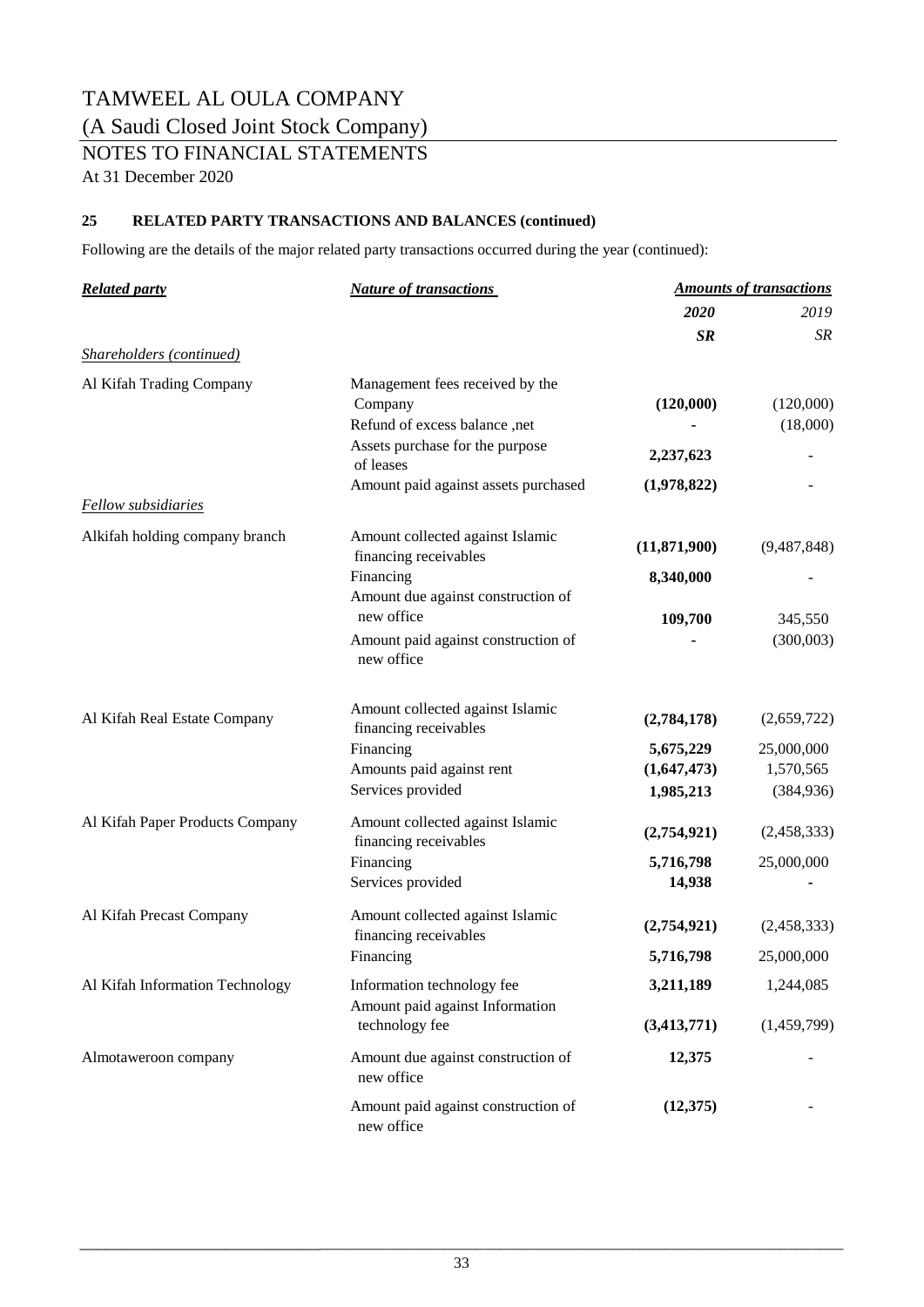(A Saudi Closed Joint Stock Company)

### NOTES TO FINANCIAL STATEMENTS

At 31 December 2020

#### **25 RELATED PARTY TRANSACTIONS AND BALANCES (continued)**

The breakdown of amounts due from/to related parties are as follows:

#### *Amounts due from related parties ‑ (presented under net investment in Islamic finance receivables note 13):*

|                                                                                       | 2020        | 2019        |
|---------------------------------------------------------------------------------------|-------------|-------------|
|                                                                                       | <b>SR</b>   | <b>SR</b>   |
| Al Kifah Real Estate Company                                                          | 26,890,881  | 23,240,398  |
| Al Kifah Paper Products Company                                                       | 26,889,449  | 23,217,963  |
| Al Kifah Precast Company                                                              | 26,889,449  | 23,217,963  |
| Al Kifah for Building Material Company                                                | 19,503,791  | 17,295,167  |
| Alkifah holding company branch                                                        | 16,547,204  | 18,003,601  |
| Al Kifah Contracting Company                                                          | 4,722,391   |             |
|                                                                                       | 121,443,165 | 104,975,092 |
| <u><b>Amounts due to related parties - (presented under current liabilities):</b></u> |             |             |
|                                                                                       | 2020        | 2019        |
|                                                                                       | <b>SR</b>   | <b>SR</b>   |
| Al Kifah for Building Material Company                                                | 3,863,886   | 8,627,637   |
| Al Kifah Real Estate Company                                                          | 1,525,840   | 1,188,099   |
| Al Kifah Holding Company                                                              | 953,037     | 1,981,634   |
| Al Kifah Trading Company                                                              | 319,968     | 181,167     |
| Al Kifah Contracting Company                                                          | 155,250     | 45,550      |
| Al Kifah Paper Products Company                                                       | 14,938      |             |
| Al Kifah Information Technology Company                                               |             | 202,582     |
|                                                                                       | 6,832,919   | 12,226,669  |

Compensation and remuneration (including salaries and other benefits) for key management personnel is disclosed as follows:

|                             | <b>2020</b> | 2019      |
|-----------------------------|-------------|-----------|
|                             | <b>SR</b>   | <b>SR</b> |
| Short-term employee benefit | 1,230,999   | 1,892,918 |
| Post-employment benefits    | 171,341     | 329,822   |
|                             | 1,402,340   | 2,222,740 |

Prices and terms of payments of the above transactions with related parties have been approved by Company's management.

#### **26 ACCRUED EXPENSES AND OTHER LIABILITIES**

|                        | <b>2020</b> | 2019      |
|------------------------|-------------|-----------|
|                        | <b>SR</b>   | <b>SR</b> |
| Accrued expenses       | 3,081,552   | 1,465,359 |
| VAT Liability          | 209,510     | -         |
| Advance from customers | 59,806      | 3,698,059 |
| Others                 | 149,669     | 685,622   |
|                        | 3,500,537   | 5,849,040 |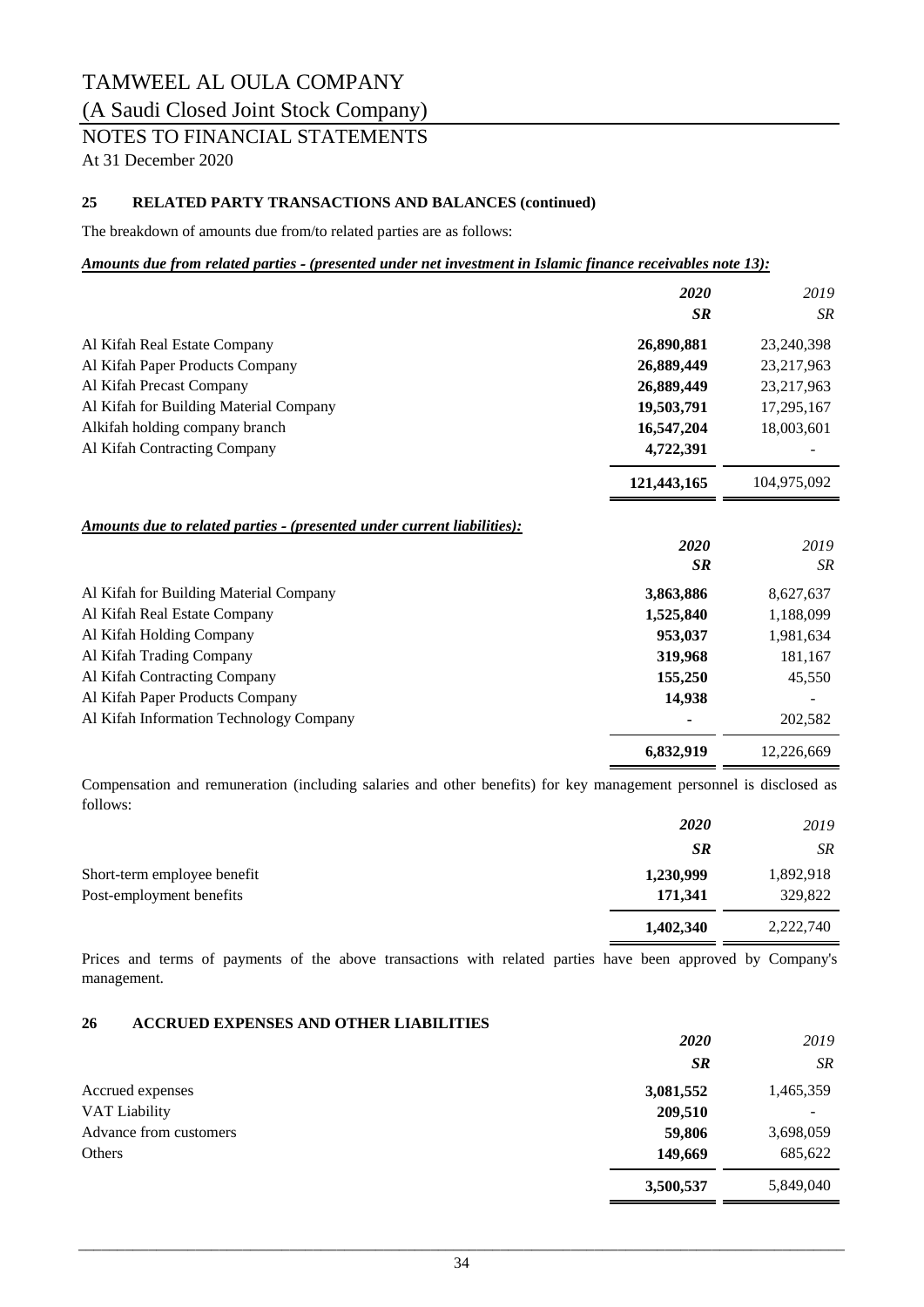### (A Saudi Closed Joint Stock Company)

### NOTES TO FINANCIAL STATEMENTS

At 31 December 2020

#### **27 ZAKAT**

In March 2019, new Zakat Regulations were issued by GAZT under resolution No. 2215 dated 7/7/1440 (14 March 2019) (the "Zakat Regulations") which provided a new basis for calculation of Zakat for companies engaged in financing activities.

The Zakat base computed in accordance with the formula specified in the Zakat Regulations is also subject to thresholds for minimum and maximum liability.

|                                                                          | 2020            | 2019          |
|--------------------------------------------------------------------------|-----------------|---------------|
|                                                                          | <b>SR</b>       | SR            |
| Charge for the year                                                      | 461,707         | 979,354       |
| Prior period adjustments                                                 | (121)           |               |
|                                                                          | 461,586         | 979,354       |
| The significant components of zakat base for the Company are as follows: |                 |               |
|                                                                          | 2020            | 2019          |
|                                                                          | <b>SR</b>       | SR            |
| Shareholders' equity                                                     | 271,028,938     | 273,077,529   |
| Liabilities                                                              | 701,474,046     | 41,115,000    |
| Total sources of fund                                                    | 972,502,984     | 314, 192, 529 |
| Total assets                                                             | 1,045,164,082   | 416,737,443   |
| Total assets not subject to zakat                                        | (544, 607, 838) | (398,616,708) |
| Total assets subject to zakat                                            | 500,556,244     | 18,120,735    |
| Assets not subject for zakat / Total Assets                              | 48%             | 4%            |
| Zakat base                                                               | 465,756,956     | 13,661,838    |

The differences between the financial and the zakatable results are mainly due to provisions which are not allowed in the calculation of zakatable results.

#### *Movements in zakat provision*

|                              | 2020       | 2019      |
|------------------------------|------------|-----------|
|                              | <b>SR</b>  | SR        |
| At the beginning of the year | 990.418    | 469,135   |
| Provided during the year     | 461,586    | 979,354   |
| Paid during the year         | (990, 297) | (458,071) |
| At the end of the year       | 461,707    | 990,418   |

#### *Zakat assessments*

Zakat returns for the years 2016 through 2018 have been submitted to GAZT as part of Al Kifah Holding Company (referred to as the "Group") as part of these consolidated zakat returns and accordingly have obtained a zakat certificate valid till 30 January 2020. The Company is not liable for any additional liability related to those years. The zakat return for the year 2019 has been submitted, however, the assessment has not yet been raised by the GAZT.

Zakat has been computed based on the Company's understanding of the Zakat regulations enforced in the Kingdom of Saudi Arabia. The Zakat regulations in Saudi Arabia are subject to different interpretations and new Zakat regulations have been issued by the GAZT for financing companies. The assessments to be raised by the GAZT could be different from the declarations filed by the Company.

#### **28 DIVIDENDS**

During 2019, the shareholders approved distribution of cash dividends amounting to SR 13.84 million (SR 0.55 per share) which were distributed in the same year. No dividends distribution was made during 2020.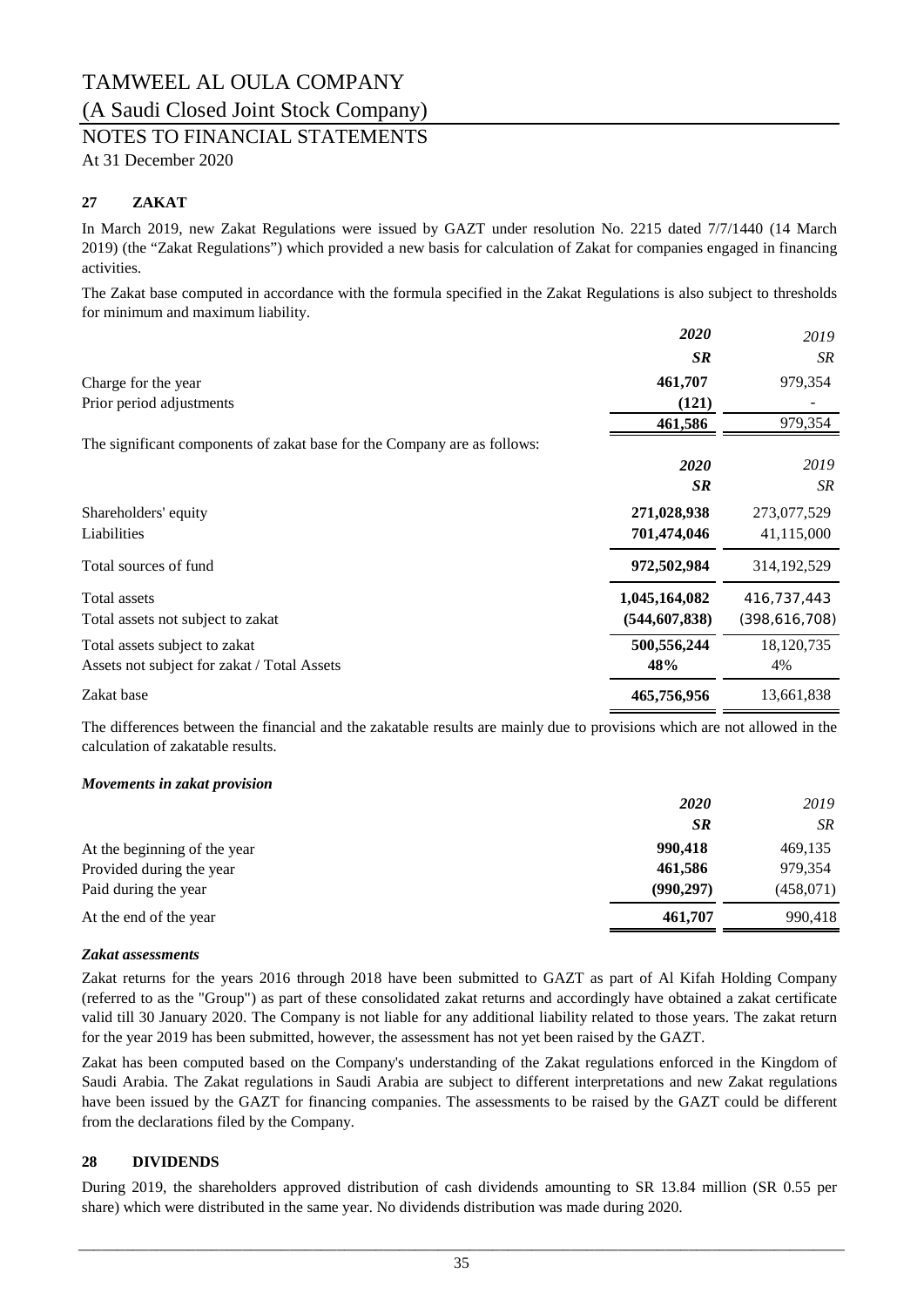#### (A Saudi Closed Joint Stock Company)

### NOTES TO FINANCIAL STATEMENTS

At 31 December 2020

#### **29 FAIR VALUES OF FINANCIAL INSTRUMENTS**

At statement of financial position date all of the financial assets and financial liabilities are measured at amortised cost, except equity instrument which is classified under FVOCI and categorised under level 3 of fair value hierarchy.

Fair value of financial assets is not significantly differ from the carrying value included in the financial statements.

#### **30 RISK MANAGEMENT**

The Company's significant financial liabilities include, loans and borrowings, government grant and trade and other payables, and are initially measured at fair value and thereafter stated at their amortized cost. Financial assets comprises of cash and cash equivalents and net investment in Islamic finance receivables and are initially measured at fair value and thereafter stated at cost or amortized cost as reduced by allowance for expected credit losses and impairment, if any.

The Company is exposed to interest rate risk, liquidity risk, credit risk and currency risk. The Company's senior management is supported by a risk committee that advises on financial risks and the appropriate financial risk governance framework for the Company.

The Board of Directors reviews and agrees policies for managing each of these risks, which are summarised below:

#### *Market risk*

Market risk is the risk that the fair value of future cash flows of a financial instrument will fluctuate because of changes in market prices. Market risk comprises three types of risk: interest rate risk, currency risk and commodity risk. Financial instruments affected by market risk include leasing activities, loans and borrowings.

#### *Interest rate risk*

Interest rate risk is the risk that the fair value or future cash flows of a financial instrument will fluctuate because of changes in market interest rates. Before entering into purchase and agency arrangements with banks, the Company is exposed to interest rate fair value risk on its financial assets to be sold. The Company monitors the market interest rate movements and negotiates the terms of the agreements with various banks and the majority of the receivables are sold to the banks. The Company has realized gains on sale of these financial assets.

The Company is also exposed to interest rate cash flow risk mainly on its short-term deposits. The average effective interest rate on short-term deposits is 0.57% (31 December 2019: 2.4 %).

As of 31 December 2020, the Company has loans from SAMA, Social Development Bank which are free-interest loans. The Company has a loan from a local bank bearing interest rate, an assumed increase of 100 basis points in profit/ interest rates would increase the Company's expenses for the year by SR 458,260 (2019: SR 207,160). A decrease of 100 basis points in profit/interest rates would have an equal and opposite effect.

#### *Currency and commodity risk*

The Company is not exposed to either currency nor commodity risks.

#### *Credit risk*

Credit risk is the risk that a counterparty will not meet its obligations under a financial instrument or customer contract, leading to a financial loss. The Company is exposed to credit risk on cash and cash equivalents and net investment in Islamic finance receivables. The Company has established procedures to manage credit exposure including evaluation of lessees' credit worthiness, formal credit approvals, assigning credit limits, obtaining collaterals such as down payments and personal guarantees. individual Islamic financing contracts generally are for term not exceeding sixty-month.

Concentration of credit risk indicates the relative sensitivity of the Company's performance to developments affecting a particular segment of customers.

The Company manages concentration of credit risk exposure through diversification of activities. However, the Company mitigates its credit risk through evaluation of credit worthiness and by obtaining promissory notes and by retaining the title of the vehicle leased out. For certain types of customers, the maximum credit limits are defined. An allowance expected credit loss is maintained at a level which, in the judgment of management, is adequate to provide for impairment losses on delinquent receivables.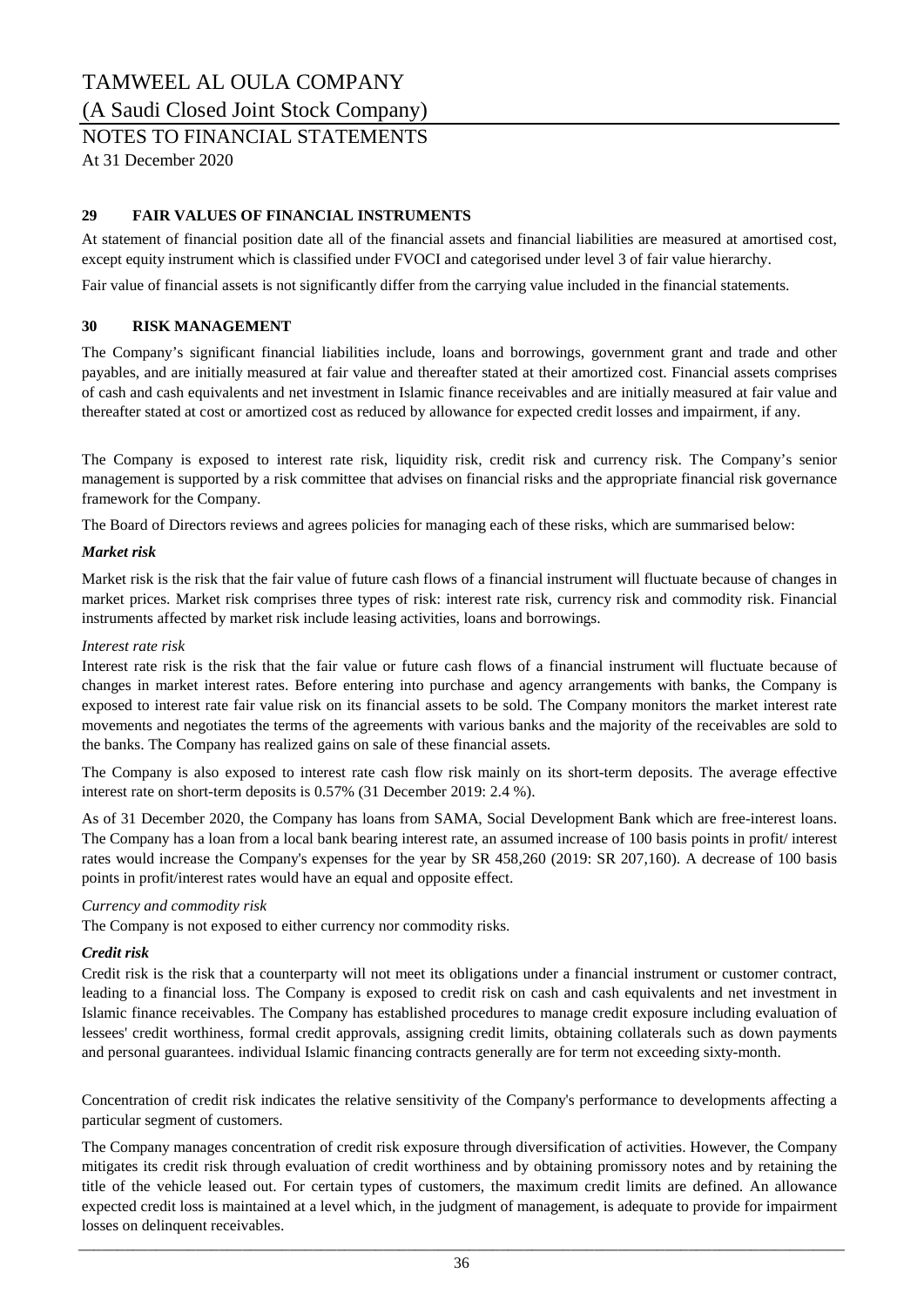### TAMWEEL AL OULA COMPANY (A Saudi Closed Joint Stock Company)

NOTES TO FINANCIAL STATEMENTS

At 31 December 2020

### **30 RISK MANAGEMENT (continued)**

#### *Credit risk (continued)*

All investment in Islamic finance receivables are secured mainly through promissory notes and by retaining the title of the vehicle leased out and yield a fixed rate of commission for each contract. The title of the vehicles sold under finance lease agreements is held in the name of the Company as collateral to be repossessed, in case of default by the customer.

The carrying amount of financial assets recorded in the financial statements, which is net of impairment losses, represents the Company's maximum exposure to credit risk without taking account of the value of any collateral obtained.

#### *Expected credit loss assessment for investment in Islamic finance receivables*

The investment in Islamic finance receivables generally exposed to significant credit risk, therefore, the Company has established a number of procedures to manage credit risk exposure including evaluation of the lessees' credit worthiness, formal credit approvals, assigning credit limits obtaining collateral and personal guarantees.

The Company follows a credit classification mechanism, primarily driven by the day's delinquency as a tool to manage the quality of credit risk of investment in Islamic finance receivables. Further, the Company has categorised its investment in Islamic finance receivables into sub-categorised on the basis of similar credit risk characteristic. Exposures within each credit risk category are segmented by industrial classification and an ECL is calculated for each segment based on the delinquency status and actual credit loss experience over the past years. These rates are multiplied by scaler factors to reflect differences between economic conditions, current conditions and the Company's view of economic conditions over the expected lives of the investment in Islamic financing receivables.

Set out below is the information about the credit risk exposure on the Company's investment in Islamic finance receivables using a provision matrix at the reporting date:

|                   |                               |                                 | 31 December 2020       |                |                 |
|-------------------|-------------------------------|---------------------------------|------------------------|----------------|-----------------|
|                   | Weighted average<br>loss rate | <b>Gross carrying</b><br>amount | Net carrying<br>amount | Loss allowance | Credit impaired |
| Corporates & SMEs | $0.90\%$                      | 829,126,330                     | 725,568,564            | 6,808,170      | N <sub>0</sub>  |
| <b>Retail</b>     | $0.70\%$                      | 287, 164, 484                   | 193,888,892            | 1,371,571      | N <sub>0</sub>  |
| <b>Doubtful</b>   | 55.3%                         | 47,311,574                      | 37,254,805             | 20,612,662     | N <sub>0</sub>  |
| Loss              | 3.40%                         | 4,414,394                       | 3,621,810              | 121,509        | <b>Yes</b>      |
|                   |                               | 1,168,016,782                   | 960,334,071            | 28,913,912     |                 |
|                   |                               |                                 | 31 December 2019       |                |                 |
|                   | Weighted average              | Gross carrying                  | Net carrying           | Loss allowance | Credit impaired |
|                   | loss rate                     | amount                          | amount                 |                |                 |
| Corporates & SMEs | 2.0%                          | 340,179,710                     | 295, 233, 137          | 6,023,617      | No              |
| Retail            | 2.560%                        | 127, 139, 317                   | 90, 367, 188           | 2,313,730      | N <sub>0</sub>  |
| Doubtful          | 27.24%                        | 22,422,156                      | 17,757,284             | 4,836,930      | N <sub>o</sub>  |
| Loss              | 68.446%                       | 4,007,001                       | 3,342,165              | 2,287,565      | Yes             |
|                   |                               | 493,748,184                     | 406,699,774            | 15,461,842     |                 |

### *Liquidity risk*

Liquidity risk is the risk that the Company will encounter difficulty in raising funds to meet commitments associated with financial instruments. Liquidity risk may result from an inability to sell a financial asset quickly at an amount close to its fair value. The Company manages its liquidity risk by ensuring that the bank facilities and shareholders' support are available.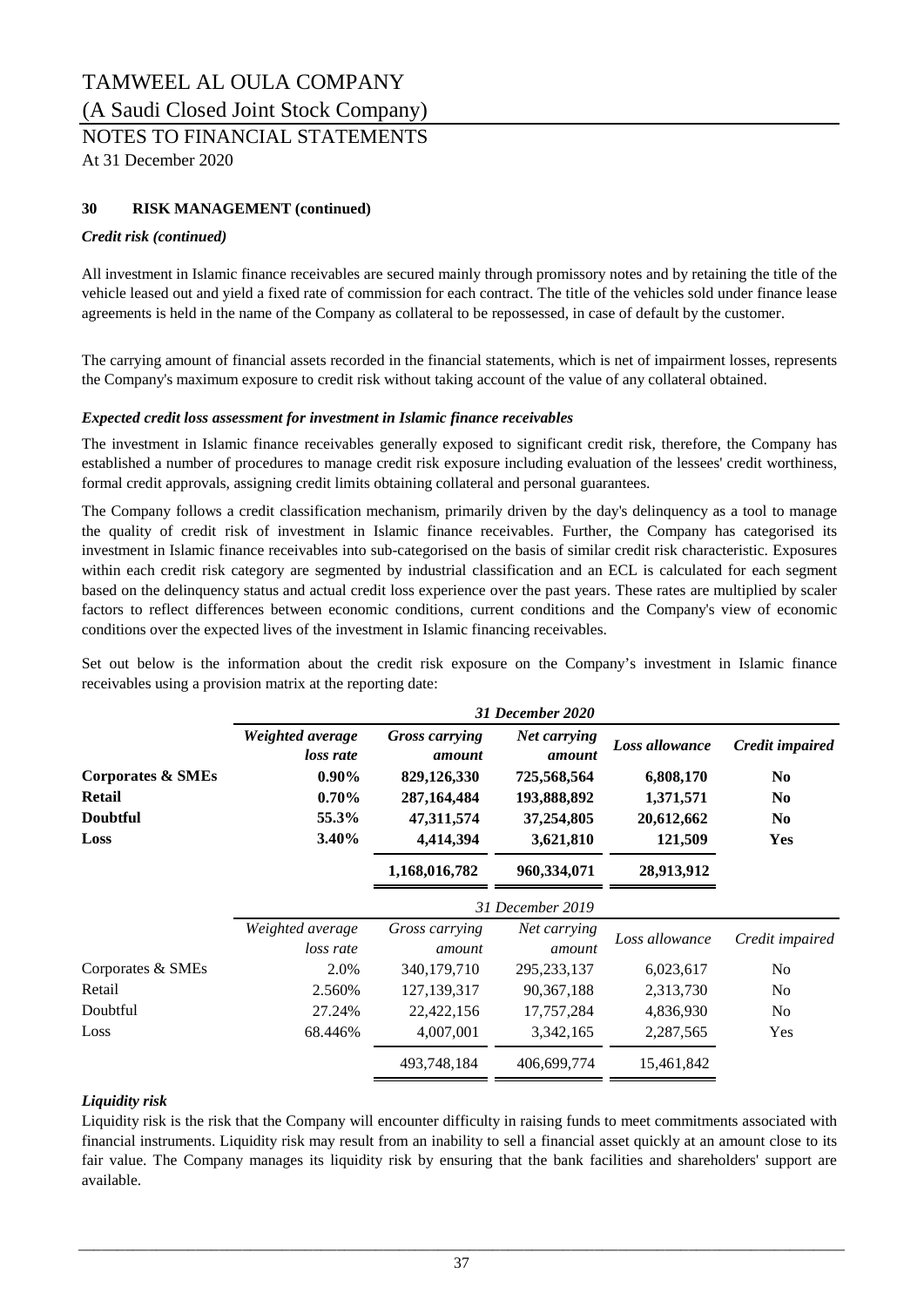### (A Saudi Closed Joint Stock Company)

### NOTES TO FINANCIAL STATEMENTS

At 31 December 2020

#### **30 RISK MANAGEMENT (continued)**

#### *Liquidity risk (continued)*

The table below summarises the maturity profile of the Company's financial liabilities based on contractual undiscounted payments:

#### *As of 31 December 2020*

|                                |               |              | More than 5 |               |
|--------------------------------|---------------|--------------|-------------|---------------|
|                                | Within 1 year | 1 to 5 years | years       | <b>Total</b>  |
|                                | <b>SR</b>     | <b>SR</b>    | <b>SR</b>   | <b>SR</b>     |
| Accounts payable               | 55,631,399    | ٠            | ۰           | 55,631,399    |
| Amounts due to related parties | 6,832,919     | ۰            | ۰           | 6,832,919     |
| Loans and borrowings           | 288,190,939   | 394,518,316  | ۰           | 682,709,255   |
| Lease liability                | 259,000       | ٠            | ۰           | 259,000       |
|                                | 350,914,257   | 394,518,316  |             | 745, 432, 573 |

#### *As of 31 December 2019*

|                                | More than 5   |                          |       |               |
|--------------------------------|---------------|--------------------------|-------|---------------|
|                                | Within 1 year | 1 to 5 years             | years | Total         |
|                                | <b>SR</b>     | SR                       | SR    | <b>SR</b>     |
| Accounts payable               | 13,960,939    | $\overline{\phantom{a}}$ |       | 13,960,939    |
| Amounts due to related parties | 12,226,669    |                          |       | 12,226,669    |
| Loans and borrowings           | 69,166,662    | 38, 194, 454             |       | 107,361,116   |
| Lease liability                | 496,639       | 1,121,639                |       | 1,618,278     |
|                                | 95,850,909    | 39,316,093               |       | 135, 167, 002 |

#### *Changes in liabilities arising from financing activities*

#### *As of 31 December 2020*

|                                                        | 1 January 2020<br><b>SR</b> | <b>Cash outflow</b><br><b>SR</b>              | Others/Cash<br>inflow<br><b>SR</b>   | 31 December<br><b>2020</b><br><b>SR</b> |
|--------------------------------------------------------|-----------------------------|-----------------------------------------------|--------------------------------------|-----------------------------------------|
| Lease liabilities<br>Loans and borrowings              | 1,559,890<br>107, 353, 780  | (1,359,139)<br>(60, 426, 460)                 | 51,480<br>654,546,726                | 252,231<br>701,474,046                  |
| Total liabilities from financing activities            | 108,913,670                 | (61, 785, 599)                                | 654,598,206                          | 701,726,277                             |
| As of 31 December 2019                                 |                             |                                               |                                      |                                         |
|                                                        | <i>1 January 2019</i>       | Cash outflow                                  | Others/Cash<br>inflow                | 31 December<br>2019                     |
|                                                        | <b>SR</b>                   | SR                                            | SR                                   | SR                                      |
| Lease liabilities<br>Loans and borrowings<br>Dividends | 2,591,844<br>39, 322, 718   | (1,888,607)<br>(38, 354, 977)<br>(13,842,390) | 856,651<br>102,758,990<br>13,842,390 | 1,559,888<br>103,726,731                |
| Total liabilities from financing activities            | 41,914,562                  | (54,085,974)                                  | 117,458,031                          | 105,286,619                             |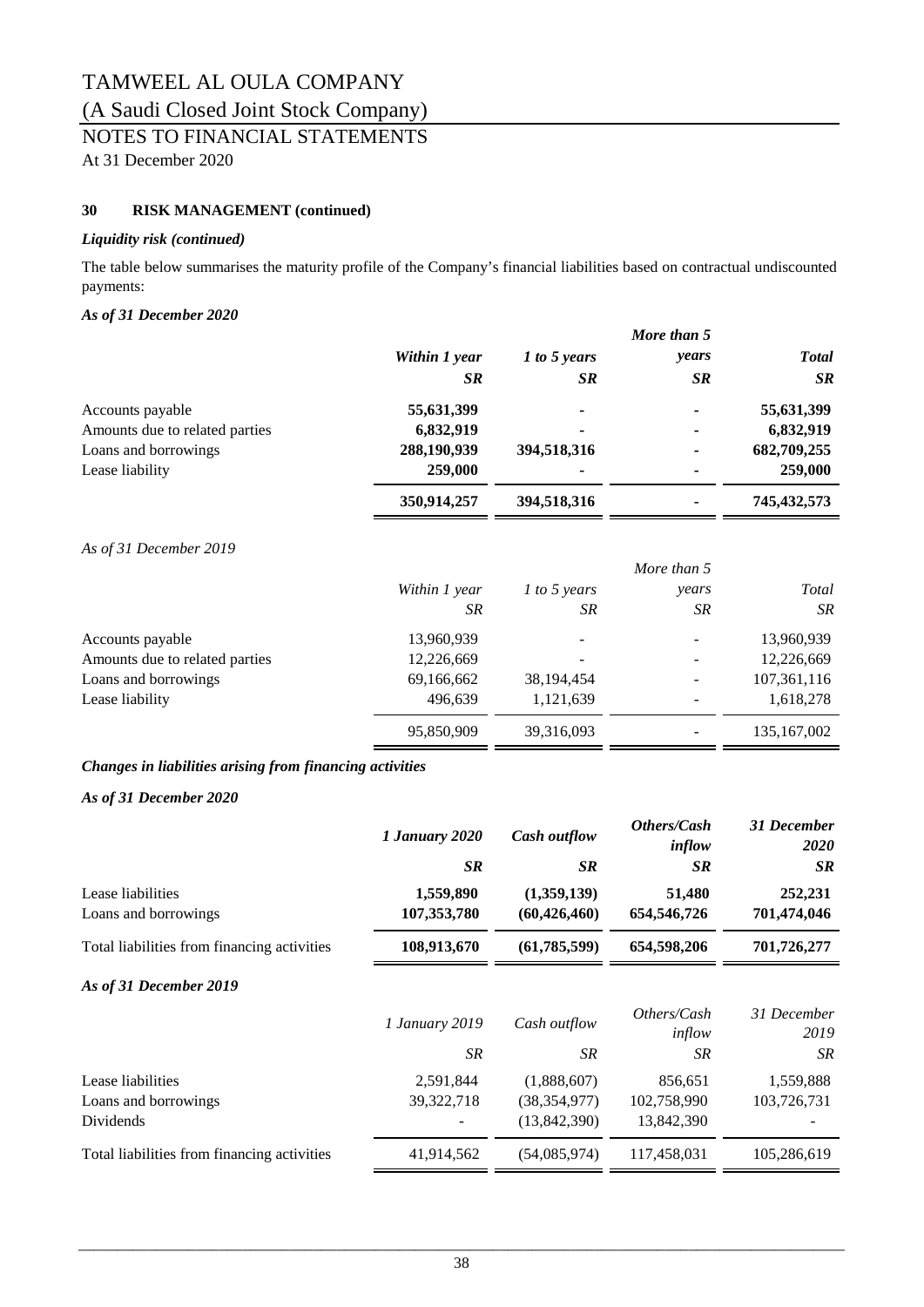### TAMWEEL AL OULA COMPANY (A Saudi Closed Joint Stock Company)

### NOTES TO FINANCIAL STATEMENTS

At 31 December 2020

#### **30 RISK MANAGEMENT (continued)**

#### *Capital management*

The Company's capital management objectives are to ensure the Company's ability to continue as a going concern and to provide adequate return to its shareholders through the optimization of the capital structure. The Company manages the capital structure and makes adjustments in the light of changes in economic conditions and risk characteristics of the underlying assets. In order to maintain or adjust the capital structure, the Company may adjust the amount of dividends paid to shareholders, return capital to shareholders.

No changes were made in objectives, policies or processes for managing capital during the year ended 31 December 2020

The Company monitors aggregate amount of financing offered by the Company on the basis of the regulatory requirements of Regulations for Companies and SAMA. SAMA requires Finance Companies engaged in financing other than real estate, to not exceed aggregate financing to capital ratio of three times. However, during the year, the Company has obtained exemption from SAMA to exceed the three times ratio limit.

|                                                                          | <b>2020</b> | 2019       |
|--------------------------------------------------------------------------|-------------|------------|
|                                                                          | <b>SR</b>   | SR         |
| Aggregate financing to capital ratio                                     |             |            |
| (Total financing (net investment in Islamic finance receivables) divided |             |            |
| by total shareholders' equity)                                           | 3.42 times  | 1.45 times |
|                                                                          |             |            |

#### **31 SAMA SUPPORT PROGRAMS AND INITIATIVES**

#### **Private Sector Financing Support Program ("PSFSP")**

In response to COVID-19, SAMA launched the Private Sector Financing Support Program ("PSFSP") in March 2020 to provide the necessary support to the Micro, Small and Medium Enterprises ("MSMEs") as per Circular No. 381000064902 dated 16 Jumada II 1438H. The PSFSP mainly encompasses the following programs:

- Deferred payments program;
- Funding for lending program;
- Loan guarantee program; and
- Point of sale ("POS") and e-commerce service fee support program.

As part of the deferred payments program launched by SAMA, the Company was required to defer payments for a total of nine months (original deferment for six months was followed on by a further extension of three months) on lending facilities to eligible MSMEs. The payment reliefs were considered as short-term liquidity support to address the borrower's potential cash flow issues. the Company effected the payment reliefs by deferring the instalments falling due within the period from 14 March 2020 to 14 September for a period of six months and then further deferring the installments falling due within the period from 15 September 2020 to 14 December 2020 for a period of three months without increasing the facility tenure. The accounting impact of these changes in terms of the credit facilities has been assessed and were treated as per the requirements of IFRS 9 as modification in terms of arrangement. This resulted in modification losses which have been presented as part of net financing income.

Further to the above, SAMA on 8 December 2020 extended the deferred payment program until 31 March 2021. the Company has effected the payment reliefs by deferring the instalments falling due within the period from 15 December 2020 to 31 March 2021 without increasing the facility tenure. The accounting impact of these changes in terms of the credit facilities has been assessed and are treated as per the requirements of IFRS 9 as modification in terms of arrangement. This resulted in the Company recognizing an additional modification loss of SR 12.26 million.

As a result of the above program and related extensions, the Company has deferred payments totaling to SR 175.68 million on MSMEs portfolio. The total exposures against these customers amounted to SR 180.81 million as at the year end.

The Company generally considered the deferral of payments in hardship arrangements as an indication of a SICR but the deferral of payments under the current COVID-19 support packages have not, in isolation, been treated as an indication of SICR.